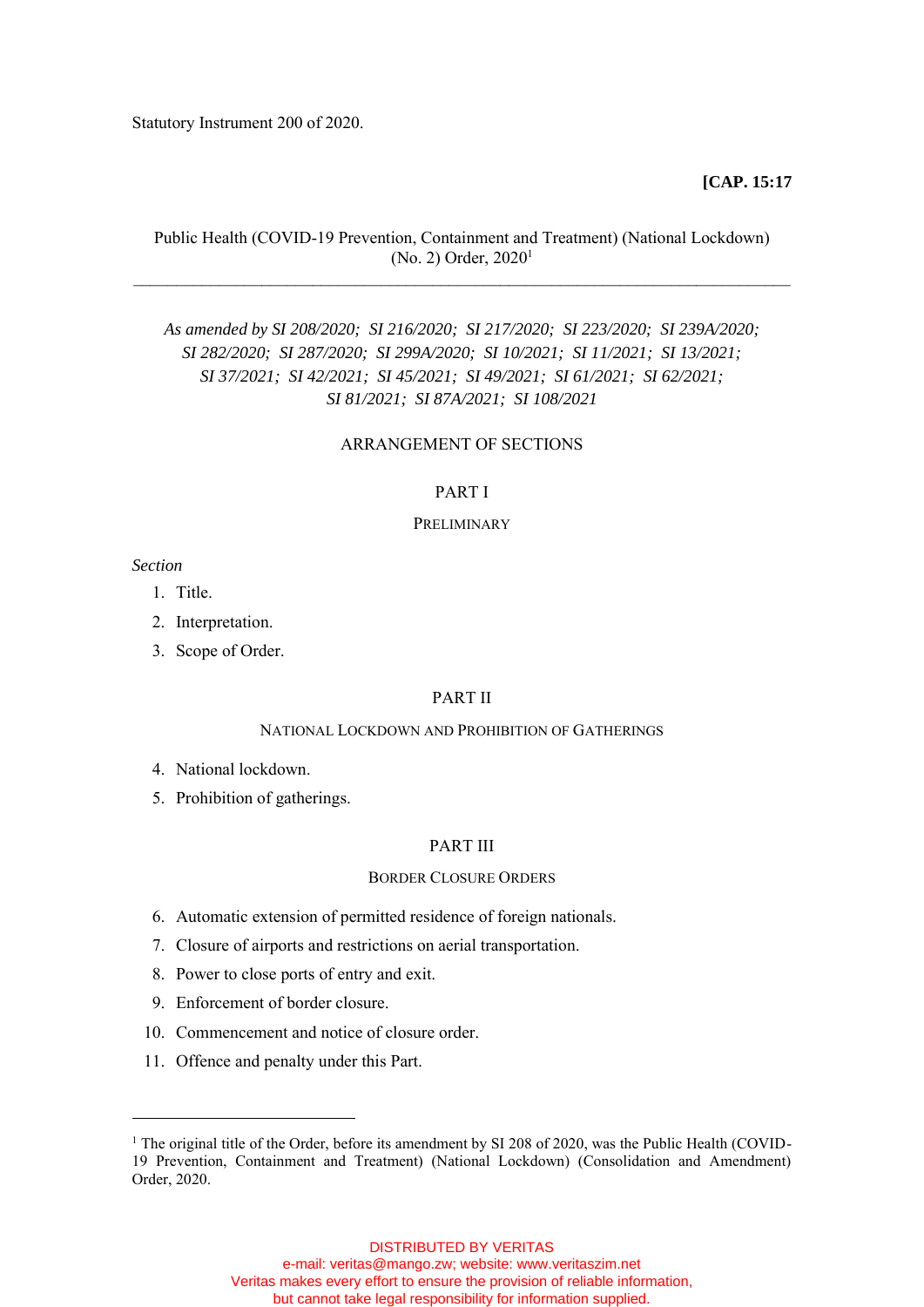### PART IV

### PHASED RELAXATION OF NATIONAL LOCKDOWN

- 12. Interpretation in Part IV.
- 13. Designation of decentralised tobacco auction floors.
- 14. Exempted persons.

### PART V

#### LEVEL 2 PHASED RELAXATION OF NATIONAL LOCKDOWN

- 15. Application of Part V.
- 16. Interpretation in Part V.
- 17. Part V exempted persons.
- 18. Additional Part V exempted persons.
- 19. Certain informal traders deemed to be Part V exempted persons.
- 19A. Additional Part V exempted persons: restaurants, hotels other tourism services and liquor licensees.
- 19B. Special provisions for restaurants, hotels and the tourism sector.
- 19C. Special provisions for liquor licensees.

# PART VI

### **GENERAL**

- 20. Prohibition of hoarding of medical supplies needed to combat COVID-19 and other offences.
- 21. Local authorities to make land or premises available for isolation and quarantine.
- 22. False reporting during national lockdown.
- 23. *Repealed*
- 24. Deferment of expiry of certain documents issued under Cap. 12:11.
- 25. Curfew; limitation of business hours and other measures affecting businesses.
- 26. Seizure of public transport vehicles used in contravention of lockdown; dedicated lanes for public transport vehicles.
- 26A. Proof of certain matters.
- 26B. Medium or high risk sports.
- 26C. Persons entering Zimbabwe from neighbouring and other countries.
- 26D. Returning citizens or residents of Zimbabwe.
- 26D. Tourists to be vaccinated at own cost.
	- 27. Repeals.
- 27A. *Expired*

[FIRST] SCHEDULE: Repeals.

[SECOND] SCHEDULE: Medium and High Risk Sports and Operating Procedures.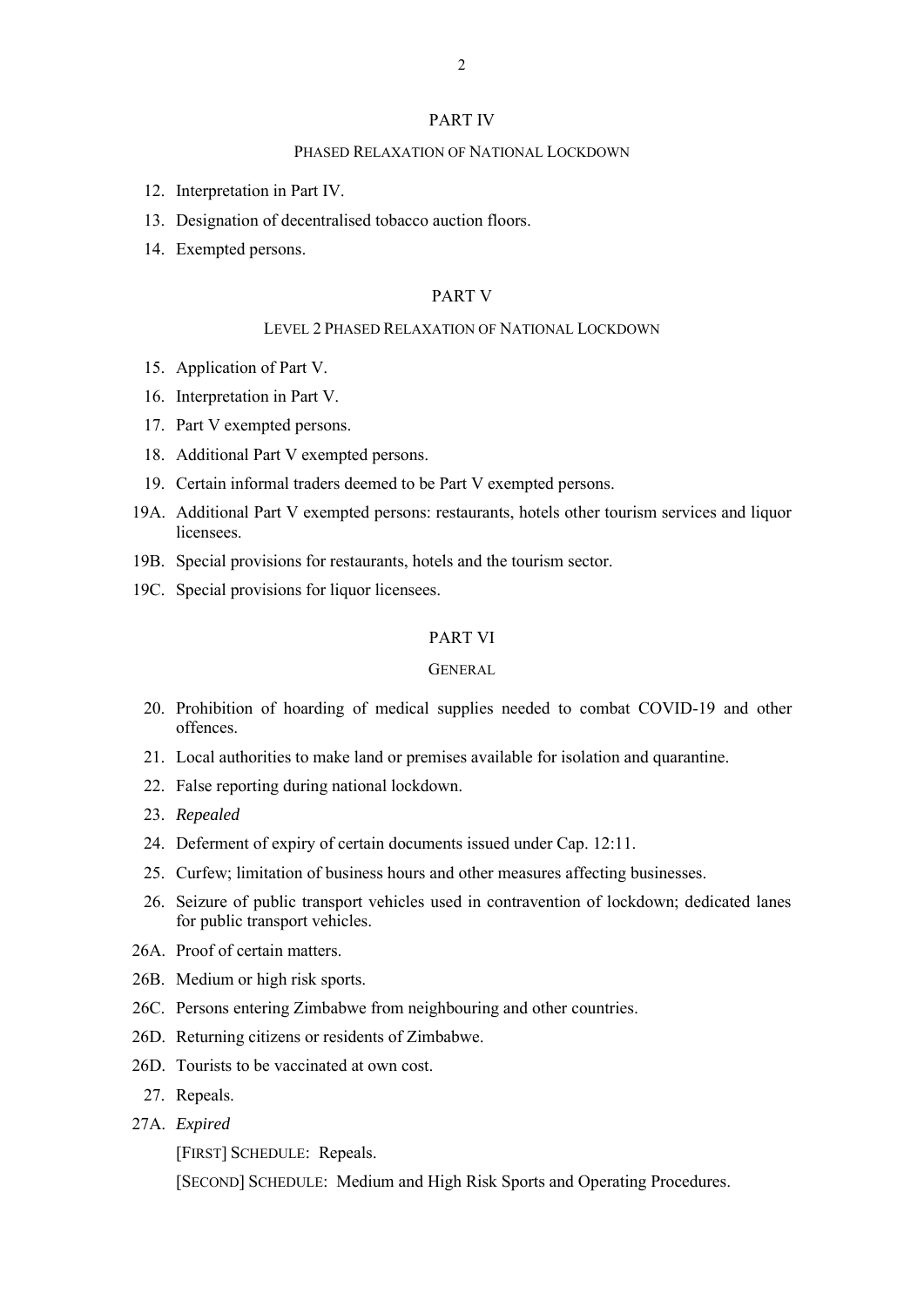THE Minister of Health, in terms of section 8(1) of the Public Health (COVID-19 Prevention, Containment and Treatment) Regulations, 2020 (published as Statutory Instrument 77 of 2020), and in consultation with the President, makes the following order:–

### PART I

#### PRELIMINARY

# *Title*

1. This order may be cited as the Public Health (COVID-19 Prevention, Containment and Treatment) (National Lockdown) (No. 2) Order, 2020.

[Section substituted by s. 2 of SI 208 of 2020]

#### *Interpretation*

# 2. In this Order—

"attendant" in relation to—

- (a) a designated truck stop, means an enforcement officer, fuel attendant or other employee at such stop; or
- (b) a border post, means a revenue or customs officer, enforcement officer or other person employed at such border post to assist drivers of goods vehicles during the period of national lockdown;
- "closure order" means an order made by the Minister responsible for Home Affairs in terms of section 8 for the closure of any port or ports between Zimbabwe and a neighbouring country;
- "COVID-19-free certificate" means a certificate issued and authenticated by or on behalf of a medically qualified enforcement officer or by the appropriate authority in another country certifying that at the date of issuance shown on the certificate the bearer was tested for COVID-19 and found to be free of it;
- "crossborder goods vehicle" means goods vehicle ferrying goods from Zimbabwe to a neighbouring country and back, or from a neighbouring country to Zimbabwe and back;
- "customs officer" means any person acting as such in terms of the Customs and Excise Act [*Chapter 23:02*];
- "designated truck stop" means a location for the refuelling and the supply of other services (including the facility for drivers and their crews to sleep in their vehicles overnight at the stop) in respect of transit goods vehicles and crossborder goods vehicles, designated by the Minister responsible for transport in the *Gazette* or by notice in such manner as the Minister thinks necessary for bringing such designation to the attention of all persons who, in his or her opinion, ought to have notice thereof;
- "depart", in the context of section  $8(1)(b)$  (permitting the exit of a person departing from Zimbabwe) means to depart from Zimbabwe after making a temporary visit or, being a resident of Zimbabwe, to depart from Zimbabwe permanently or for a period of three months or more;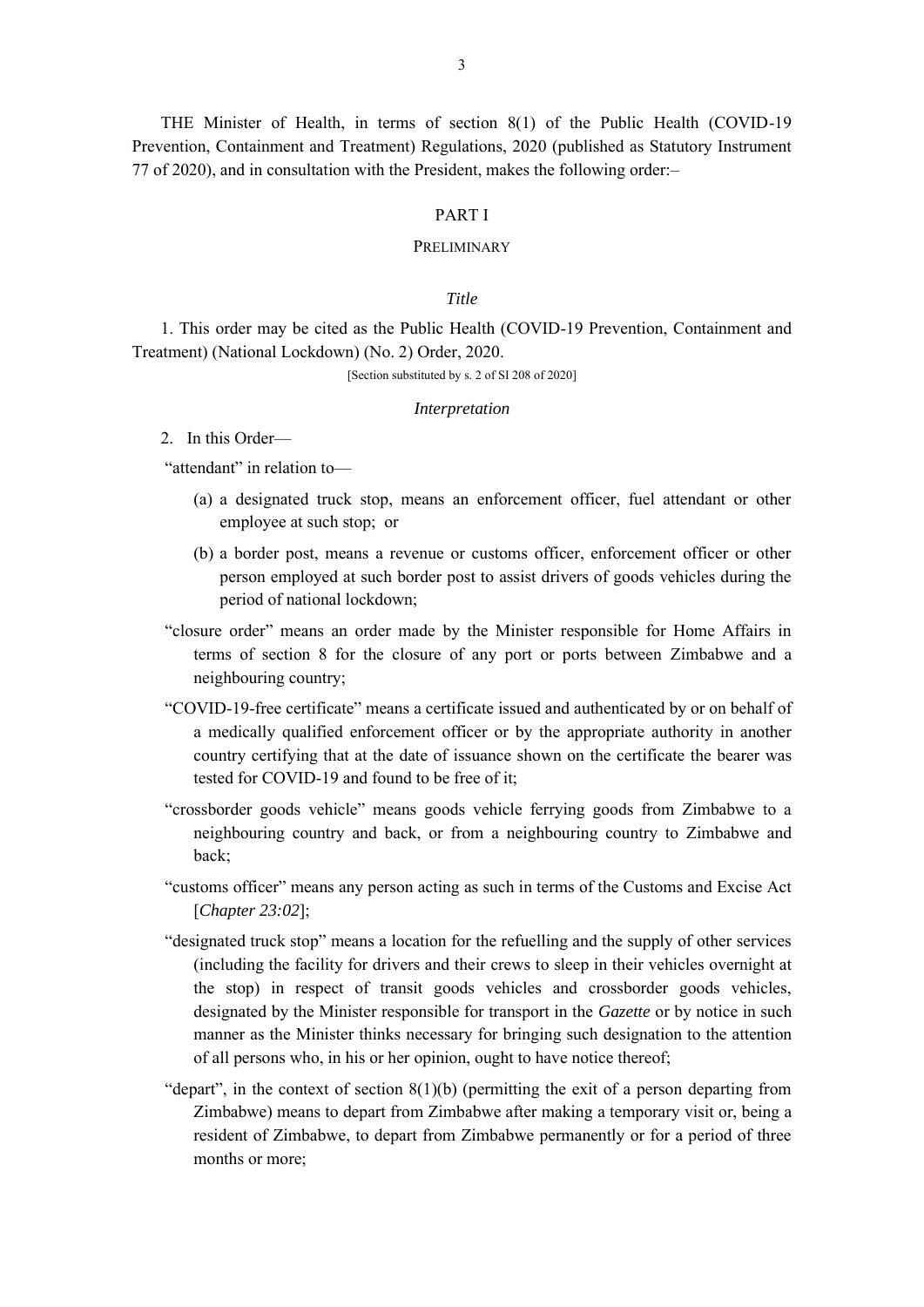"essential service" includes—

- (a) any hospital service;
- (b) any transport service referred to in sections 4(2) and 7(2), whether terrestrial, aerial or waterborne;
- (c) any service relating to the generation, supply or distribution of electricity;
- (d) any service relating to the supply and distribution of water;
- (e) any sewerage or sanitary service;
- (f) any service relating to the production, supply, delivery or distribution of food (in particular supermarkets and food retail stores), fuel or coal;
- (g) banking institutions, bureaux de change, money transfer services;
- (h) any fire brigade or ambulance service;
- (i) coal mining;
- (j) communications and telecommunication services, including the Internet, any public or licensed broadcasting service, and the activities of persons as journalists, newspaper vendors or employees of such services;
- (k) all arms and organs of the State engaged in providing security services, and licensed private security services;
- (l) the Government Printer (Printflow (Private) Limited);
- (m)all criminal courts and, to the extent directed by the Chief Justice by a Practice Direction, other courts, together with their support staff (but not the Sheriff of the High Court or messengers of court, except to the extent permitted by the aforesaid Practice Direction);

[Paragraph substituted by s. 2 of SI 11 of 2021]

- (n) the manufacture and distribution of medical supplies to combat COVID-19 and other medical emergencies;
- (o) the operations of funeral parlour and other funeral services, including the manufacture and sale of coffins (but not the operation of transport services for the purpose of ferrying mourners to or from funerals);
- (p) the operation of the air carrier known as Ethiopian Airways through the airspace of Zimbabwe and into and out of aerodromes that are, in terms of this order, open for air traffic;
- (q) the conduct of agricultural activities on farms, including in particular the planting of any winter season crops, the harvesting of crops and land preparations in connection with agricultural activities;
- (r) the supply of agricultural inputs and stock feeds;
- (s) the supply and distribution of veterinary requirements for domesticated farm and non-farm animals and the dipping of cattle;
- (t) the operation of inland waterborne transport services in areas where this is the normal mode of transportation for access to essential goods and services permitted by this order;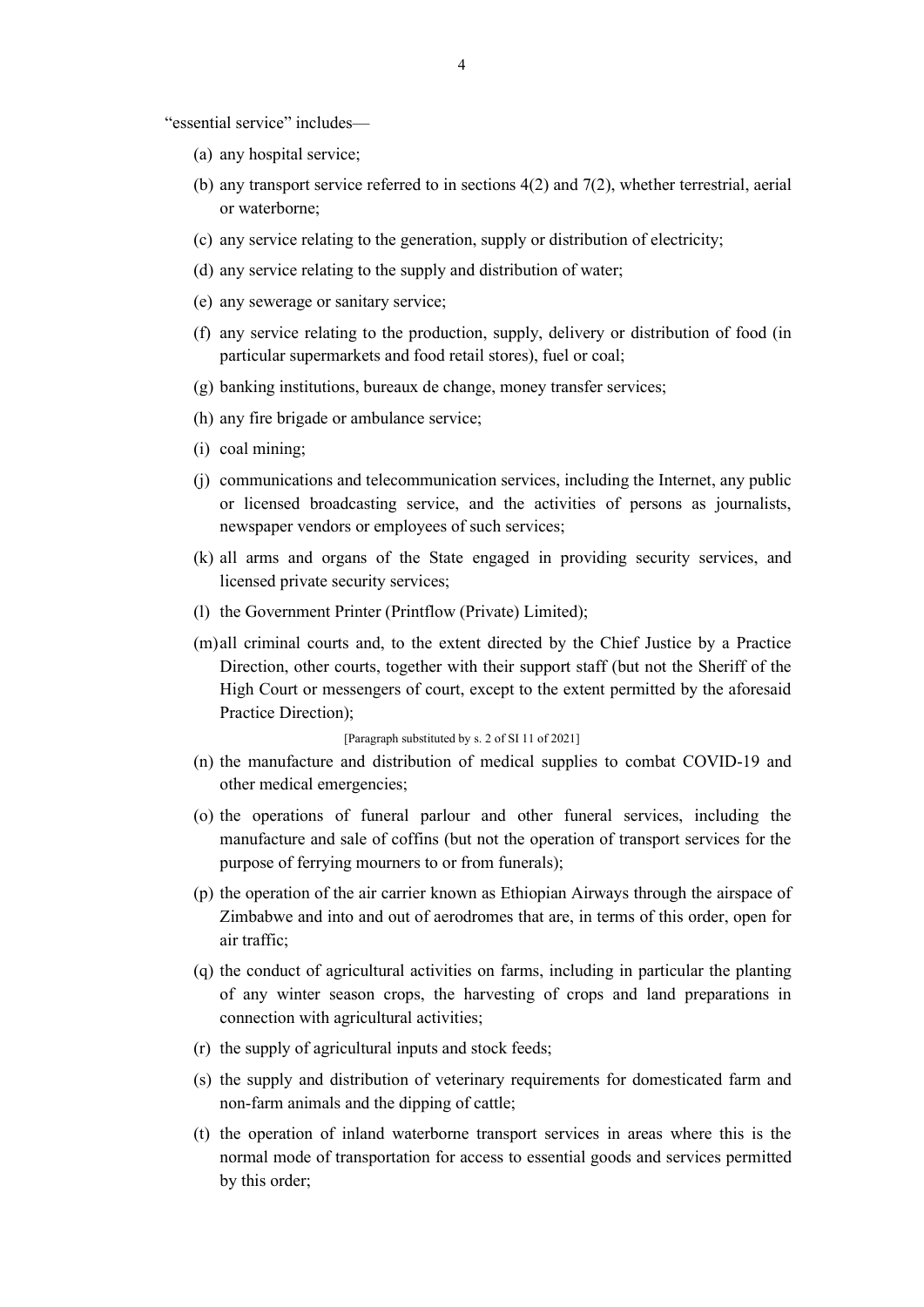- (u) the operations of the Zimbabwe Stock Exchange or other stock exchanges licensed in terms of the Securities and Exchange Act [*Chapter 24:25*] (Act No. 17 of 2004);
- (v) the conducting of public examinations at schools, colleges, universities or other tertiary education institutions in accordance with circulars issued by the Ministries responsible for primary, secondary, tertiary or technical education;
- (w)the work of the of the Parliament of Zimbabwe (but not including public hearings by its portfolio or other committees conducted outside its precincts, which are subject to the conditions for permitted gatherings in section 4(2));
- (x) the work of the Zimbabwe Electoral Commission established in terms of the Electoral Act [*Chapter 2:13*] (Act No. 25 of 2004);
- (y) the work of ZIMSTAT established in terms of the Census and Statistics Act [*Chapter 10:29*] (No. 1 of 2007);

### [Paragraph inserted by s. 2 of SI 216 of 2020]

(y) for the purpose of attendance at any court to the extent permitted under paragraph (m) above, and of travelling to or from any other place for purposes preparatory to or in connection with such attendance, the work of persons who are legal practitioners registered as such in terms of the Legal Practitioners Act [*Chapter 27:07*];<sup>2</sup>

[Paragraph inserted by s. 2 of SI 13 of 2021]

(z) the work of Vehicle Inspectorate Department (VID) in the Ministry responsible for transport;

#### [Paragraph inserted by s. 2 of SI 223 of 2020]

(z) the work of clearing agents as defined in section 216A of the Customs and Excise Act [*Chapter 23:02*];<sup>3</sup>

# [Paragraph inserted by s. 2 of SI 45 of 2021]

(aa) the work of Chief Immigration Officer appointed in terms of section 5 of the Immigration Act [*Chapter 4:02*] and his or her staff;

### [Paragraph inserted by s. 2 of SI 223 of 2020]

and any other service which is stated to be an essential service elsewhere in this Order, or is declared by the Minister, by General Notice, to be an essential service for the purposes of this Order;

- "face mask" means a protective mask capable of covering the nose and mouth of the wearer (whether improvised or manufactured, and whether or not of a standard specified in the Public Health (Standards for Personal Protective Apparel, Materials and Equipment) Regulations, 2020, published in Statutory Instrument 92 of 2020);
- "foreign mission" means a diplomatic or consular mission of a foreign state and includes any representation, department, branch or bureau of a foreign state or international organization the purpose of which is to give technical or other advice or assistance in Zimbabwe but which is not otherwise a foreign mission or agency;

<sup>&</sup>lt;sup>2</sup> This paragraph is wrongly numbered: there are two paragraphs numbered " $(y)$ ".

<sup>&</sup>lt;sup>3</sup> This paragraph is also wrongly numbered; there are now two paragraphs numbered " $(z)$ ".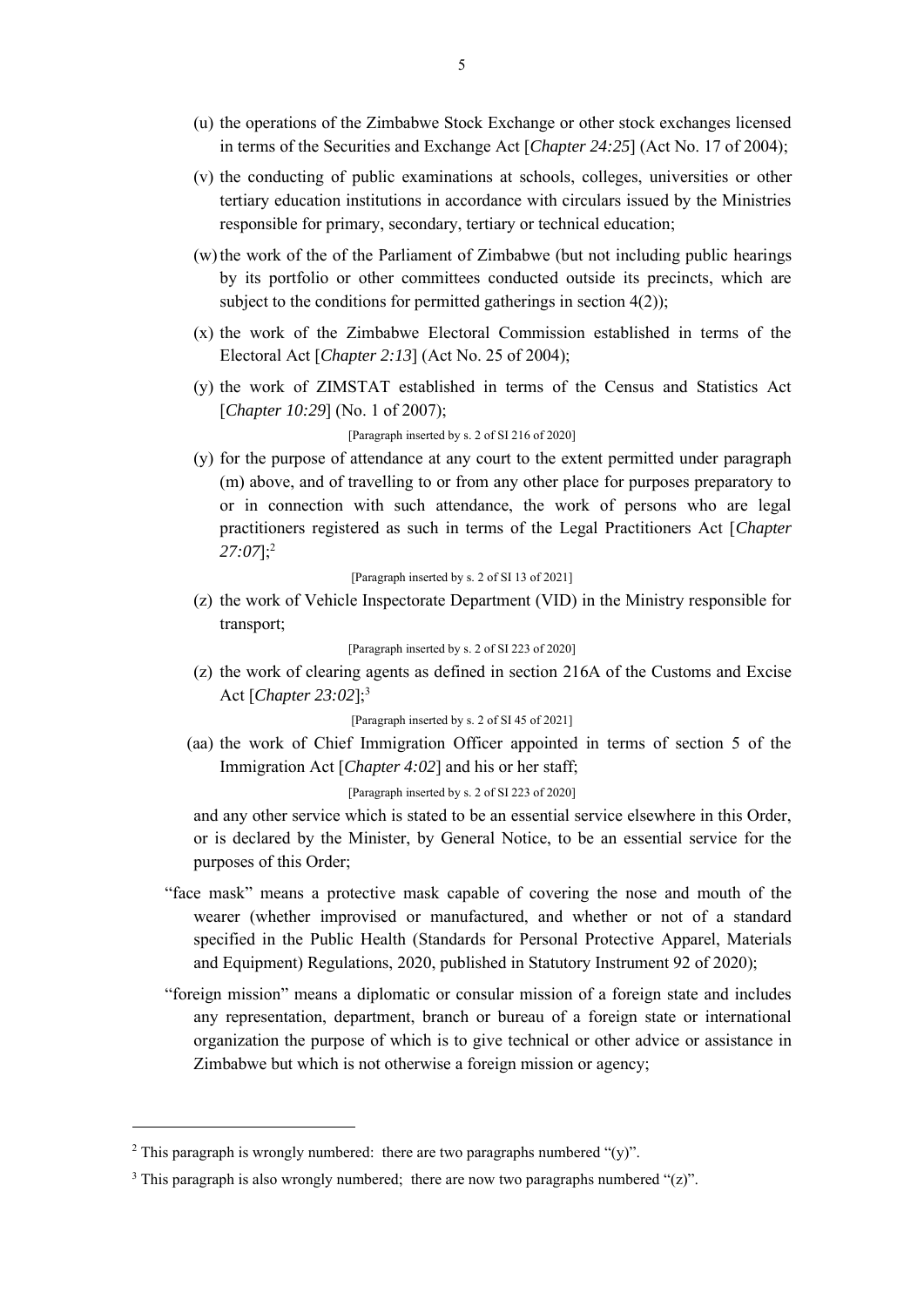- "goods vehicle" means a motor vehicle, including an articulated vehicle, constructed or adapted for the conveyance of goods;
- "goods vehicle in transit" means goods vehicle ferrying goods through Zimbabwe between two countries;
- "hoard", in relation to food, or medical supplies needed to combat COVID-19, means to retain any such supplies in order to—
	- (a) sell it later at an increased price; or
	- (b) avoid any order or regulations relating to price control; or
	- (c) sell it to a particular class of customer rather than to another class;
- "hotel" means any premises registered or required to be registered as such in terms of the Tourism Act [*Chapter 14:20*];
- "home", in relation to an individual, means his or her place of ordinary residence or any place where he or she is permitted to reside overnight for the period of the lockdown;

"identity document" means—

- (a) a document issued to a person in terms of section  $7(1)$  or  $(2)$  of the National Registration Act [*Chapter 10:17*], or a passport or drivers licence issued by or on behalf of the Government of Zimbabwe; or
- (b) any visitors entry certificate or other certificate or permit issued to a person in terms of the Immigration Act [*Chapter 4:02*], or in terms of any enactment relating to refugees; or
- (c) any passport, identity document or drivers licence issued by a foreign government;
- "immigration officer" means any person who is an immigration officer as defined in section 2 of the Immigration Act [*Chapter 4:02*];

"liquor" means—

- (a) any spirit (including methylated and plain spirits), wine or beer (including traditional beer);
- (b) any fermented, distilled, spirituous or malted liquor not mentioned in paragraph (a) containing more than 2,75 % of absolute alcohol;
- (c) any drink with which anything defined as liquor in paragraph (a) or (b) has been mixed;

but does not include spirituous or distilled perfume, perfumery, medicated spirit or medicated wine;

- "liquor establishment" means any place where patrons buy and consume liquor, whether or not food is also offered for consumption at the establishment;
- "medical supplies needed to combat COVID-19" means nondurable disposable health care materials that are useful or purported to be useful in preventing the transmission of COVID-19, such as face masks, paper tissues, disinfectants, hand sanitizers, receptacles for dispensing sanitizers or disinfectants, and surgical or other gloves;
- "member of the staff of a foreign mission or agency" means a member of the diplomatic or consular staff of a foreign mission or the principal executives of the agency, as the case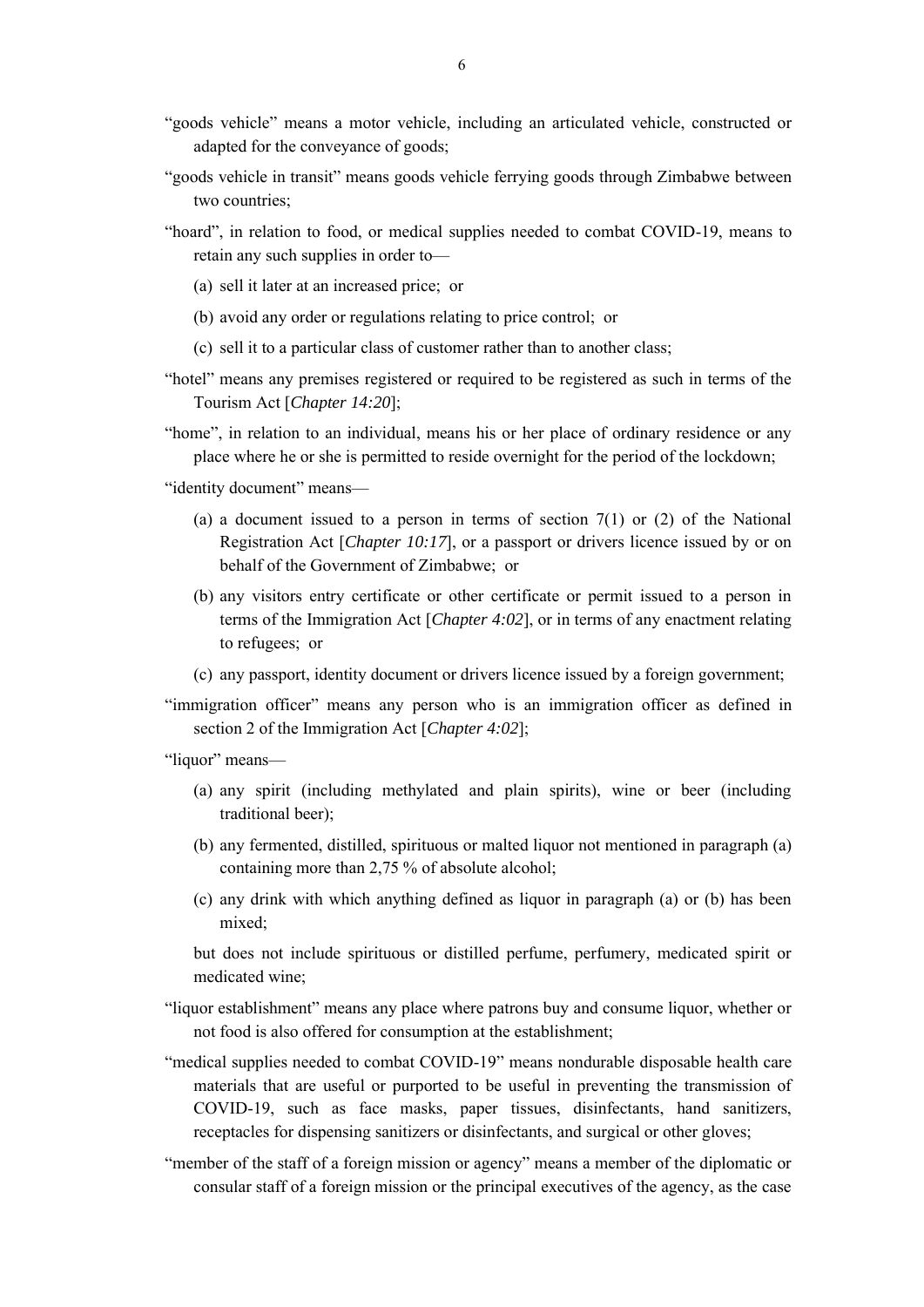may be, and includes a member of the administrative, technical and service staff, including domestic staff, of the mission or agency, as the case may be;

"Minister" means the Minister responsible for Health;

"national lockdown" means the restrictions on the movement of persons on intercity, airborne and cross border traffic prescribed by this Order;

"outdoor exercise" means—

- (a) walking or jogging along a public thoroughfare, in public parks or other open public spaces where persons may walk or jog for exercise, or at a sporting or recreational establishment (whether restricted to members or open to the public, but not including, subject to section 18, gymnastic clubs);
- (b) cycling, or walking or jogging along a public thoroughfare accompanied by one's dog or dogs, in public parks or other open public spaces where persons may cycle, or walk or jog for exercise accompanied by one's dog or dogs;

"passenger service vehicle" means a vehicle which is used to operate a passenger transport service as defined in the Road Motor Transportation Act [*Chapter 13:15*];

[Definition inserted by s. 2 of SI 223/2020]

"PCR COVID-19-free certificate" means a COVID-19-free certificate issued by a recognised testing facility using a polymerase chain reaction test;

[Definition inserted by s. 2 of SI 216/2020]

"principal regulations" means the Public Health (COVID-19 Prevention, Containment and Treatment) Regulations, 2020 (published in Statutory Instrument 77 of 2020);

"public place" means—

- (a) means any road, thoroughfare, building, open space or other place of any description to which the public or any section of the public have access, whether on payment or otherwise and whether or not the right of admission thereto is reserved;
- (b) includes (but is not limited to)—
	- (i) restaurants;
	- (ii) other tourist facilities, including private and public game reserves (except for the purpose of serving tourists and other persons who are resident therein at the time of the national lockdown);
	- (iii) backpackers' lodges and other guesthouses (except for the purpose of serving tourists and other persons who are resident therein at the time of the national lockdown;
	- (iv) places of worship;
	- (v) clubs, sports and other recreational facilities;
	- (vi) flea markets, vegetable markets and bazaars (except such as are designated by the chief enforcement officer in any local authority for the sale of food and other basic necessities, and provided the persons gathered thereat do not exceed one hundred (100) persons at a time and also comply with the social distancing rule);

[Subparagraph amended by s. 2 of SI 287 of 2020]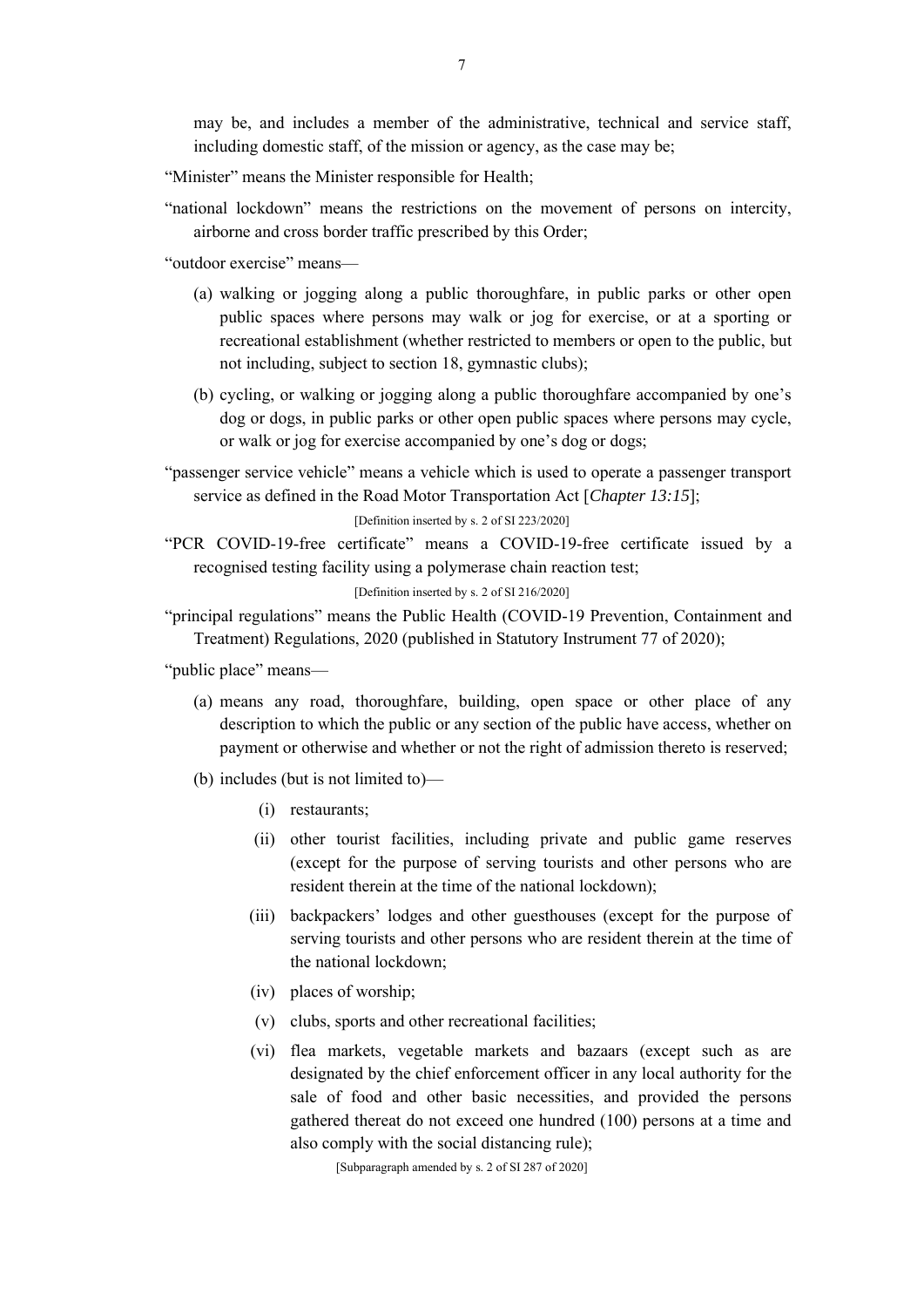- (vii) liquor establishments;
- (viii) theatres, cinemas, and shopping malls and centres (except food retail stores, pharmacies and other outlets offering essential necessities for sale);
	- (ix) casinos and other gaming establishments licensed or required to be licensed under the Lotteries and Gaming [*Chapter 10:26*] (No. 26 of 1998);
- "SADC country" means a country belonging to the Southern African Development Community established in terms of a treaty signed at Windhoek in the Republic of Namibia on the 17th August, 1992;
- "social distancing rule" means the rule of interaction in public places that, for the sake of avoiding the person-to-person transmission of COVID-19, every individual must (otherwise than in exceptional cases) keep a distance from any other individual of at least one metre;
- "travel document" means a passport or other document of identity of a class recognized by the Minister responsible for the Immigration Act which is issued by or on behalf of the Government or any other government or other authority recognized by the Government;
- "wear a face mask" means, wherever in this order there is a requirement to wear it in a public place, to securely cover the mouth and the nose of the wearer with it;

#### *Scope of order*

3. This order has effect throughout Zimbabwe.

## PART II

# NATIONAL LOCKDOWN AND PROHIBITION OF GATHERINGS

# *National lockdown*

 $4.(1)$  Subject to this order, for the period of 21 days<sup>4</sup> from the 30th March, 2020, to an indefinite date subject to fortnightly review from the 31st May, 2020, onwards—

- (a) every individual is confined to his or her home and may not leave therefrom except temporarily for the following purposes (not more than one person per household shall leave home for any one of these purposes of subparagraph (i), (ii) or (iv), except in exceptional cases demonstrated to an enforcement officer under subsection (2))—
	- (i) to buy basic necessities at a supermarket or food retail store, or fuel or gas at a fuel or gas retail outlet, within a radius not exceeding five (5) kilometres from his or her home (unless there is no such shop or outlet within that radius, or such shop or outlet is closed for business, in which case he or she may go to the nearest such shop from his or her home);

<sup>&</sup>lt;sup>4</sup> The reference to 21 days is an obvious error: the national lock-down lasts indefinitely.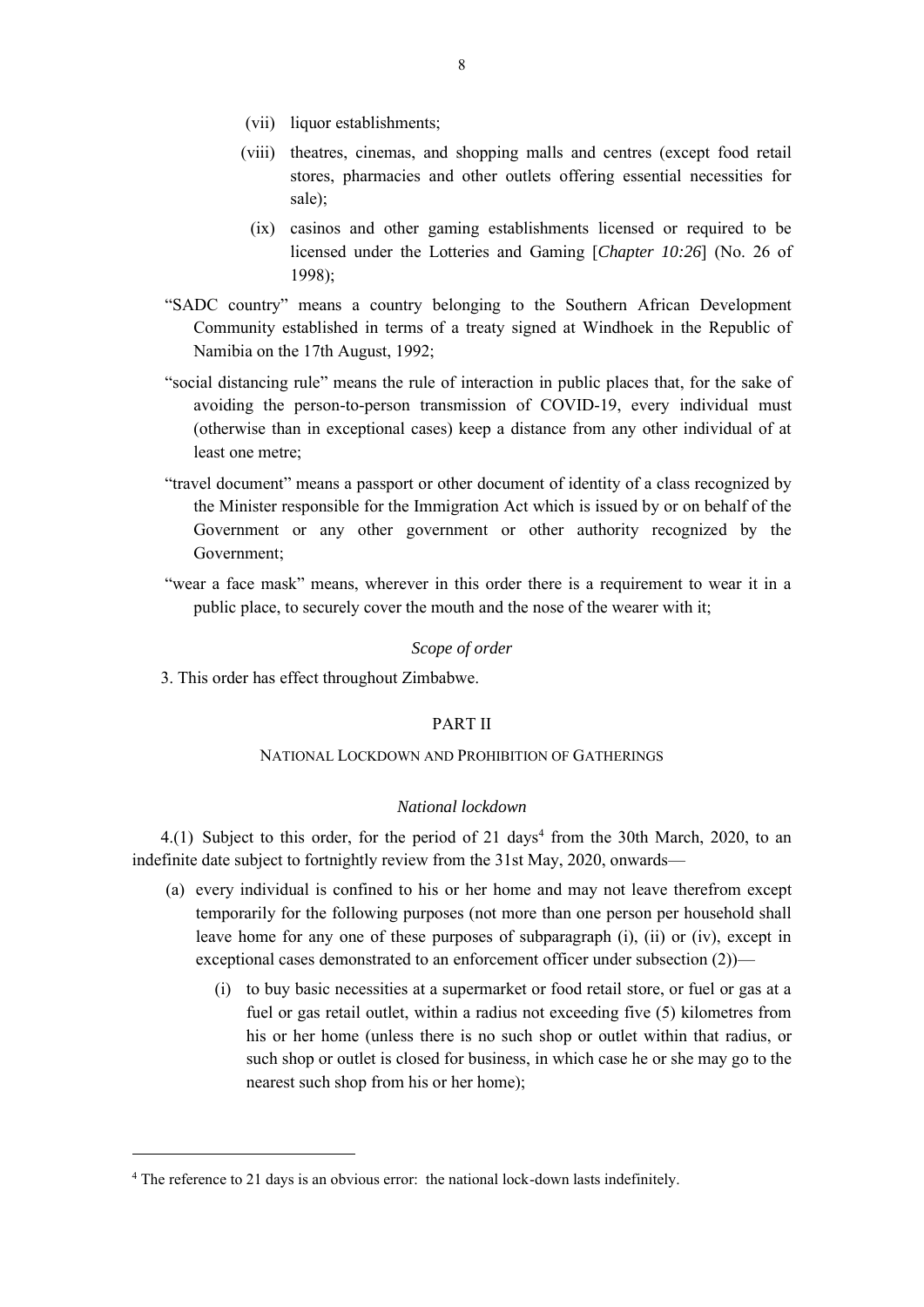- (ii) to buy medicine at the establishment of a pharmaceutical chemist within a radius not exceeding five (5) kilometres from his or her home (unless there is no such establishment within that radius, or the needed medicine is not available there, in which case he or she may go to the nearest such establishment from his or her home);
- (iii) if the individual is employed in an essential service, to go to and from his or her place of employment and go about the business of that essential service;
- (iv) to obtain medical assistance on his or her own behalf or on behalf of anyone to whom he or she is related or for whom the individual has a duty of care:

Provided that such assistance must be sought within a radius not exceeding five (5) kilometres from his or her home (unless it cannot be obtained within that radius, in which case he or she may obtain it from the nearest location to his or her home);

- (v) to go to the home of anyone to whom he or she is related or for whom the individual has a duty of care for purpose of rendering assistance to that person for the purposes contemplated by subparagraphs (i), (ii) and (iv);
- (vi) if he or she is a member of the staff of a foreign mission or agency going to or from such mission or agency;
- (vii) if he or she is a citizen, resident or protected subject of a foreign country going to or from a foreign mission of the country of which he or she is the citizen, resident or subject, for the purpose of obtaining services or assistance at such mission;
- (viii) for the purpose of outdoor exercise, alone or in pairs (who must each observe the social distancing rule and wear a face mask);
	- (ix) if he or she is an international or domestic tourist or visitor proceeding to or returning from a tourist facility referred to in section 19B;

[Subparagraph inserted by s. 3 of SI 216 of 2020]

- (b) every restaurant shall be closed—
	- (i) with the exception of those restaurants attached to a hotel serving the residents thereof; or
	- (ii) except to the extent that a restaurant provides food for consumption off the premises for mobile delivery, or on a takeaway basis for purchase and collection by persons not covered by the national lockdown or by persons temporarily permitted to leave lockdown under this subsection:

Provided that no liquor shall be sold, collected or delivered together with such food;

- (c) every other business establishment shall be closed except for every business establishment providing an essential service or services in support of such a service, including but not limited to the following—
	- (i) pharmacies;
	- (ii) laboratories;
	- (iii) banking institutions;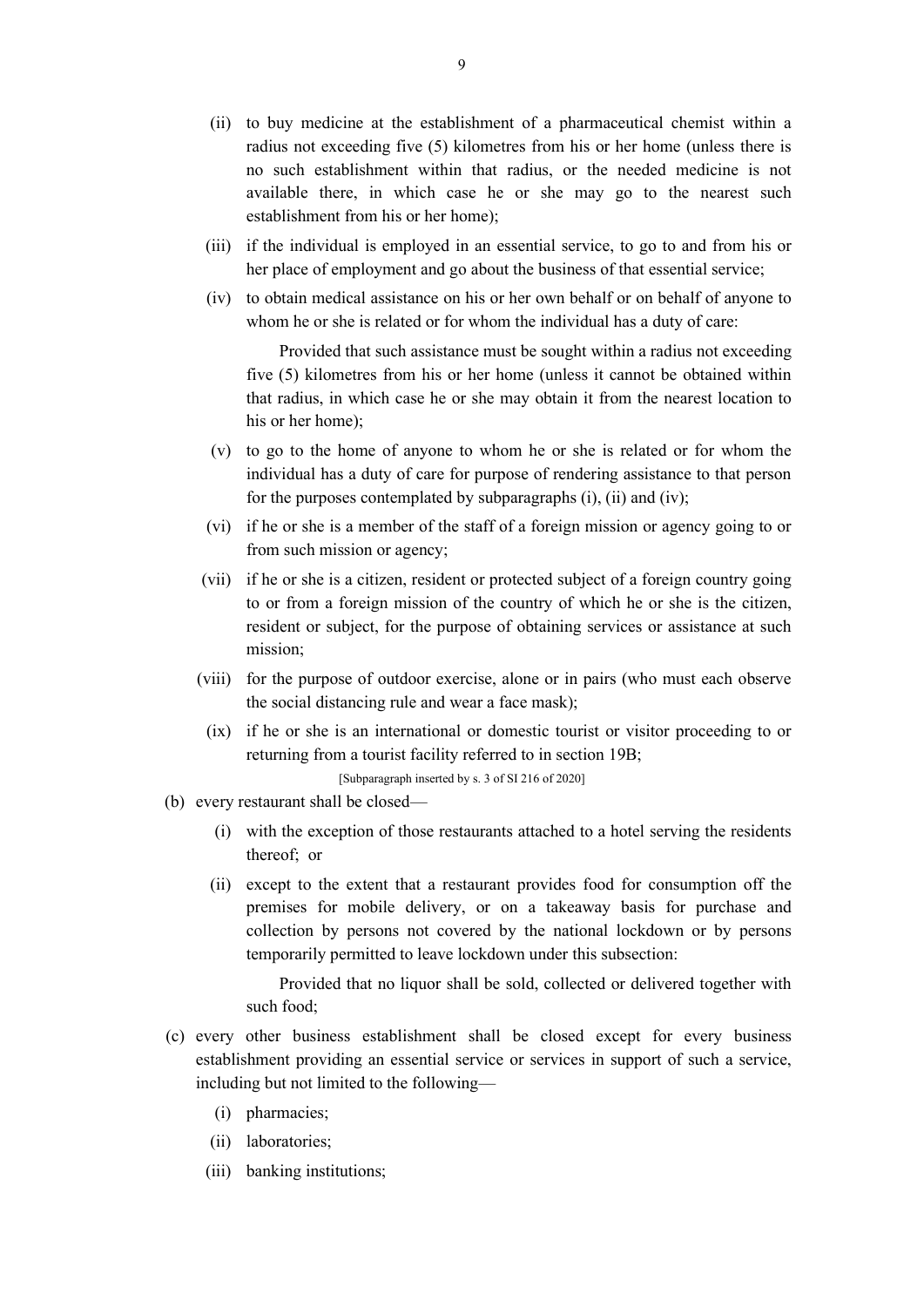- (iv) payment and money transfer services;
- (v) supermarkets and food retail stores;
- (vi) fuel outlets;
- (vii) health care providers;
- (viii) transport services engaged in the carriage of staff for essential services, the carriage of sick persons to hospitals and other health care providers, and the transport of water, food, fuel, basic goods, medical supplies needed to combat COVID-19 and other medical supplies;

(the above list is merely illustrative and is not intended to limit the scope of the definition of "essential service"):

Provided that manufacturing business establishments or other businesses whose operations require continuous processes may operate with the minimum staff required for the care and maintenances of its operations;

- (d) every Government establishment, and every local authority, shall be closed except to the extent directed by—
	- (i) the responsible head of the Ministry or head of that establishment; or
	- (ii) the mayor or chairperson or chief executive officer of the local authority concerned;

[Paragraph (d) substituted by s. 2 of SI 49/2021 and amended by s. 2 of SI 61.2021]

- (e) every school and other educational institution (whether primary, secondary, tertiary or technical and vocational), except for institutions providing medical training or research useful for combating COVID-19 shall be closed;
- (f) subject to subsection (8), all intercity transport is prohibited except the operation of intercity transport services engaged in the carriage of staff for essential services, the carriage of sick persons to hospitals and other health care providers, the carriage of persons referred to in section  $4(1)(a)$  (vi) or (vii), the transport of water, food, fuel, basic goods, medical supplies needed to combat COVID-19 and other medical supplies, and the carriage of police, Defence Forces personnel and other enforcement officers;<sup>5</sup>

### [Subsection as amended by s. 3 of SI 223/2020]

- (g) hospital visits are permitted, subject to the restriction that the hospital authority may admit only one visitor per patient per day (and the visitor and patient must comply with the social distancing rule);
- (h) gatherings in file of motorists queuing to obtain fuel or gas at a fuel or gas outlet are permitted, subject to the restriction that every motorist must remain in his or her vehicles and may only temporarily leave therefrom (and in that event without violating the social distancing rule) for the purpose of—
	- (i) obtaining food and other basic necessities;
	- (ii) using ablution facilities;
	- (iii) assisting in refuelling their vehicles while inside the forecourt of the fuel outlet.

 $5$  This paragraph is suspended for the duration of the national lock-down: see subsection (9).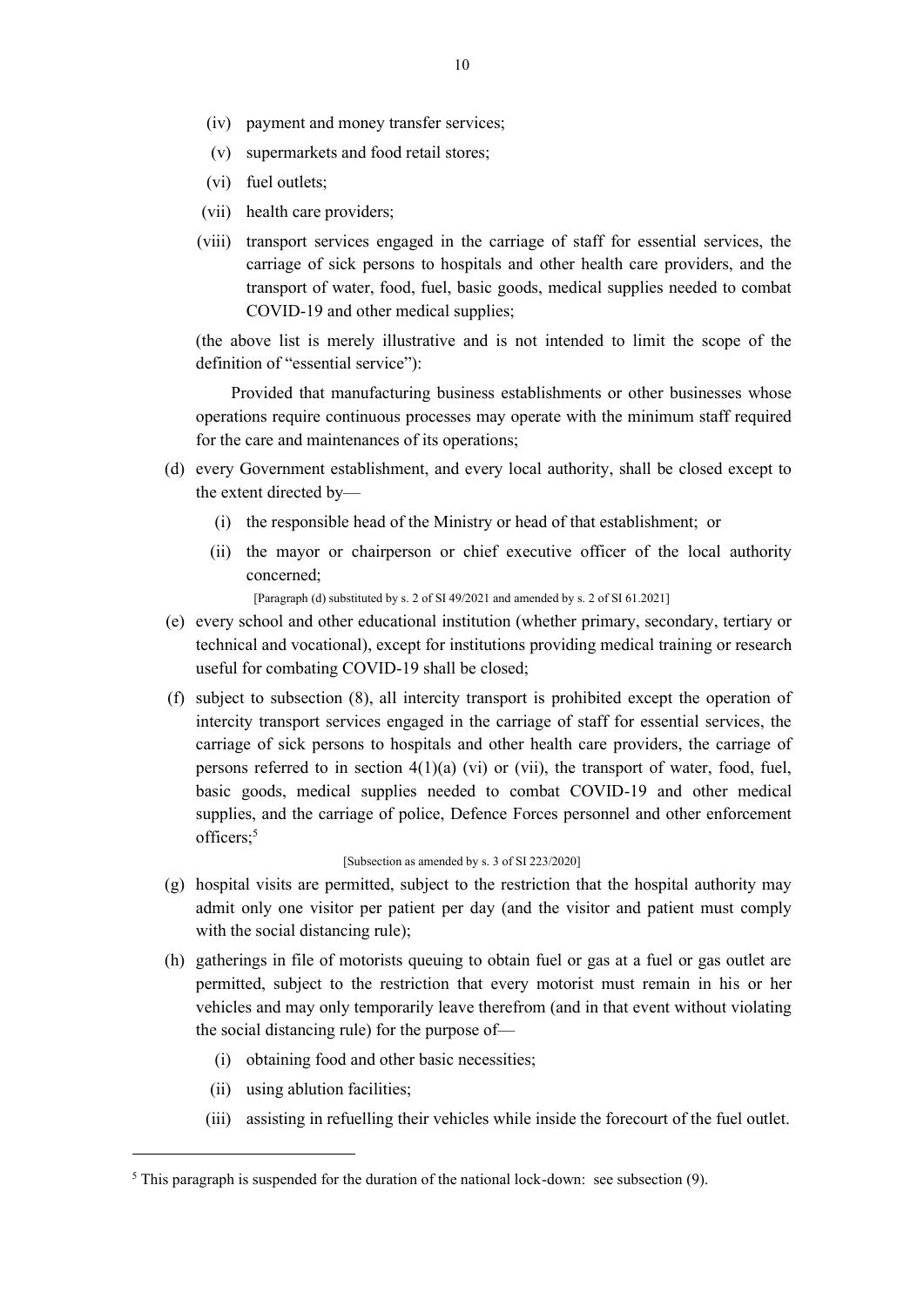(2) Transport services, whether intracity or intercity, for the carriage of passengers shall be restricted to those provided by—

- (a) the parastatal company known as the Zimbabwe United Passenger Company (ZUPCO);
- (b) omnibuses and other passenger service vehicles operated by or on behalf of the Public Service Association, the Police Service, the Defence Forces and the civil protection authorities;
- (c) commuter omnibuses and other passenger service vehicles operated or chartered by local authorities for the carriage of staff for essential services, the carriage of sick persons to hospitals and other health care providers, and the transport of water, food, fuel, basic goods, medical supplies needed to combat COVID-19 and other medical supplies.
- (3) In relation to transport services (whether permitted by virtue of subsection (2) or not)—
- (a) every vehicle used by the transport service must be disinfected against COVID-19 by or at the direction of an enforcement officer at least twice daily; and
- (b) every individual must be temperature tested and have his or her hands sanitised before being allowed to board any vehicle used by the transport service in question; and
- (c) every individual in or about a vehicle used for a transport service must observe the social distancing rule and wear a face mask, and may not be allowed to board unless he or she is wearing the face mask in the defined manner; and
- (d) every public transport service driver must, no less frequently than once in every calendar month, undergo the test required to obtain a PCR COVID- 19-free certificate, and may not be employed as such unless he or she has obtained that certificate.

# [Subsection substituted by s. 3 of SI 216 of 2020]

(4) Any person covered by any of the exceptions listed in subsection (1), who is in a public place must comply with the social gathering rule and wear a face mask.

(5) Every individual found outside his or her home shall have the burden of proving, to the satisfaction of an enforcement officer, that he or she is covered by any of the exceptions listed in subsection (1) or is acting under demonstrably exceptional circumstances.

- (6) Any person who—
- (a) contravenes subsection (1) or (2); or
- (b) being the driver of a goods vehicle in transit, or of any goods vehicle travelling intercity (but not intracity), carries any passenger other than a member of the crew of such vehicle; or
- (c) being the driver of a goods vehicle in transit, fails (except in exiguous circumstances, the burden of proving which rests on him or her) to proceed without deviation to the nearest designated truck stop (as designated in or by amendment of General Notice 686 of 2020) on his or her route;

shall be guilty of an offence and liable to fine not exceeding level 12 or to imprisonment for a period not exceeding one year or to both such fine and such imprisonment.

(7) Any person not covered by any of the exceptions listed in subsection (1) who is found to be in breach of the lockdown shall—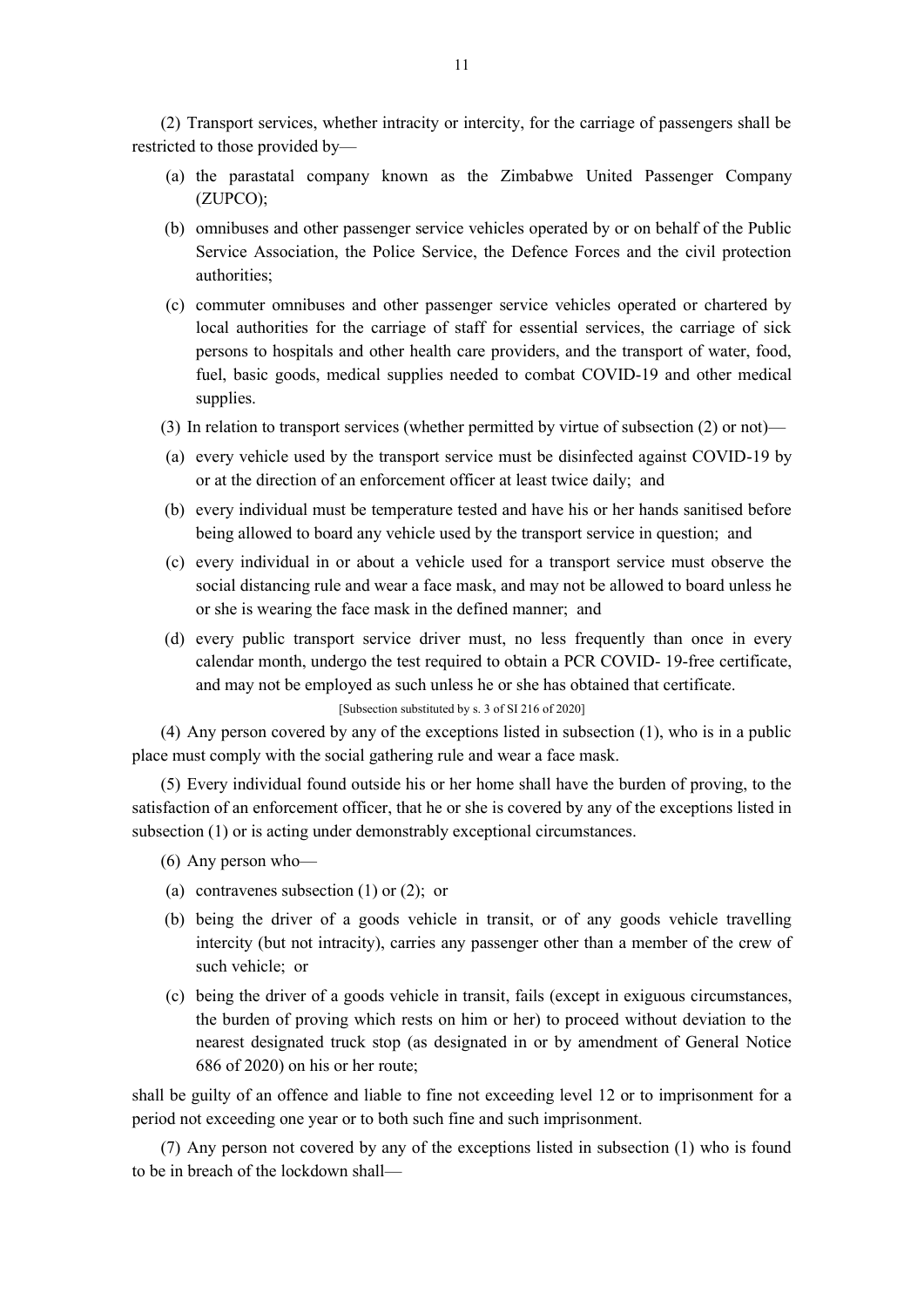- (a) be charged and notified that he or she will be summoned before a court to answer that charge, and ordered to return immediately to his or her home, for which purpose an enforcement officer may accompany him or her; or
- (b) if he or she refuses to return immediately to his or her home, or has no home, or is unable to immediately return his or her home by reason of being outside of a radius of 5 kilometres (or in the case of a person who is a driver or passenger of a vehicle, 20 kilometres) from his or her home, be treated as having escaped from any place of detention, isolation or quarantine, and accordingly may be arrested without warrant and put in any place of detention, isolation or quarantine under the terms of the principal regulations.

(8) With effect from the 20th September, 2020, the operator of any passenger service vehicle may ply intercity routes, subject to the following conditions—

- (a) the operator shall apply in writing to the Commissioner of Road Motor Transportation<sup>6</sup> appointed in terms of section 3 of the Road Motor Transportation Act (No. 1 of 1997) to ply the intercity routes he or she was previously licensed to operate in terms of that Act or, if not so previously licensed, to ply the intercity routes specified in his or her application;
- (b) the Commissioner of Road Motor Transportation will assign a temporary registration number (for the duration of the national lockdown) to operators approved under this section, and specify which intercity routes the operator is registered to ply;
- (c) it is a condition of registration under paragraph (b) that operators will comply with any applicable guidelines issued by the Minister of Health from time to time (taking into account WHO guidelines on the operation of public passenger transport);
- (d) operators of passenger service vehicles registered to ply intercity routes under this subsection shall operate their vehicles with the curfew hours specified in section 25;
- (e) the period of validity of registration under this section expires on the date when the national lockdown ends, whereupon operators who had been licensed under the Road Motor Transportation Act before the national lockdown and operators plying intercity routes solely by virtue of registration under this section must obtain the appropriate licence under that Act.

# [Subsection inserted by s. 3 of SI 223/2020]

(9) The restrictions on intercity transport contained in subsection  $(1)(f)$  are, for the duration of the national lockdown or unless earlier prescribed otherwise, suspended.

[Subsection inserted by s. 2 of SI 61/2021]

#### *Prohibition of gatherings*

5.(1) Subject to this order, for the period from the 30th March, 2020, to an indefinite date subject to fortnightly review from the 31st May, 2020, onwards, no gathering of more than two individuals in any public place are permitted except in the following cases—

(a) a gathering at a stopping point for the purpose of using a transport service referred to in section  $4(2)$ , provided that not more than fifty  $(50)$  persons at a time are gathered for

<sup>6</sup> The Commissioner's title is the Commissioner of Road Transport.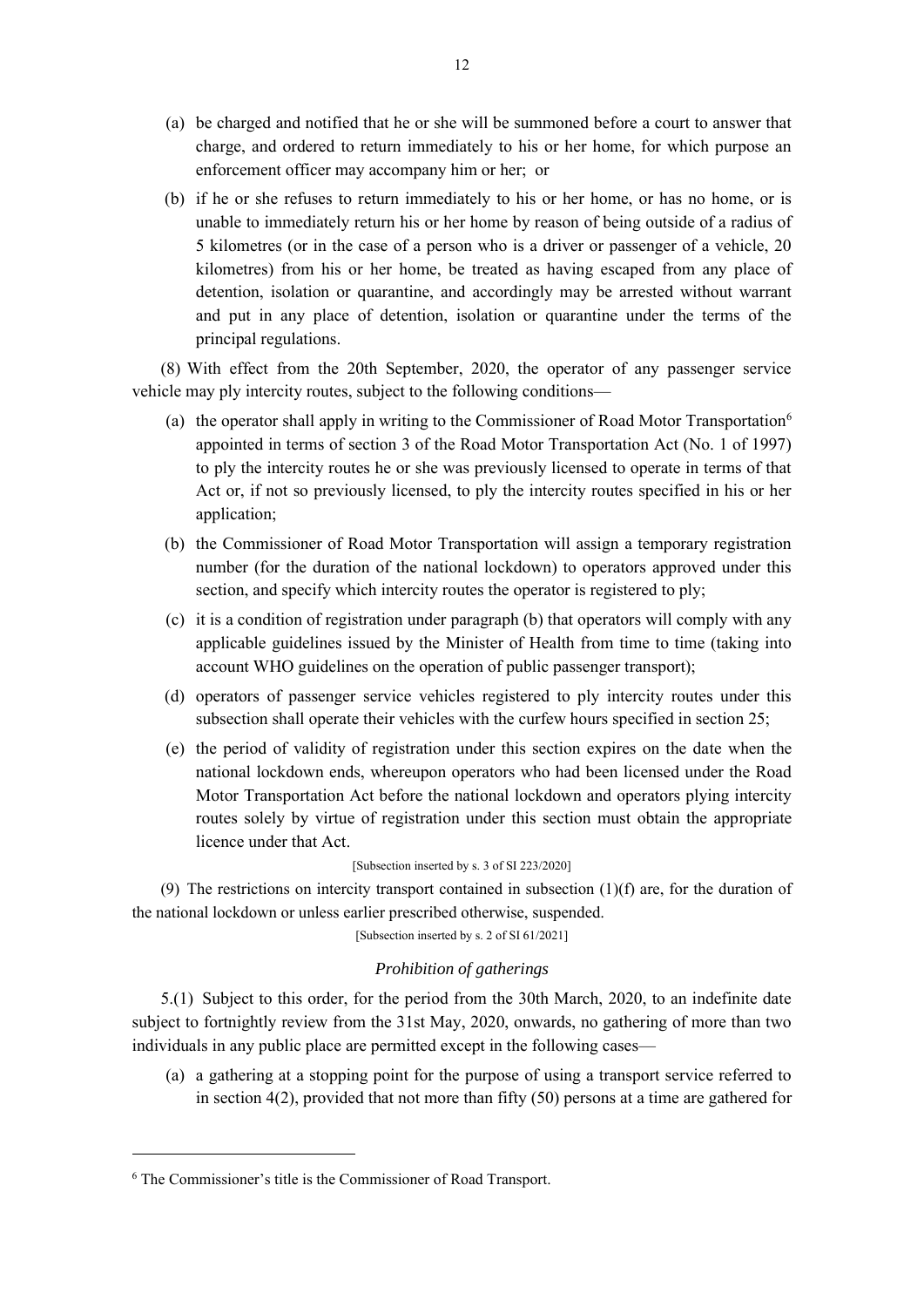that purpose, and that every individual at the gathering complies with the social distancing rule and wears a face mask;

[Paragraph amended by s. 3 of SI 287 of 2020 and s. 3 of SI 61/2021]

(b) a gathering at a funeral service, provided that not more than thirty (30) people at a time are gathered for that purpose, and that every individual at the gathering complies with the social distancing rule and wears a face mask;

[Paragraph amended by s. 3 of SI 287 of 2020 and s. 3 of SI 61/2021]

- (c) individuals carried within a transport service vehicle, provided that it is possible within that vehicle to comply with the social distancing rule, and that every individual in that vehicle is complying with the social distancing rule and wears a face mask;
- (d) individuals gathered at a supermarkets and food retail stores to buy basic necessities, provided that every individual at such gathering complies with the social distancing rule and wears a face mask;
- (e) individuals gathered at a hospital or other health service provider, provided that every individual at such gathering (except the staff at such establishment, if they are wearing a face mask) complies with the social distancing rule and wears a face mask;
- (f) individuals gathered at the establishment of a pharmaceutical chemist, provided that every individual at such gathering complies with the social distancing rule and wears a face mask;
- (g) individuals gathered for the purpose of an essential service, provided that every individual at such gathering complies with the social distancing rule and wears a face mask;
- (h) individuals gathered pursuant to, and in accordance with conditions of, Part IV ("Phased Relaxation of National Lockdown");
- (i) individuals gathered pursuant to, and in accordance with conditions of, Part V ("Level 2 Phased relaxation of National Lockdown");
- (j) not more than fifty (50) adult individuals gathered at a place of worship for the purpose of worship, being a place where such gatherings customarily take place (such as a church, mosque or temple or, subject to this paragraph, an open space), subject to the following conditions—
	- (i) participants at such gatherings—
		- A. must wear face masks and observe the social distancing rule;
		- B. submit to having their hands sanitised and their temperatures taken on admission to the space;
	- (ii) in the case where worship is held in a building, the person officiating must see to the disinfection (before the next gathering for worship) of the building and all benches, chairs, seats, basins, vessels and tables within the building in accordance with any guidelines issued by the Minister of Health from time to time;]

[Paragraph amended by s. 4 of SI 223/2020 and s. 3 of SI 61/2021]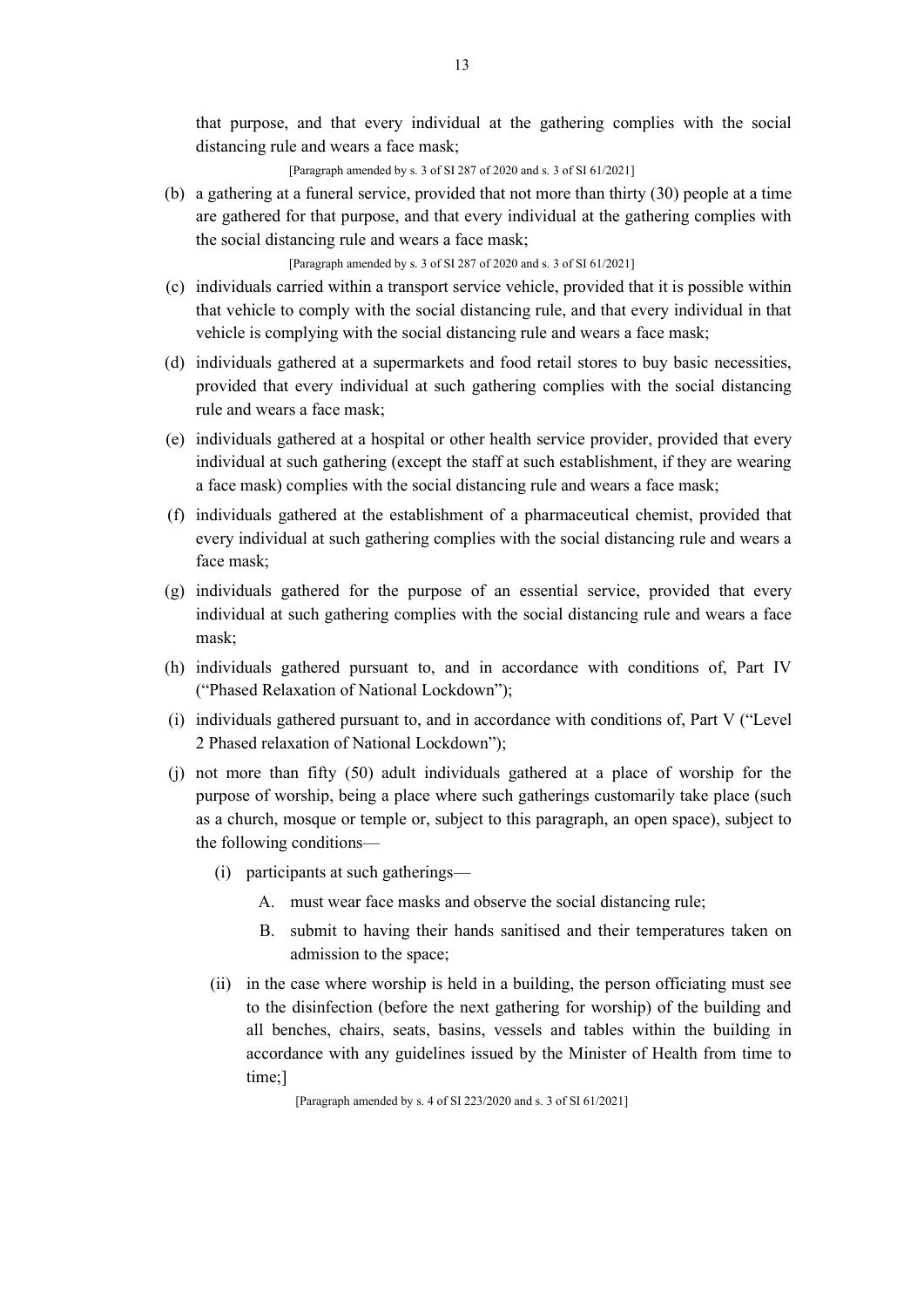(k) not more than fifty (50) adult individuals gathered for the purpose of a public hearing conducted by a portfolio or other committee of Parliament, subject to the following conditions—

[Paragraph amended by s. 3 of SI 287 of 2020 and s. 3 of SI 61/2021]

- (i) participants at such public hearings—
	- A. must wear face masks and observe the social distancing rule;
	- B. submit to having their hands sanitised and their temperatures taken on admission to the public hearing;
- (ii) the committee concerned must see to the disinfection (before the next sitting of the public hearing) of the building where the public gathering takes place, and all benches, chairs, seats, basins, vessels and tables within the building, in accordance with any guidelines issued by the Minister of Health from time to time;
- (l) individuals gathered pursuant to, and in accordance with conditions of, section 16 ("Special provisions for restaurants and hotels")<sup>7</sup>.

[Subsection amended by s. 2 of SI 299A of 2020 and s. 2 of SI 10 of 2021]

(2) An enforcement officer must, where a gathering takes place in contravention of subsection (1)—

- (a) order the persons at the gathering (other than one referred to subsection  $(1)(d)$ , (e), (f) or (g)) to disperse immediately; and
- (b) order the persons at a gathering referred to in subsection  $(1)(d)$ . (e),  $(f)$ ,  $(g)$ ,  $(h)$ ,  $(i)$ ,  $(i)$ and (k) to observe the social distancing rule and wear face masks (except that the staff wearing face masks and gloves at the place of the gathering may in unavoidable circumstances interact at distance of less than a metre from each other and from other persons at the gathering); and
- (c) if they refuse to disperse after being ordered to do so under paragraph (a), take appropriate action, including (subject to the Criminal Procedure and Evidence Act) arrest and detention.
- (3) Any person partaking at a gathering or convener thereof who—
- (a) partakes in or convenes a gathering knowing that such gathering is prohibited in terms of subsection (1); or
- (b) refuses to disperse from a gathering after being ordered to disperse in terms of subsection  $(2)(a)$ ; or
- (c) refuses to observe the social distancing rule after being ordered to do so in terms of subsection  $(2)(b)$ ;

shall be guilty of an offence and liable to fine not exceeding level 12 or to imprisonment for a period not exceeding one year to both such fine and such imprisonment.

<sup>7</sup> The section is actually section 19B.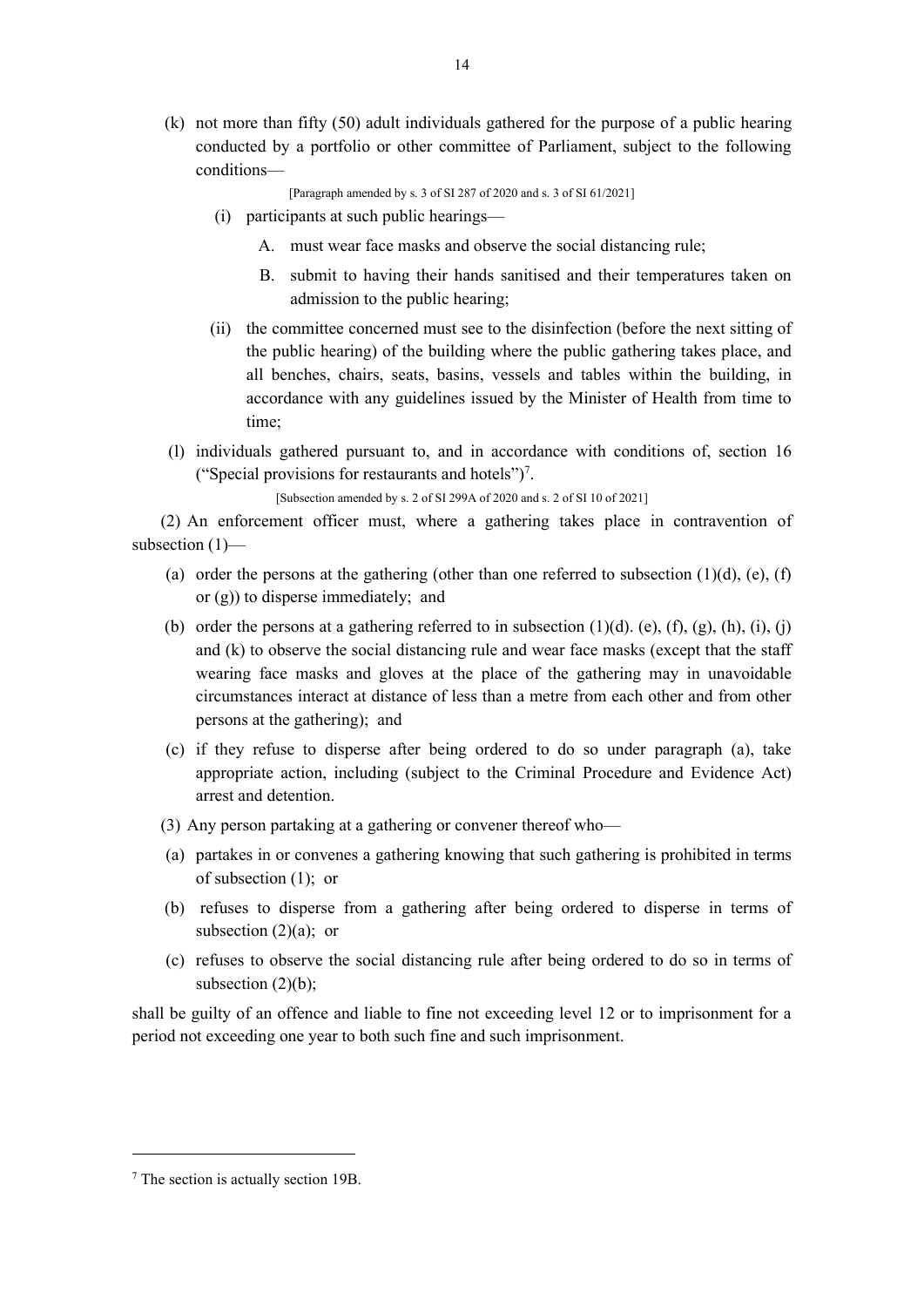### PART III

#### BORDER CLOSURE ORDERS

#### *Automatic extension of permitted residence of foreign nationals*

6.(1) Despite anything to the contrary contained in the Immigration Act [*Chapter 4:02*], the diplomatic visa, temporary residence permit or employment permit of every foreign national who, during the period of national lockdown, is permitted to be in Zimbabwe by virtue of that visa or permit is hereby extended so that the period of the national lockdown is not counted as part of the period during which they are permitted to be in Zimbabwe.

(2) With effect from the seventh day after the date of promulgation of the Public Health (COVID-19 Prevention, Containment and Treatment) (National Lockdown) (No. 2) (Amendment) Order, 2020 (No. 4),<sup>8</sup> the period of extended validity under subsection (1) of a diplomatic visa, temporary residence permit or employment permit of every foreign national during the period of national lockdown is terminated, and any affected person wishing to extend or renew such visa or permit must do so in accordance with the provisions of the Immigration Act [*Chapter 4:02*].

[Subsection inserted by s. 5 of SI 223/2020]

### *Closure of airports and restrictions on aerial transportation*

7.(1) For the period of 21 days from the 30th March, 2020, to an indefinite date subject to fortnightly review from the 31st May, 2020, onwards, all airports and aerodromes are closed except for the following—

- (a) the Robert Gabriel Mugabe International Airport (Harare); and
- (b) the Joshua Mqabuko Nkomo International Airport (Bulawayo); and
- (c) the Victoria Falls International Airport; and
- (d) aerodromes operated by or on behalf of Government establishments that are directed to be opened in accordance with section  $4(1)(d)$ ;
- (e) for the purposes of subsection (2)(b), airports, aerodromes and other terminals, whether or not operated by or on behalf of Government establishments.

[Paragraph inserted by s. 4 of SI 216 of 2020]

- (2) All aerial transport services are prohibited except—
- (a) the operation of such services (whether commercial, private, chartered or scheduled) engaged in the carriage of staff for essential services, the carriage of sick persons to hospitals and other health care providers, the carriage of persons referred to in section 4(1)(a) (vi) or (vii), and the transport of water, fuel, food, basic goods, medical supplies needed to combat COVID-19 and other medical supplies, and the carriage of police, Defence Forces personnel and other enforcement officers;
- (b) those services (whether commercial, private, chartered or scheduled) engaged in the domestic carriage of passengers and cargo, that is, where the flight of the aerial transport service departs from and arrives at a domestic terminal;

<sup>8</sup> The seventh day after the Order was published was Wednesday 30th September, 2020.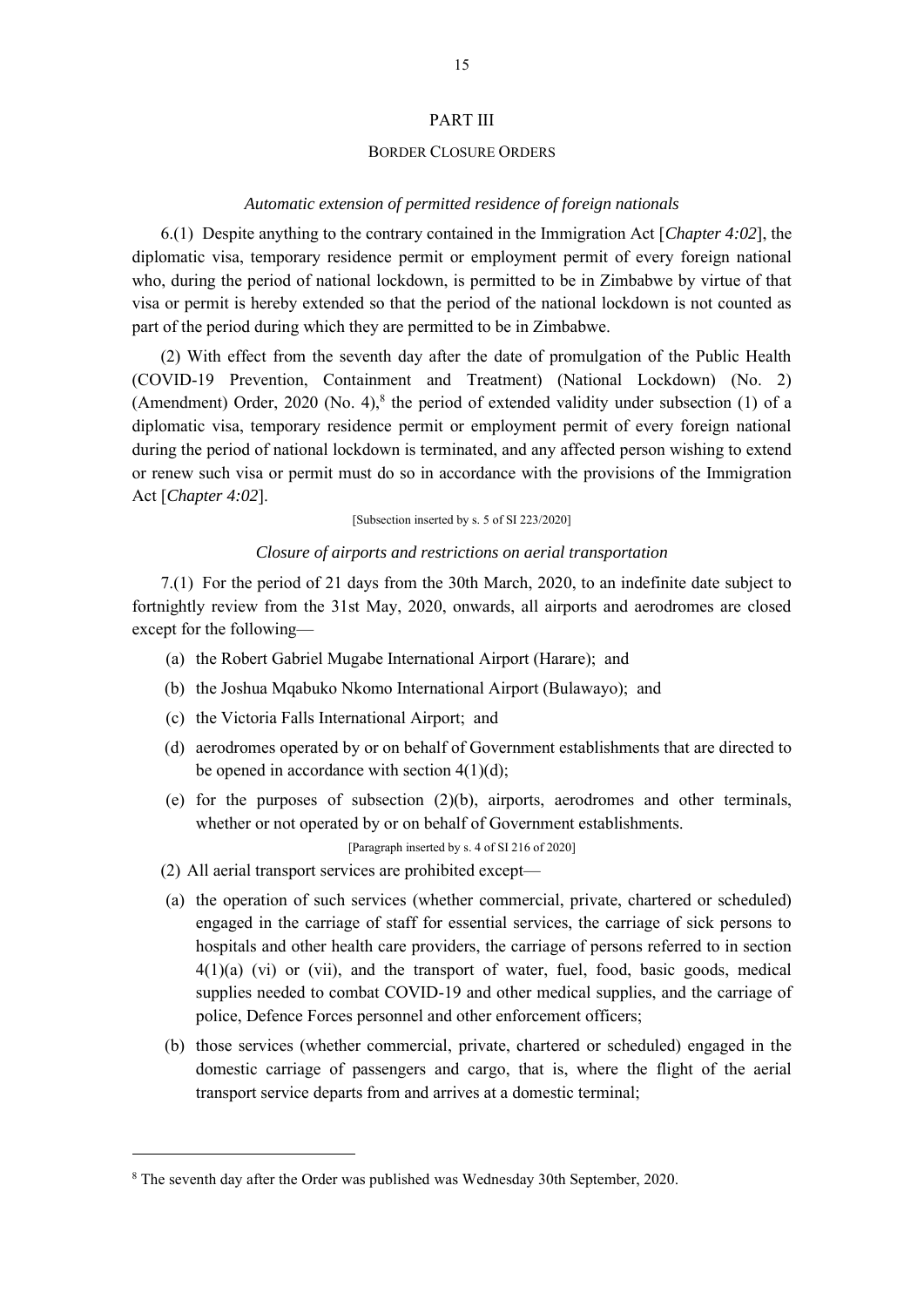(c) with effect from the 1st October, 2020, those services (whether commercial, private, chartered or scheduled) engaged in the international carriage of passengers and cargo;

and, the case of services operated for the purposes of paragraph (c)—

- A. no passenger may board an aircraft unless he or she exhibits a PCR COVID-19-free certificate issued within 48 hours of boarding;
- B. any passenger, whether or not exhibiting a COVID-19-free certificate issued not earlier than the previous 48 hours shall, if they present with symptoms of COVID-19, shall—
	- I. be charged a processing fee of sixty (60) United States dollars; and
	- II. submit to being screened and tested for the COVID-19 disease, whether by use of the rapid results diagnostic test or other test approved by the Minister of Health; and
	- III. ordered to be detained at a holding facility until they can be tested for COVID-19, and upon being tested shall be discharged immediately for self-quarantine at the place where they will reside in Zimbabwe or, if found to be positive, shall be ordered to be detained at a place of isolation for a period of fourteen (14) days.

[Subsection substituted by s. 4 of SI 216 of 2020 and s. 2 of SI 239A of 2020]

(3) Any person who operates any airport or aerodrome in contravention of subsection (1), or who contravenes subsection (2), shall be guilty of an offence and liable to fine not exceeding level 12 or to imprisonment for a period not exceeding one year or to both such fine and such imprisonment.

(4) All cross-border aerial transport services must abide by the health screening protocols prescribed by the authorities of the neighbouring State or other State of destination.

# *Power to close ports of entry and exit*

8.(1) Where the Minister responsible for home affairs, after consultation with the Minister, is of the opinion that it is necessary or desirable in the interests of combating the transmission of COVID-19 that any or all of the ports of entry or ports of exit between Zimbabwe and a neighbouring country or territory concerned should be closed to traffic, he or she may, despite anything to the contrary contained in the Customs and Excise Act, the Immigration Act, the One Stop Border Post Act or any other law, order that such port or ports as he or she may specify be closed for such period as the Minister may think fit and, subject to the proviso to subsection (2), the entry or exit of goods and of persons through such port or ports shall be prohibited subject to the following exceptions and such other exceptions as may be specified by the Minister or by any person authorised by the Minister to specify such exceptions—

(a) the re-entry of citizens and returning residents:

Provided that the responsible enforcement officer at the port of entry concerned—

- (i) citizens or returning residents—
	- A. exhibiting a COVID-19-free certificate issued not earlier than the previous 48 hours shall, if they do not present with symptoms of COVID-19, be permitted immediately to proceed to self-quarantine at home;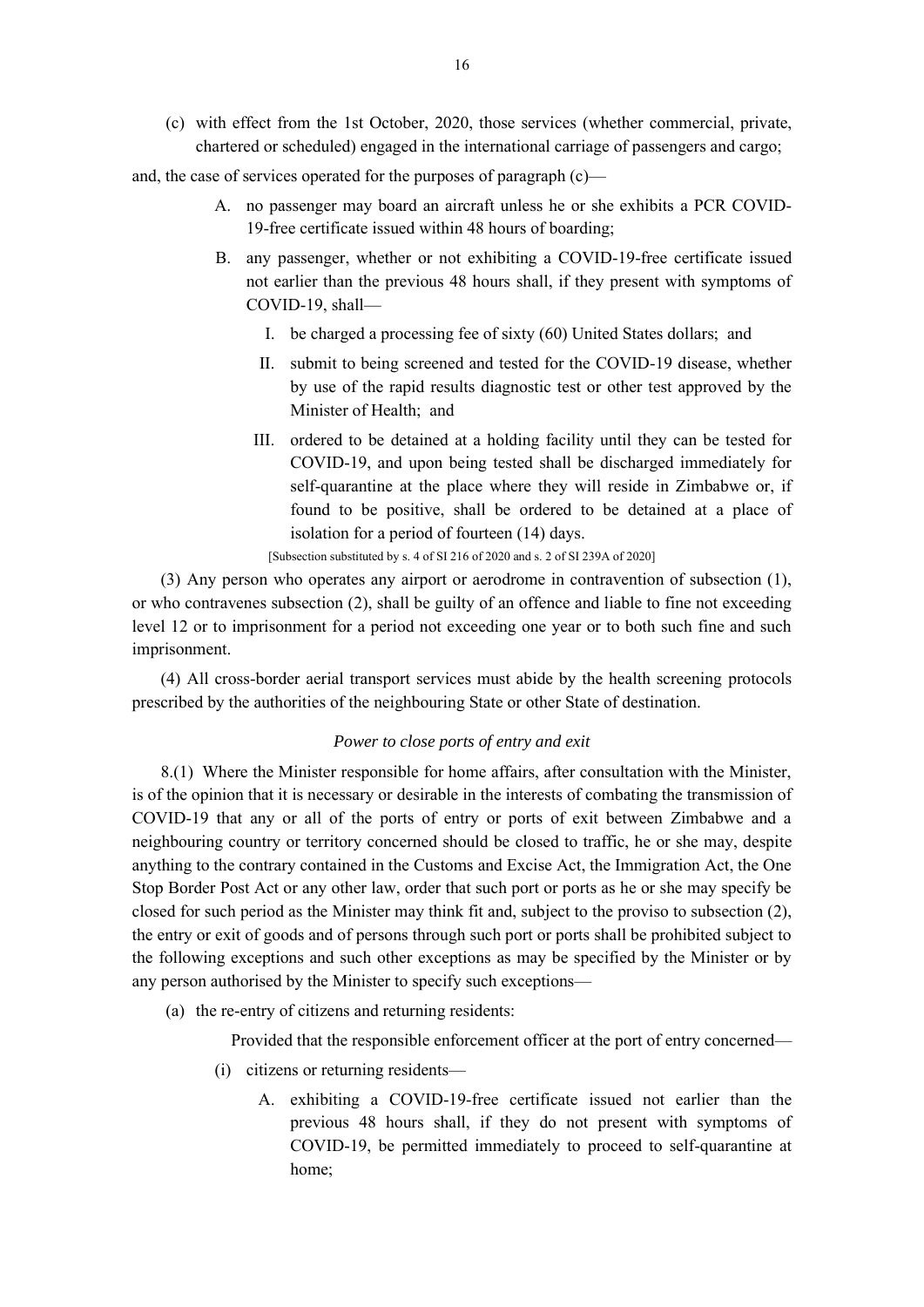- B. not exhibiting the certificate referred to in subparagraph A, shall be ordered to be detained at a holding facility until they can be tested for COVID-19, and upon being tested shall be discharged immediately for self-quarantine at home if found to be negative or, if found to be positive, shall be ordered to be detained at a place of isolation for a period of fourteen (14) days;
- C. presenting with symptoms of COVID-19, whether or not they exhibit the certificate referred to in subparagraph A, shall be ordered to be detained at a holding facility until they can be tested for COVID-19, and upon being tested shall be discharged immediately for self-quarantine at home if found to be negative or, if found to be positive, shall be ordered to be detained at a place of isolation for a period of fourteen (14) days.

[Subparagraph (i) substituted by s. 5 of SI 216 of 2020]<sup>9</sup>

- (ii) shall have the power (in order to secure compliance with this Part) to retain in his or her custody for the period of the detention, isolation or quarantine of such citizens or returning residents any travel document or identity document or both of such citizens or returning residents, for which purpose the officer shall—
	- A. issue an adequate receipt for the same to the citizen or returning resident concerned, stating to which place the citizen or resident may go to collect the same upon his or her release from detention, isolation or quarantine; and
	- B. keep the same in a safe and secure place of custody until it is collected;
- (b) the departure of persons from Zimbabwe in accordance with Part V of the Immigration Act [*Chapter 4:02*] from a designated port of exit or from any other port of exit he or she is permitted to depart from in terms of section 25(3) of that Act;
- (c) the exit or evacuation of members of the staff of a foreign mission or agency or of the citizens, subjects or residents of any country under a bilateral arrangement with such country;
- (d) the entry and exit of vehicles involved in the transportation of food and essential supplies and items during the national lockdown;
- (e) the arrival and departure of any passenger or cargo aircraft engaged in an essential service, in accordance with the following restrictions—
	- (i) unless flight plan of the aircraft contemplated an overnight stopover, or except in exiguous circumstances, every such aircraft must depart within ten (10) hours of arrival;
	- (ii) every member of the crew of such aircraft not on overnight stopover must remain on board the aircraft until its departure, but if it is necessary for any of them to disembark—
		- A. the crew member must submit to being sanitised or disinfected in the manner required by an enforcement officer immediately on

<sup>9</sup> The new subparagraph, it will be noted, does not fit in with the opening words of the proviso.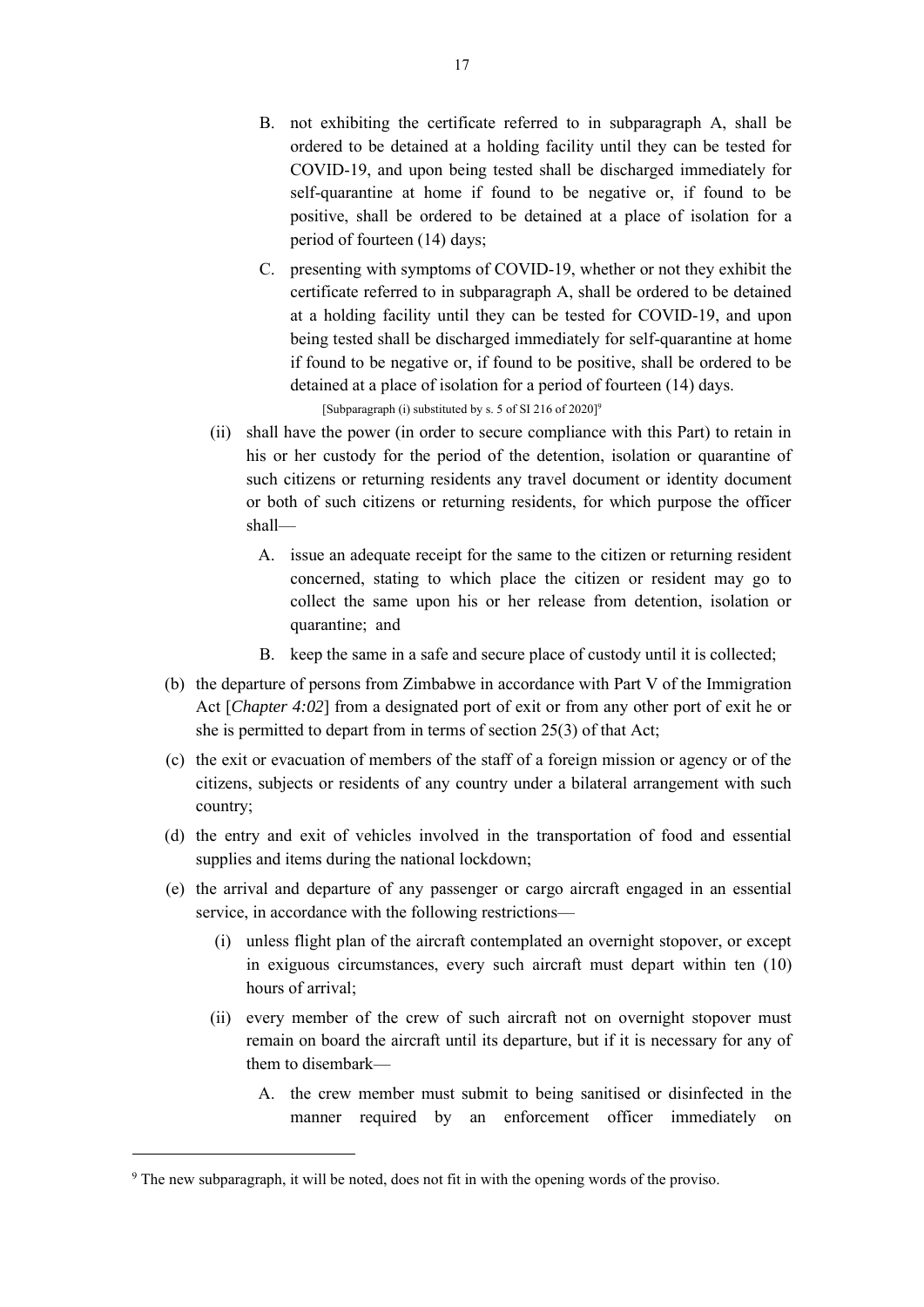disembarkation, wear a face mask, and not associate with any other persons than (subject to the social distancing rule) members of the relevant airport or aerodrome services staff;

- B. if it becomes necessary for any member of the crew of such aircraft to stay overnight, every such member shall proceed to and remain at a place of quarantine at the airport or aerodrome until departure (or if any such member is infected with COVID-19, a place of isolation), or at some other place indicated by an enforcement officer;
- (iii) every member of the crew of such aircraft on overnight stopover must proceed to and remain at a place of quarantine at the airport or aerodrome until departure (or if any such member is infected with COVID-19, a place of isolation), and otherwise comply with subparagraph and (ii);
- (f) the entry and exit of any goods vehicle in transit or cross-border goods vehicle engaged in an essential service, in accordance with the following restrictions—
	- (i) when arriving at the border the driver must—
		- A. be in possession of a functional thermometer for measuring body temperature, sufficient face masks for himself or herself and any member of the crew of the vehicle, sufficient hand sanitizing fluid or disinfectant, and at least one receptacle for dispensing such fluid or disinfectant (or if not in possession thereof must be able to obtain them at the border post);
		- B. together with every member of his or her crew, if any—
			- I. present to the immigration officer and (if so requested) to any enforcement officer a COVID-19-free certificate issued within the previous seven working days; and
			- II. submit to being screened and tested for the COVID-19 disease, whether by use of the rapid results diagnostic test or other test approved by the Minister of Health; and
			- III. if the driver or any member of his or her crew tests positive for the COVID-19 disease, submit to being removed to and placed in a hospital or place of isolation or quarantine until their transit to the intended destination through the next appropriate border post is facilitated by the assistance or under escort of an enforcement officer designated for that purpose (and in the event that the driver tests positive, the consignor, consignee or transporter of the goods in question, as may be appropriate, has the duty of substituting the driver or of removing the goods vehicle from Zimbabwe):

Provided that the driver or any affected crew member shall have the option (signified by signing the appropriate form) to turn back under escort of an enforcement officer to the country from which he or she arrived;

(ii) the driver of the goods vehicle must not stop except at a border post, or a designated truck stop, and at such post or stop the driver and every member of the crew of such vehicle must remain in the vehicle and may only temporarily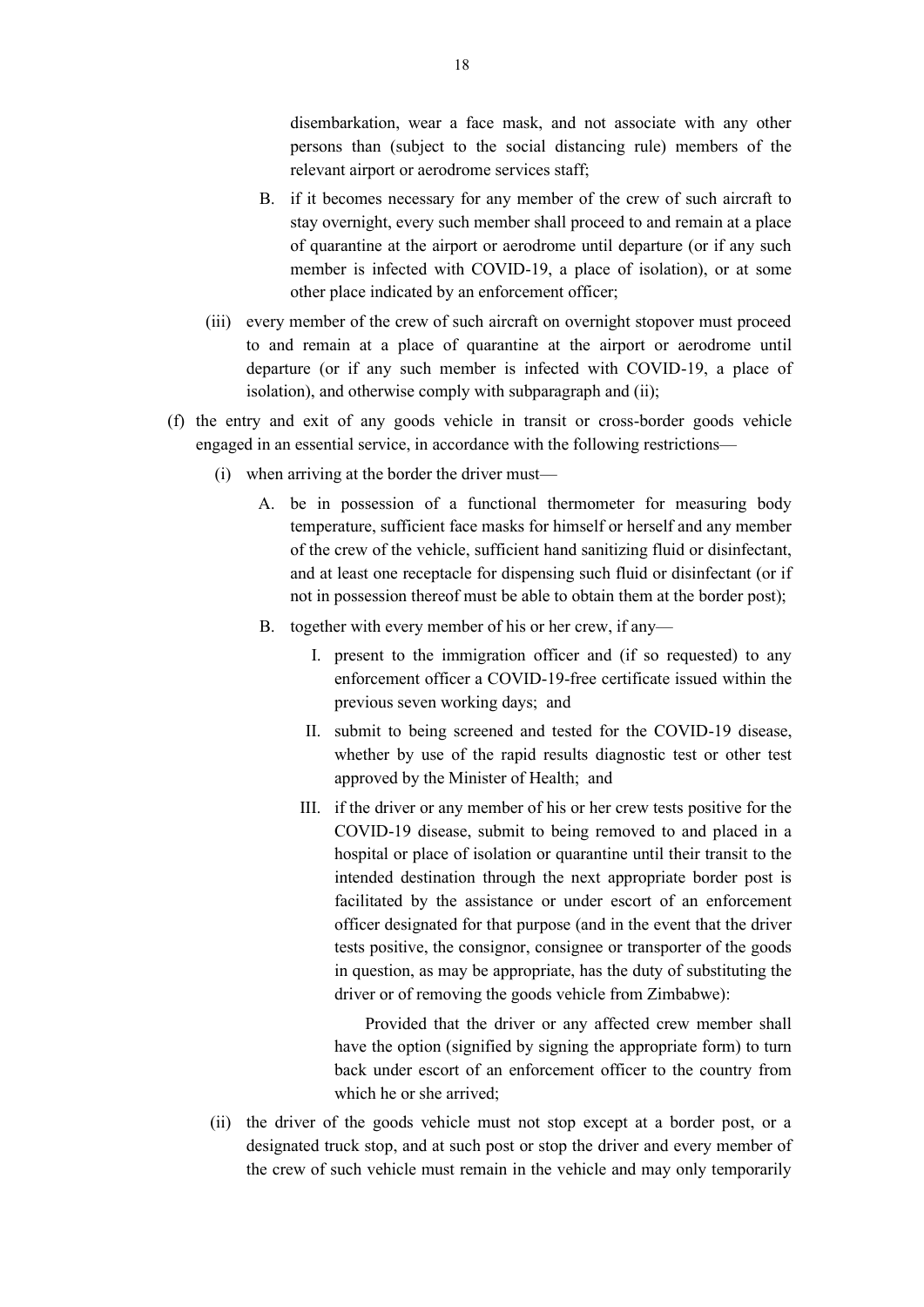leave therefrom (and in that event without violating the social distancing rule) for the purpose of—

- A. using ablution facilities;
- B. assisting in refuelling their vehicles while inside the forecourt of the fuel outlet;

(if the driver or any member of his or her crew requires to obtain food or other basic necessities, the driver or crew member must not disembark from the vehicle but such food or supplies must be obtained through attendants at such border post or designated truck stop);

- (iii) in the case of drivers of crossborder goods vehicles, enforcement officers at the border or designated truck stop where the goods are offloaded must disinfect the goods and the premises at which they are offloaded as soon as possible after the offloading;
- (iv) every driver and every member of the crew of a transit goods vehicle or crossborder goods vehicle requiring to remain in Zimbabwe for a period in excess of 24 hours must proceed to and remain at a place of quarantine at the border post, designated truck stop or other place designated by an enforcement officer until departure (or if any such member is infected with COVID-19, a place of isolation);
- (v) every driver and every member of the crew of a transit goods vehicle or crossborder goods vehicle who, being a citizen or resident of Zimbabwe, returns to Zimbabwe upon delivery of the goods in question, shall be treated as a returning citizen or resident for the purposes of subsection (1)(a);
- (g) the arrival by land of any national or ordinary resident of a SADC country in transit to the SADC country of which he or she is a national or ordinary resident (hereinafter referred to a "person in transit"), subject to the following conditions—
	- (i) he or she must present to the immigration officer and (if so requested) to any enforcement officer a COVID-19-free certificate issued within the previous seven working days; and
	- (ii) submit to being screened and tested for the COVID-19 disease, whether by use of the PCR or rapid diagnostic test or other test approved by the Minister of Health; and
	- (iii) if the person in transit tests positive for the COVID-19 disease, submit to being removed to and placed in a hospital or place of isolation or quarantine until his or her transit to the intended SADC country is facilitated by the assistance of an enforcement officer designated for that purpose:

Provided that the person in transit shall have the option (signified by signing the appropriate form) to turn back under escort of an enforcement officer to the country from which he or she arrived;

(iv) if the person in transit tests negative for the COVID-19 disease, but does not arrive at the SADC country of which he or she is a national or ordinary resident (or, as the case may be, arrive at the SADC country bordering Zimbabwe through which he or she must transit) within thirty-six hours of being so tested,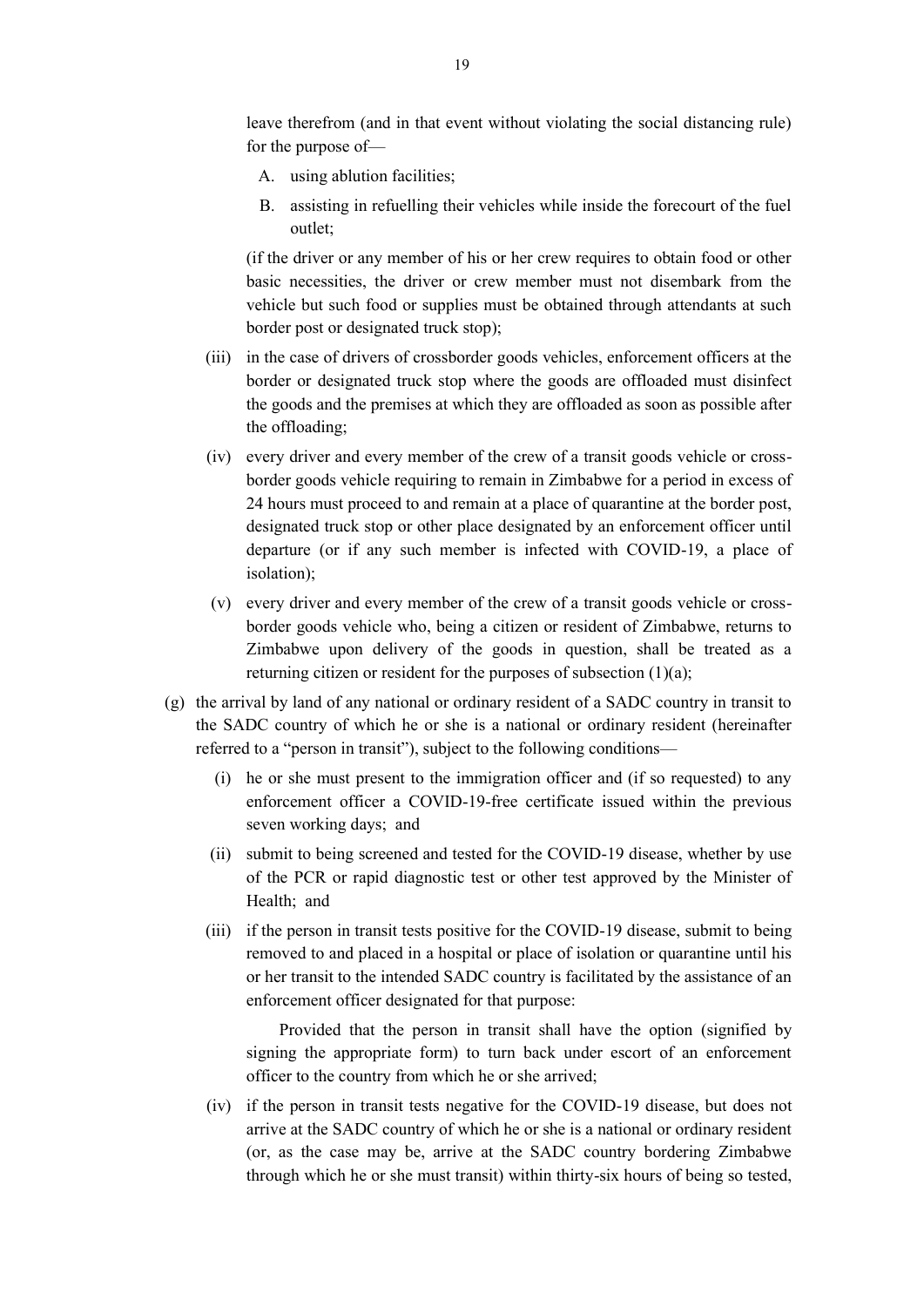he or she shall be removed to and placed in a hospital or place of isolation or quarantine until his or her transit to the intended SADC country is facilitated by the assistance of an enforcement officer designated for that purpose:

Provided that the person in transit shall have the option (signified by signing the appropriate form) to turn back under escort of an enforcement officer to the country from which he or she arrived;

(h) the entry or re-entry of any expert or specialist employed or retained by a person holding (in his or her name or in the name of an entity of which he or she is the owner, shareholder, manager or director) a current investment licence from the Zimbabwe Investment and Development Agency 2019 (Act No. 10 of 2019), or any of the predecessor bodies of the Agency:

Provided that—

- (i) the Zimbabwe Investment and Development Agency shall determine the classes of experts and specialists who shall be regarded as such for the purposes of this paragraph and shall notify the immigration authorities in writing accordingly; and
- (ii) every such expert or specialist shall be subject to normal immigration procedures and shall be treated in accordance with paragraph (a) as a reentering citizen or returning resident;
- (i) the entry and exit of—
	- (i) any envoy to the President from another country sent by the head of State or government of that country;
	- (ii) the head of State or government of another country on an official visit, or of any Minister from another country on an official visit;
	- (iii) any national or international senior civil servant or other dignitary holding a letter of introduction or accreditation from the head of State or government or the foreign minister of another country, or from the head of an international organisation, in connection with any visit on official business.

 $(4)^{10}$  All cross-border terrestrial or waterborne transport services must abide by the health screening protocols prescribed by the authorities of the neighbouring State or other State of destination.

 $(2)^{11}$  With effect from the 1st December, 2020, all of the ports of entry or ports of exit between Zimbabwe and a neighbouring country or territory shall be opened, with the effect that the entry or exit of goods and of persons through such port or ports shall be permitted subject to the restrictions contained in this Order and to the following additional restriction in respect of persons entering Zimbabwe who are not citizens or returning residents, namely that such persons must, at the port of entry, exhibit a COVID-19-free certificate issued not earlier than the previous 48 hours and not present with symptoms of COVID-19:

Provided that any such person—

<sup>&</sup>lt;sup>10</sup> There are no subsections (2) or (3).

 $11$  This subsection is wrongly numbered; it should be subsection (3).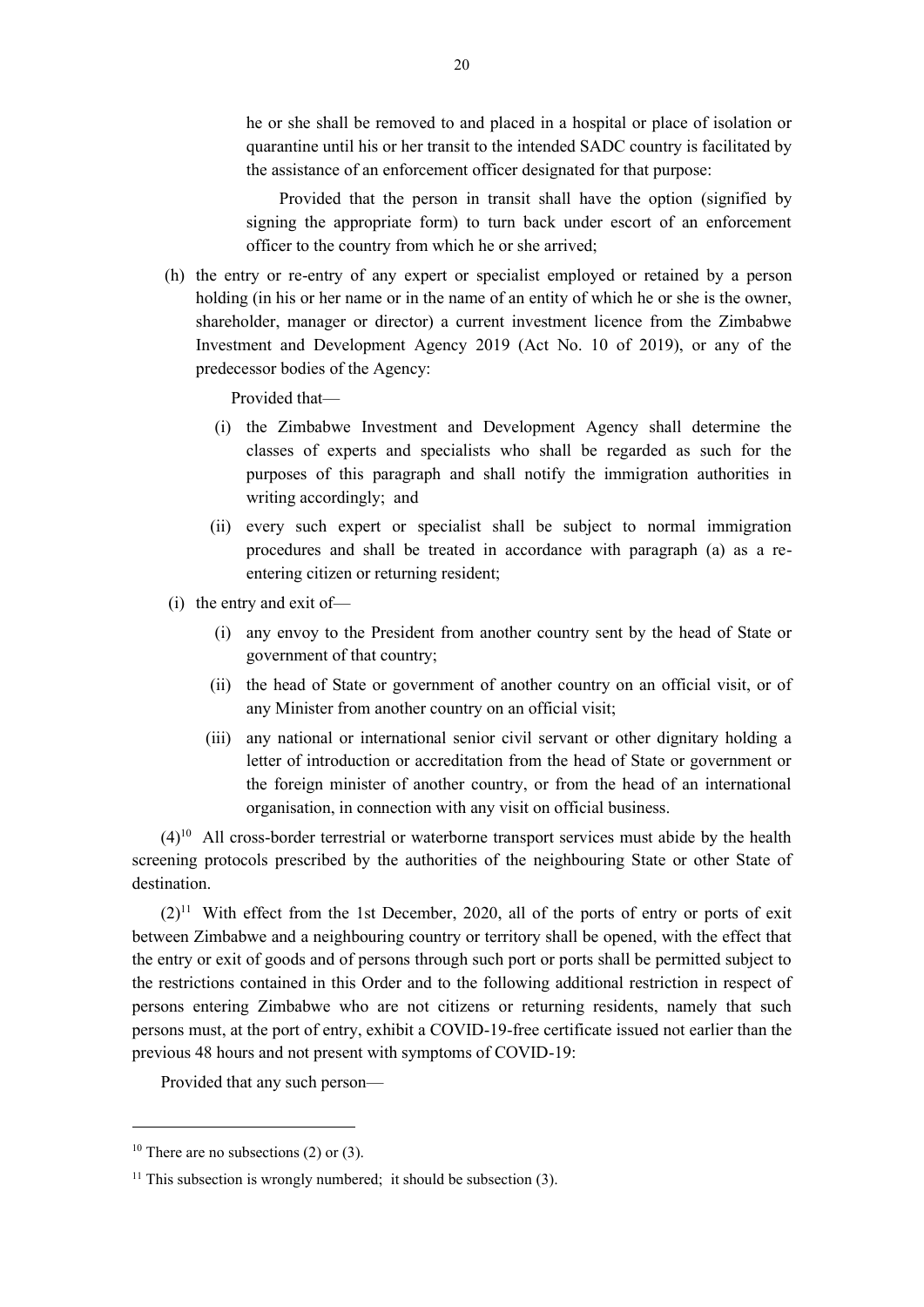- (i) exhibiting a COVID-19-free certificate issued not earlier than the previous 48 hours shall, if they present with symptoms of COVID-19, be refused entry into Zimbabwe;
- (ii) not exhibiting the certificate referred to in this subsection, shall, even if they do not present with symptoms of COVID-19, be refused entry into Zimbabwe.

[Subsection inserted by s. 2 of SI 282/2020]

#### *Enforcement of border closure*

9.(1) It shall be the duty of every police officer, customs officer or immigration officer at a port specified by the Minister in terms of section 8 to ensure that, notwithstanding anything to the contrary contained in any law, effect is given to a closure order:

Provided that a customs officer or immigration officer may permit the entry or exit of any particular goods or persons (whether or not they are citizens or returning residents) for humanitarian reasons.

(2) Notwithstanding anything to the contrary contained in the Civil Aviation Act [*Chapter 13:16*] (No. 7 of 1998), where the Minister has made a closure order, the Director General of the Civil Aviation Authority of Zimbabwe shall not authorise any flight by an aircraft between Zimbabwe and that country without the authority of the Minister.

#### *Commencement and notice of closure order*

10.(1) Notwithstanding anything to the contrary contained in any other law, a closure order shall have effect immediately upon the making thereof.

(2) When a closure order is made, the Minister shall cause notice of the effect of such order to be given as soon as may be in such manner as he or she thinks necessary for bringing it to the attention of all persons who, in his or her opinion, ought to have notice thereof.

(3) A copy of any closure order certified under the hand of the Minister shall, on its mere production in any proceedings before a court, be accepted as proof of the making and of the contents thereof.

### *Offence and penalty under this Part*

11. Any person who—

- (a) hinders or obstructs a police officer, customs officer, immigration officer or enforcement officer;
- (b) fails or refuses without sufficient cause to comply with any request made or direction given by a police officer, customs officer, immigration officer or enforcement officer;

in the carrying out of this Part shall be guilty of an offence and liable to a fine not exceeding level 12 or to imprisonment for a period not exceeding one year to both such fine and such imprisonment.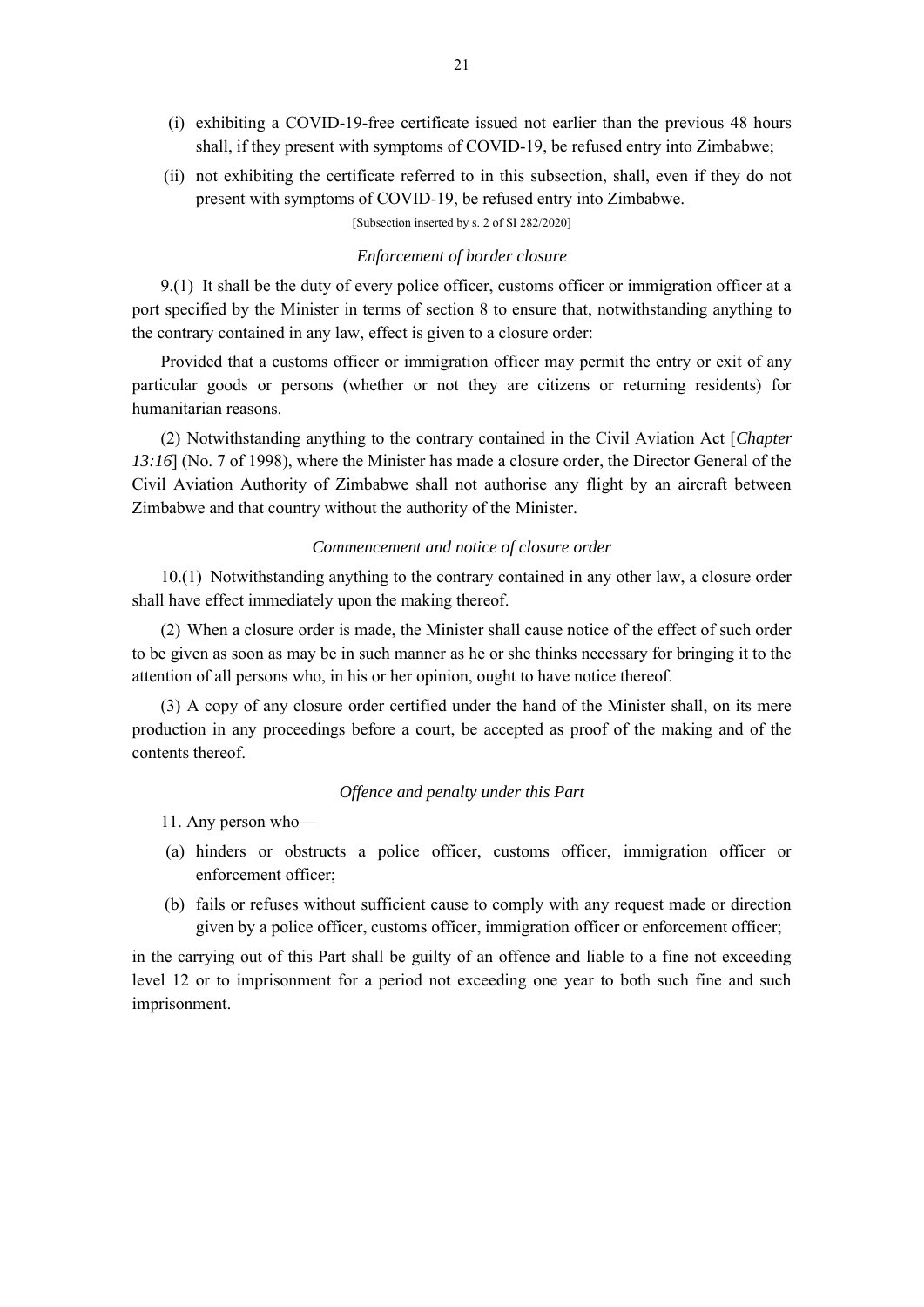### PART IV

#### PHASED RELAXATION OF NATIONAL LOCKDOWN

#### *Interpretation in Part IV*

12. In this Part—

- "auction tobacco" means tobacco which is declared in terms of the Tobacco Marketing and Levy Act to be auction tobacco;
- "auctioneer" means the holder of an auction floor licence issued in terms of the Tobacco Marketing and Levy Act;

"buyer" means a person who is—

- (a) licensed or required to be licensed under the Tobacco Marketing and Levy Act as a buyer of auction tobacco; or
- (b) registered or required to be registered under the Tobacco Marketing and Levy Act as an authorized buyer of auction tobacco;
- "designated tobacco auction floor" means premises for the sale of auction tobacco designated at sites specified by the Minister responsible for agriculture under section 13;
- "exempted person" means a person deemed to be employed or engaged in an essential service by virtue of subsection 14(1);
- "manufacturer" includes a person (whether engaged in a large-scale industry or in a small or medium scale enterprise or in the informal sector) who fabricates, assembles, refines or processes any commodity or adds value to any raw material;
- "mining operations" means obtaining or extracting any mineral by any mode or method or any purpose directly or indirectly connected therewith or incidental thereto, including—
	- (a) the sinking of shafts; and
	- (b) the installation of machinery, equipment, implements, utensils and other articles required for the extraction or production of minerals; and
	- (c) the construction and erection of—
		- (i) facilities or the production, treatment, storage, gathering and conveyance of minerals; and
		- (ii) offices, residential units, schools, hospitals, nursing homes or clinics for use by persons employed in or in connection with mining operations by their families;

and

(d) the construction of roads in or to the mining area;

<sup>&</sup>quot;seller", in relation to auction tobacco, means a person who sells auction tobacco;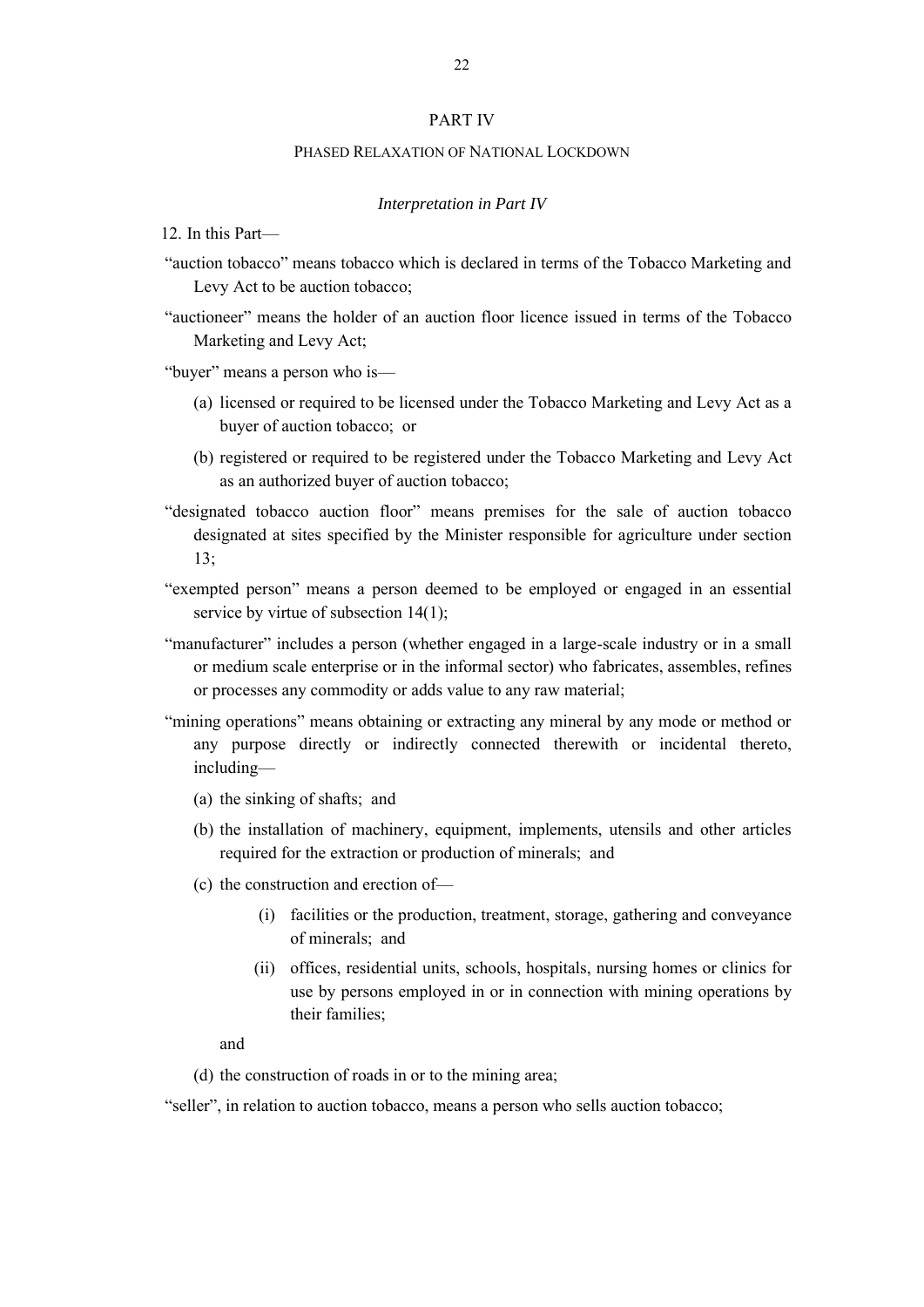"Tobacco Marketing and Levy Act" means the Tobacco Marketing and Levy Act [*Chapter 18:20*].<sup>12</sup> Designation of decentralised tobacco auction floors

13.(1) Notwithstanding anything to the contrary contained in any other law, the Minister responsible for agriculture may by order designate any site in Zimbabwe as a designated tobacco auction floors.

(2) An order designating a tobacco auction floor shall have effect immediately upon the making thereof.

(3) When an order designating a tobacco auction floor is made, the Minister responsible for agriculture shall cause notice of the effect of such order to be given as soon as may be in such manner as he or she thinks necessary for bringing it to the attention of all persons who, in his or her opinion, ought to have notice thereof.

(4) A copy of any closure order certified under the hand of the Minister responsible for agriculture shall, on its mere production in any proceedings before a court, be accepted as proof of the making and of the contents thereof.

### *Exempted persons*

14.(1) Subject to this section, with effect from the 20th April, 2020—

- (a) employees of manufacturers; and
- (b) persons employed in mining operations:

Provided that, before resuming work for the first time during the national lockdown, every such person must at the direction of an enforcement officer submit to screening and testing for the COVID-19 disease;

(c) buyers and sellers at designated tobacco auction floors, and employees of such designated tobacco auction floors;

shall be regarded as persons employed in an essential service for the purposes of section  $4(1)(a)(iii)$  and section  $5(1)(g)$ .

(2) Persons employed in mining operations who ordinarily reside in accommodations provided around or adjacent to the mining operations shall be confined to such accommodations for the duration of the national lockdown except for the purpose of going to and from work or for the purposes specified in section  $4(1)(a)$ .

(3) Buyers and sellers at designated tobacco auction floors shall not remain on site for longer than is needed to complete the transactions for which they assembled.

(4) If any question arises whether any formal or informal undertaking or operation is that of a manufacturer, the person purporting to be the manufacturer shall have the burden of proving, to the satisfaction of an enforcement officer, that he or she is a manufacturer.

(5) Persons deemed or purporting to be employees of, or engaged in, an essential service for the purpose of this Part shall comply with any direction of an enforcement officer—

- (a) to remain in or return to the accommodations referred to in subsection (3), in the case of persons employed in mining operations;
- (b) to submit to screening and testing for the COVID-19 disease;

<sup>&</sup>lt;sup>12</sup> The title of the Act is in fact "the Tobacco Industry and Marketing Act".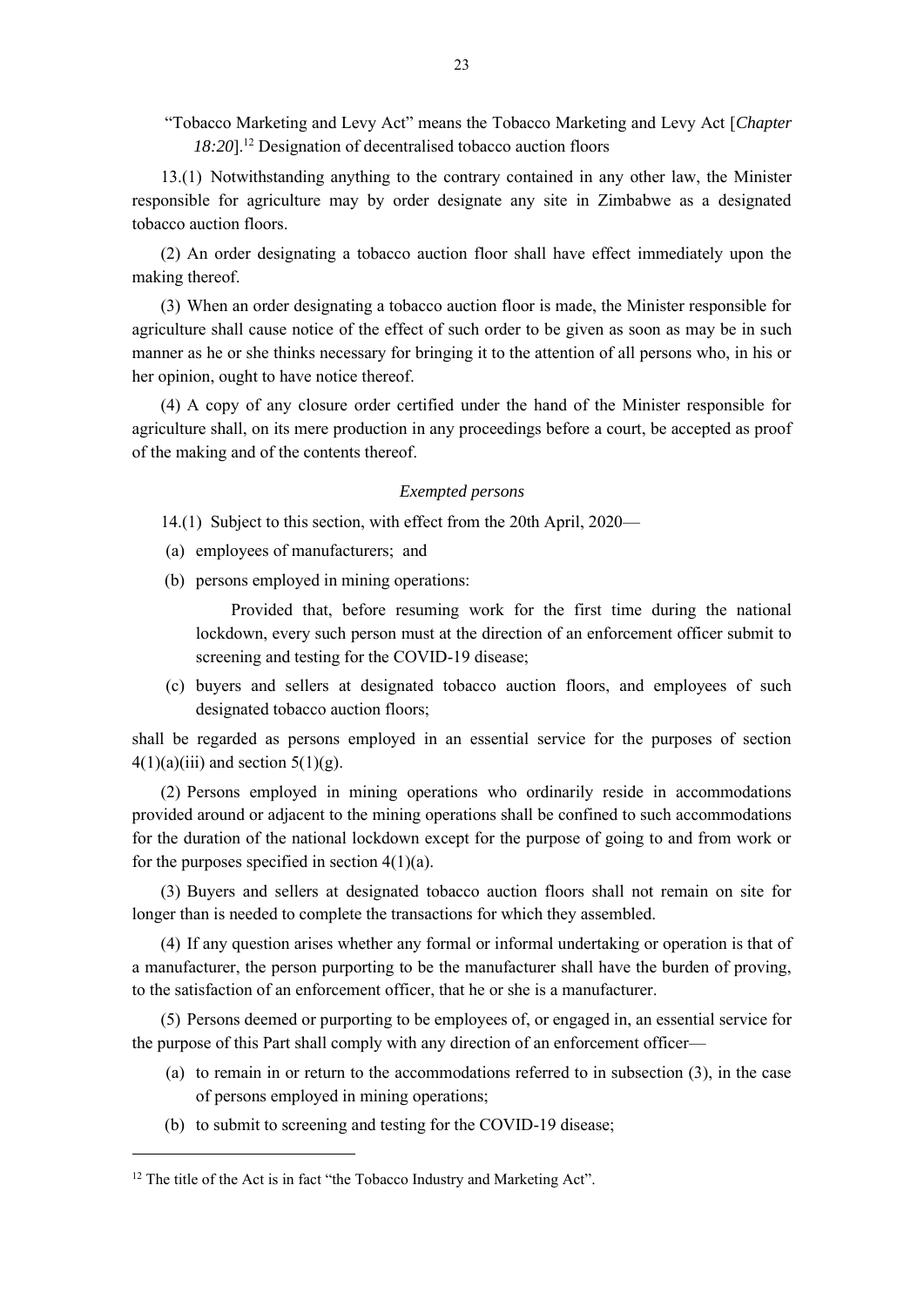- (c) at all times to observe the social distancing rule at the workplace, to wear protective masks and to make available for use by employees and other persons hand sanitising liquid;
- (d) to disperse and return home where any undertaking or operation is not found to be a *bona fide* undertaking or operation of a manufacturer.

(6) Any enforcement officer shall at any time during normal working hours have the right of access to any land premises where exempted persons are present or employed to ensure that the appropriate provisions of this order are being complied with.

(7) Any person who fails to comply with an order of an enforcement officer given under the proviso to subsection  $(1)$  (b), or given under subsection  $(5)$ , or who hinders or obstructs an enforcement officer from have the access referred to in subsection (6), shall be guilty of an offence and liable to fine not exceeding level 12 or to imprisonment for a period not exceeding one year to both such fine and such imprisonment.

# PART V

### LEVEL 2 PHASED RELAXATION OF NATIONAL LOCKDOWN

### *Application of Part V*

15. This Part applies to businesses in the formal commercial and industrial sector that are not essential services or are not businesses of a type governed by Part IV, and to the engagement in low-risk sports in any public place or place to which members of the public have access.

#### *Interpretation in Part V*

16. In this Part—

- "associated sport staff" means any coach, official or other person required to enable athletes to compete in low-risk sports;
- "business in the formal commercial and industrial sector" means any business, industry, trade or occupation (other than a industry, business, trade or occupation operating as an essential service) dealing (whether on a wholesale, retail or other basis) in goods or services for the generation of income or the making of profits, the formalisation of which is evidenced in any one or more of the following ways—
	- (a) the holding of a shop or other licence from a local authority enabling it to operate the business in question from a specified premises; or
	- (b) being the lessee of premises governed by the Commercial Premises (Lease Control) Act [*Chapter 14:04*]; or
	- (c) being a registered operator for the purposes of the Value Added Tax Act; or
	- (d) being a registered as an employer for the purpose of paying employees' tax under the Income Tax Act, or otherwise making a regular return of income for the purposes of that Act; or
	- (e) being a party to a collective bargaining agreement negotiated through an Employment Council governing the business in question;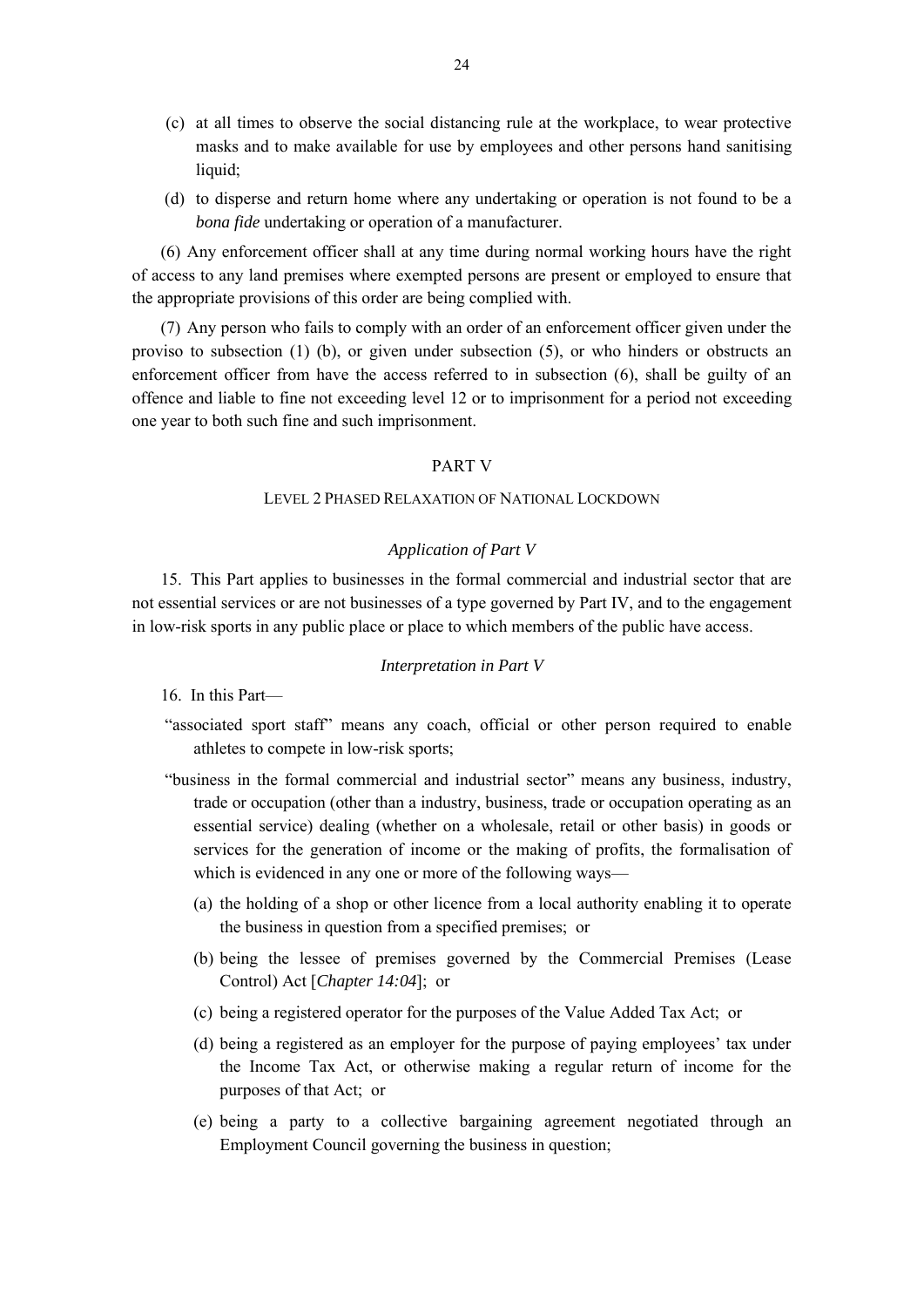(f) the business of a metered taxicab operator or operator of a driving school;

[Paragraph inserted by s. 3 of SI 239A of 2020]

"enforcement officer" includes, for the purposes of section 18, any person accredited by the Ministry as an enforcement officer responsible for monitoring compliance with this Part;

"informal trader" means an individual who—

- (a) carries on a trade for his or her own account from which he or she makes a turnover of less than the amount that would require him or her to be registered operator for the purposes of the Value Added Tax Act; and
- (b) has not, in the most recent year of assessment for which he or she could have done so, furnished a return in terms of Part V of the Income Tax Act for the assessment of the income referred to in paragraph (a);

and, without limiting the generality of paragraph (a), includes—

- (c) a hawker or street vendor; and
- (d) a person who sells articles at a place commonly known as a "people's market" or a "flea market"; and
- (e) a person who manufactures or processes any articles in or from residential premises;

but does not include a small-scale miners, operator of a taxicab, omnibus or goods vehicle, informal cross-border trader, operators of a restaurant or bottle-store or a cottage industry operator;

"lessor" means—

- (a) a local authority to which an informal trader pays rent in respect of residential accommodation; or
- (b) any person, including a local authority, to whom an informal trader pays rent in respect of premises or a place in or from which he or she carries on his or her trade as such;
- "low-risk sport" means any non-contact sport where compliance with the social distancing rule is possible, as described and classified by the Sports Minister (taking into account WHO guidelines) and notified in accordance with section  $17(2)$ ;<sup>13</sup>
- "metered taxicab operator", in relation to the operation of a taxicab for the carriage of passengers for hire or reward, means the person in whose name a taxicab is or is required to be registered in terms of the Road Motor Transportation Act, 1997 (No. 1 of 1997);

[Definition inserted by s. 3 of SI 239A of 2020]

<sup>&</sup>lt;sup>13</sup> Actually, notification is done in terms of section 18(2).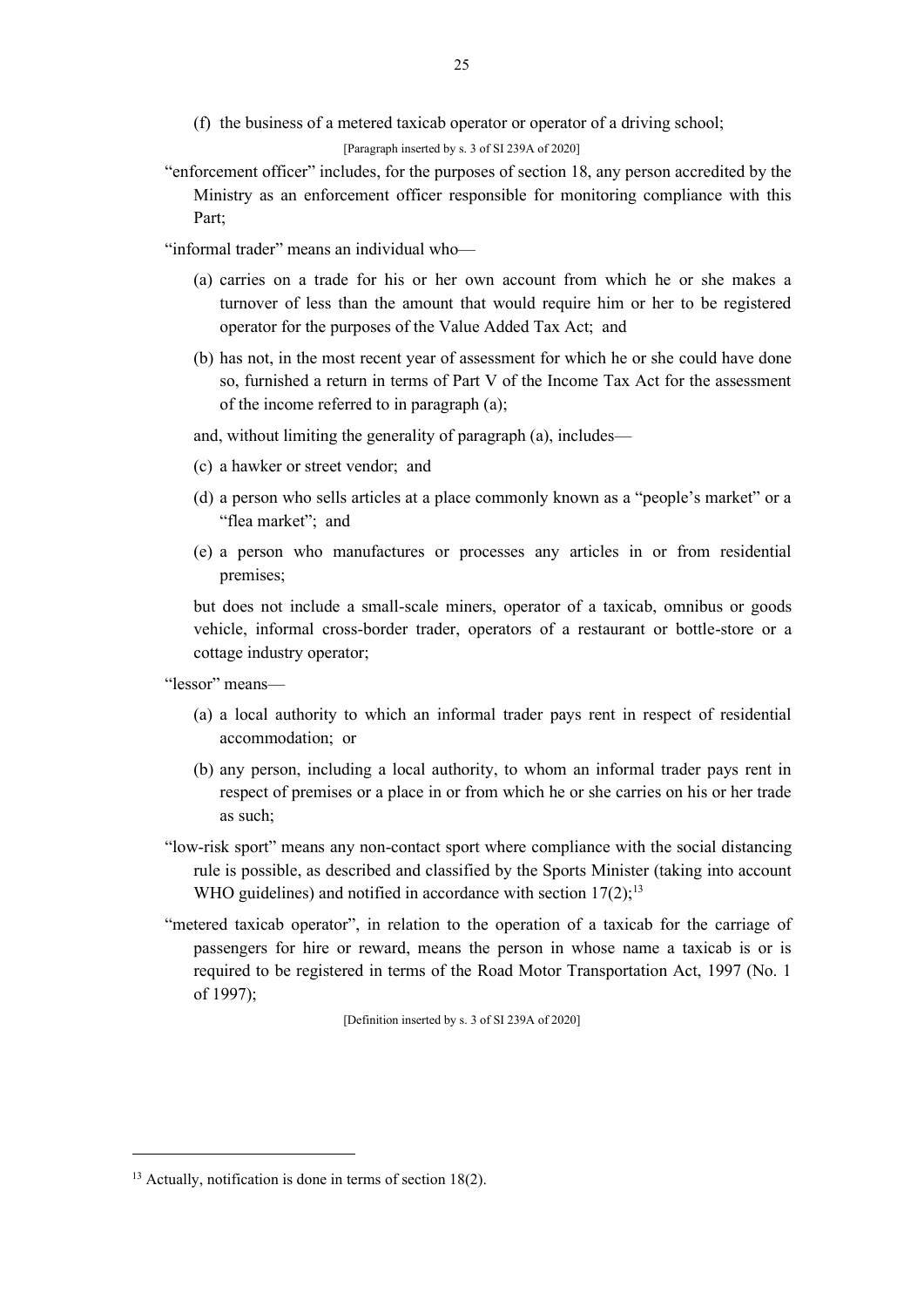"operator of a driving school" means a person required to be registered or licensed as such in terms of the Road Traffic Act [*Chapter 13:11*] 14;

[Definition inserted by s. 3 of SI 239A of 2020]

- "Part V exempted athletes and associated sport staff" means athletes and associated sport staff competing or assisting in any low-risk sports;
- "Part V exempted informal trader" means an informal trader who qualifies in terms of section 19 to be exempted from the national lockdown in accordance with this Part;
- "PPEs" means personal protective apparel, materials and equipment as defined in section 3 of the Public Health (Standards for Personal Protective Apparel, Materials and Equipment) Regulations, 2020;
- "rapid results diagnostic test" means a test for the presence or absence in an individual of COVID-19 whose results are obtainable instantly or on the same day as the test;
- "spectator", in relation to a venue where any low-risk sports event takes place, includes every person who is not an athlete or member of the associated sport staff;
- "Sports Minister" means the Minister responsible for the administration of the Sports and Recreation Commission Act [*Chapter 25:15*], and "Ministry" shall be construed accordingly;
- "Sports and Recreation Commission" means the Sports and Recreation Commission established by the Sports and Recreation Commission Act [*Chapter 25:15*].

### *Part V exempted persons*

17.(1) Subject to this section, for the duration of the national lockdown, persons operating or employed in a business or industry in the formal commercial and industrial sector, as well as informal traders and low-risk sportspersons, shall be regarded as persons employed in an essential service for the purposes of section  $4(1)$  (a)(iii) and section  $5(1)(g)$ :

Provided that, for the duration of the national lockdown or unless earlier prescribed otherwise, gymnastic clubs shall remain closed for business.

[Subsection substituted by s. 3 of SI 62/2021]

(2) Within fourteen working days of resuming work for the first time since the 7th May, 2020, every person referred to in subsection (1) (including employers of the persons referred to in subsection (1)) must cause themselves and their employees to be screened and tested for the COVID-19 disease, whether by use of the rapid results diagnostic test or other test approved by the Minister of Health, and (in the case of employers of Part V exempted persons) to keep in custody for the period during which the declaration of a formidable epidemic disease is in force under the principal regulations documentary proof that such screening and testing has taken place in relation to each individual subjected to the screening and test.

(3) Every employer or operator in a business or industry in the formal commercial and industrial sector is deemed for the purpose of subsection (2) to have opened on the day after the promulgation of the Public Health (COVID-19 Prevention, Containment and Treatment) (National Lockdown) (Amendment) Order, 2020 (No. 7) (the 6th May, 2020), unless the

<sup>&</sup>lt;sup>14</sup> Driving schools are registered under the Traffic Safety Council Act [*Chapter 13:17*], not the Road Traffic Act.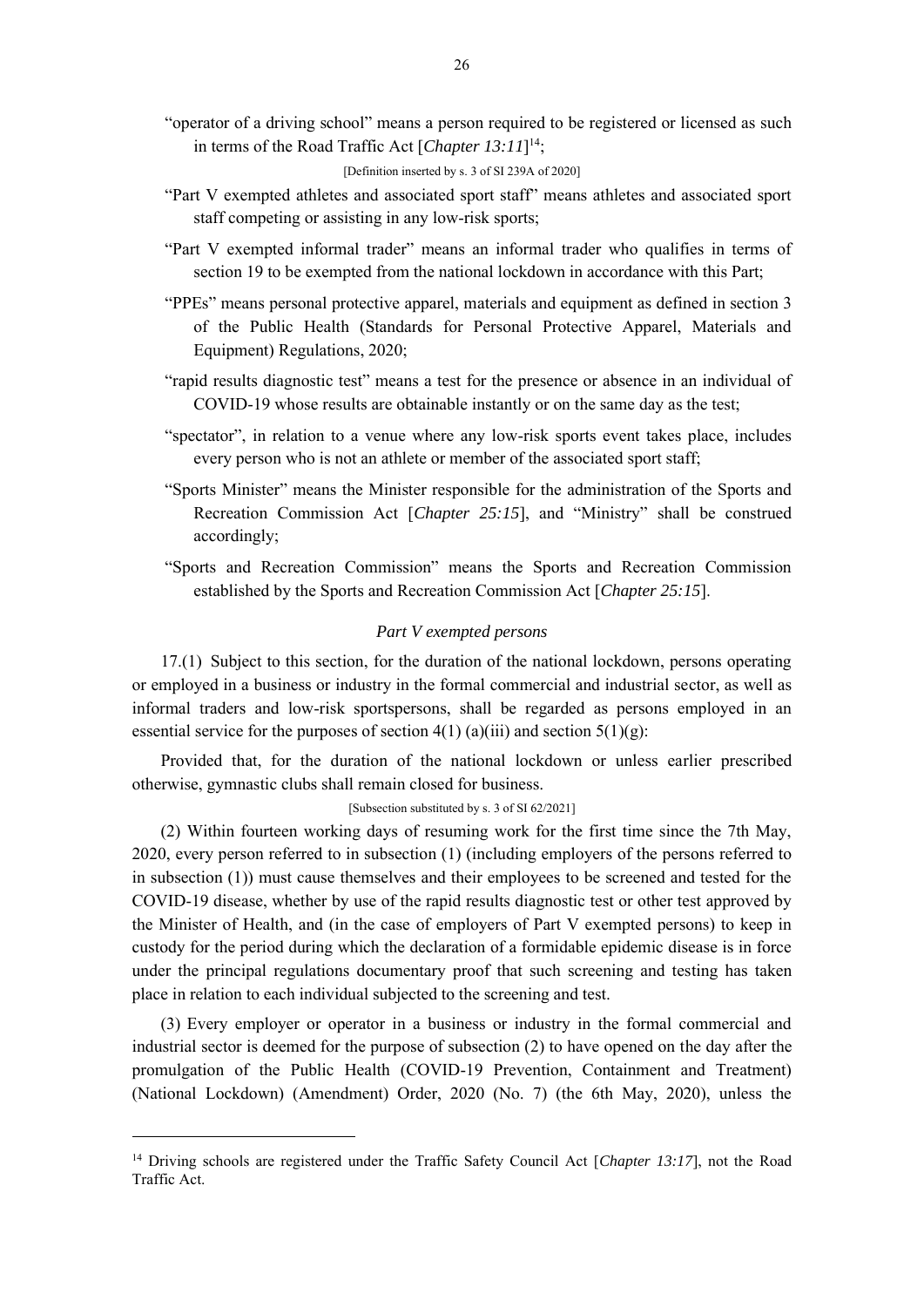employer or operator in question proves to the satisfaction of an enforcement officer that the business or industry opened on a later day, in which event the employer or operator in question is afforded a period of fourteen days from such opening to comply with subsection (2).

(4) Enforcement officers may (by further order of the Minister notified in writing to the enforcement officers or by general notice in the *Gazette* or in such manner as the Minister thinks necessary for bringing it to the attention of all persons who, in his or her opinion, ought to have notice thereof) require every person referred to in subsection (1) who has undergone screening and testing as mandated by subsection (2) to again submit to such screening and testing at intervals of not less than thirty working days from the last time such screening and testing took place, and this section shall apply to such rescreening and re-testing.

(5) Employers of the persons referred to in subsection (1) may arrange with enforcement officers for the testing contemplated by subsection (2) or (4) to take place at an agreed time at the workplace or at any other place agreed between them, for which purpose they may contact the Ministry of Health Call Centre or the Ministry of Information Call Centre.

(6) Except for good cause shown to an enforcement officer a business in the formal commercial and industrial sector must open for business no earlier than 0630 hours and close no later than 1900 hours:

Provided that restaurants may close no later than 2100 hours.

[Subsection substituted by s. 2 of SI 217 of 2020 and amended by s. 4 of SI 61/2021 and s. 2 of SI 108/2021]

(7) If any question arises whether any business in the commercial and industrial sector is formal or not, the person purporting that the business or industry is formal shall have the burden of proving, to the satisfaction of an enforcement officer, that the business is formal.

(8) An owner, employer or operator of a business in the formal commercial and industrial sector exempted by this Part shall ensure that its employees shall, on entry to the workplace, have their hands sanitised and their temperatures checked.

(9) An enforcement officer shall at any time during normal working hours have the right of access to any land or premises where exempted persons are present or employed—

- (a) to demand that the documentary proof referred to in subsection (2) be exhibited to him or her showing that the Part V exempted persons concerned have undergone the screening and testing required by that subsection (in the case of a business or industry that has been open for more than fourteen working days);
- (b) where the proof mentioned in paragraph (a) is not exhibited to the enforcement officer—
	- (i) order the business or industry employing the Part V exempted persons to be closed and the persons thereat to disperse within the hour, and (ii) notify in writing the employer concerned or the person in charge at the workplace that the business or industry is not to reopen unless and until all the Part V exempted persons concerned are screened and tested for screened and tested for the COVID-19 disease and the documentary proof required by this section is kept for exhibition to an enforcement officer;
- (c) to ensure that the appropriate provisions of this order are otherwise being complied with.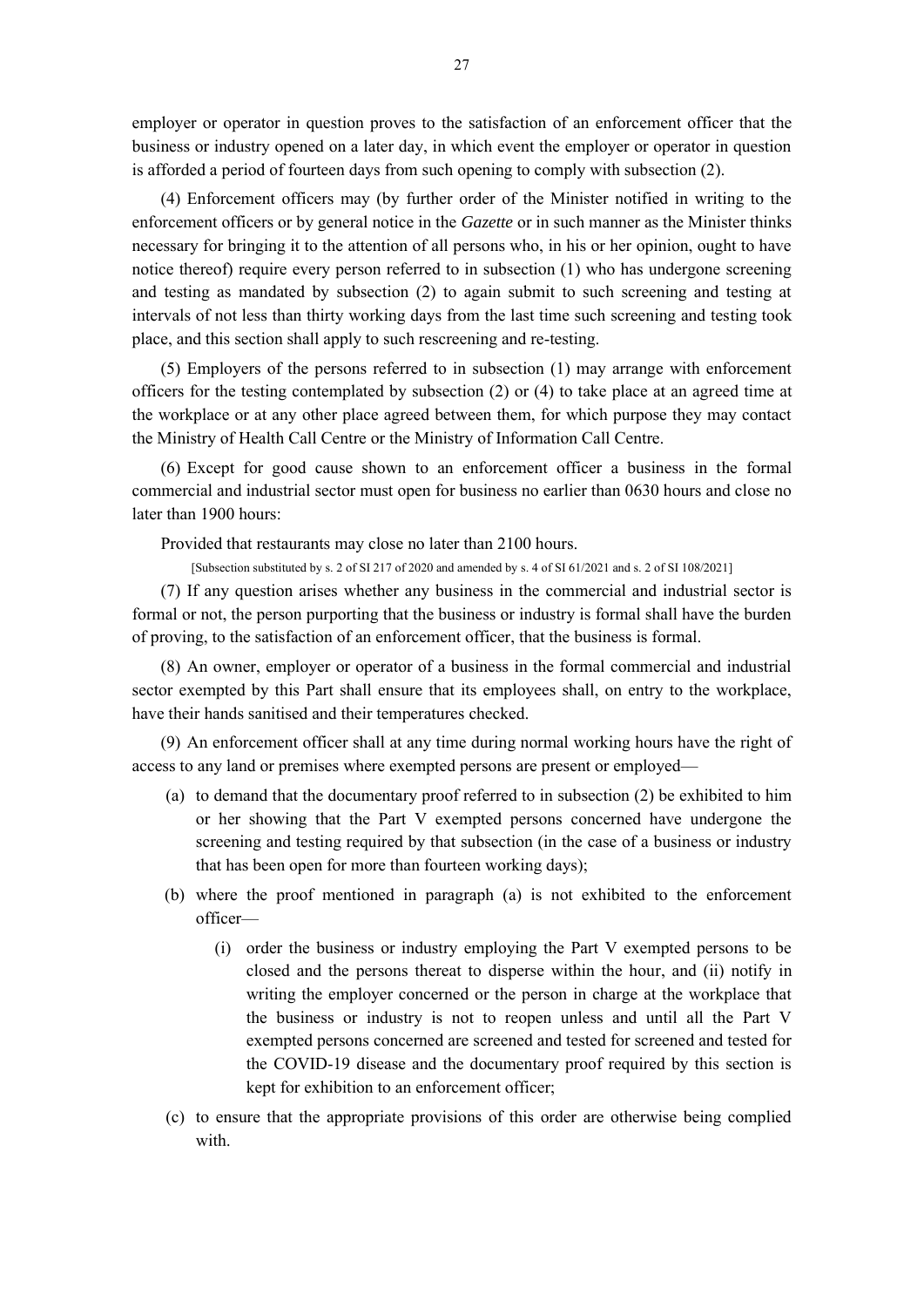- (10) Any—
- (a) person who fails to comply with subsection (8) or with an order of an enforcement officer given under this section, or who hinders or obstructs an enforcement officer from have the access referred to in subsection (9), shall be guilty of an offence and liable to fine not exceeding level 12 or to imprisonment for a period not exceeding one year to both such fine and such imprisonment; or
- (b) employer or operator in a business or industry in the formal commercial and industrial and industrial sector who, having re-opened for business after being ordered to close under subsection  $(9)$  (b) $(i)$ , fails to screen and test themselves and their employees for the COVID-19 disease, or fails to exhibit to an enforcement officer on demand the documentary proof referred to in subsection (2) showing that such screening and testing has taken place;

shall be guilty of an offence and liable to fine not exceeding level 12 or to imprisonment for a period not exceeding one year to both such fine and such imprisonment.

### *Additional Part V exempted persons: low-risk sportspersons*

18.(1) The Sports Minister shall specify sport codes in which all sports are classified according to whether they are low-risk, medium-risk or high-risk sports.

(2) Where a specification of sport codes is made, the Sports Minister shall cause notice of the sport codes to be given as soon as may be in such manner as he or she thinks necessary for bringing it to the attention of all persons who, in his or her opinion, ought to have notice thereof.

(3) Any person representing athletes and their associated sport staff who wish to train, exercise or compete in any low-risk sports must obtain the approval beforehand of the Sports Ministry for the competition to take place by applying in writing through the Sports and Recreation Commission to the Minister, giving—

- (a) all relevant particulars of the proposed event or events (including the nature of the low-risk sport, the names of the persons, if any, officiating or presiding at the competition, the venue and times of the event or events, and the names of the athletes and staff members) for approval; and
- (b) particulars of what measures (not inconsistent with those set forth in subsection (4) or (5)) will be taken to prevent the transmission of the COVID-19 formidable epidemic disease during the competition; and
- (c) if it is proposed that spectators should be allowed at the competition, particulars of what measures (not inconsistent with those set forth in subsection (5)) will be taken to prevent the transmission of the COVID-19 formidable epidemic disease during the competition.
- (4) Except for good cause shown in advance to an enforcement officer—
- (a) venues at which low-risk sports take place must not be open earlier than 0800 hours or later than 1630 hours;
- (b) if spectators are allowed at the venue as approved under subsection (6), no gathering in excess of one hundred (100) spectators is permitted at any venues at which low-risk sports events take place.

[Paragraph amended by s. 4 of SI 287 of 2020]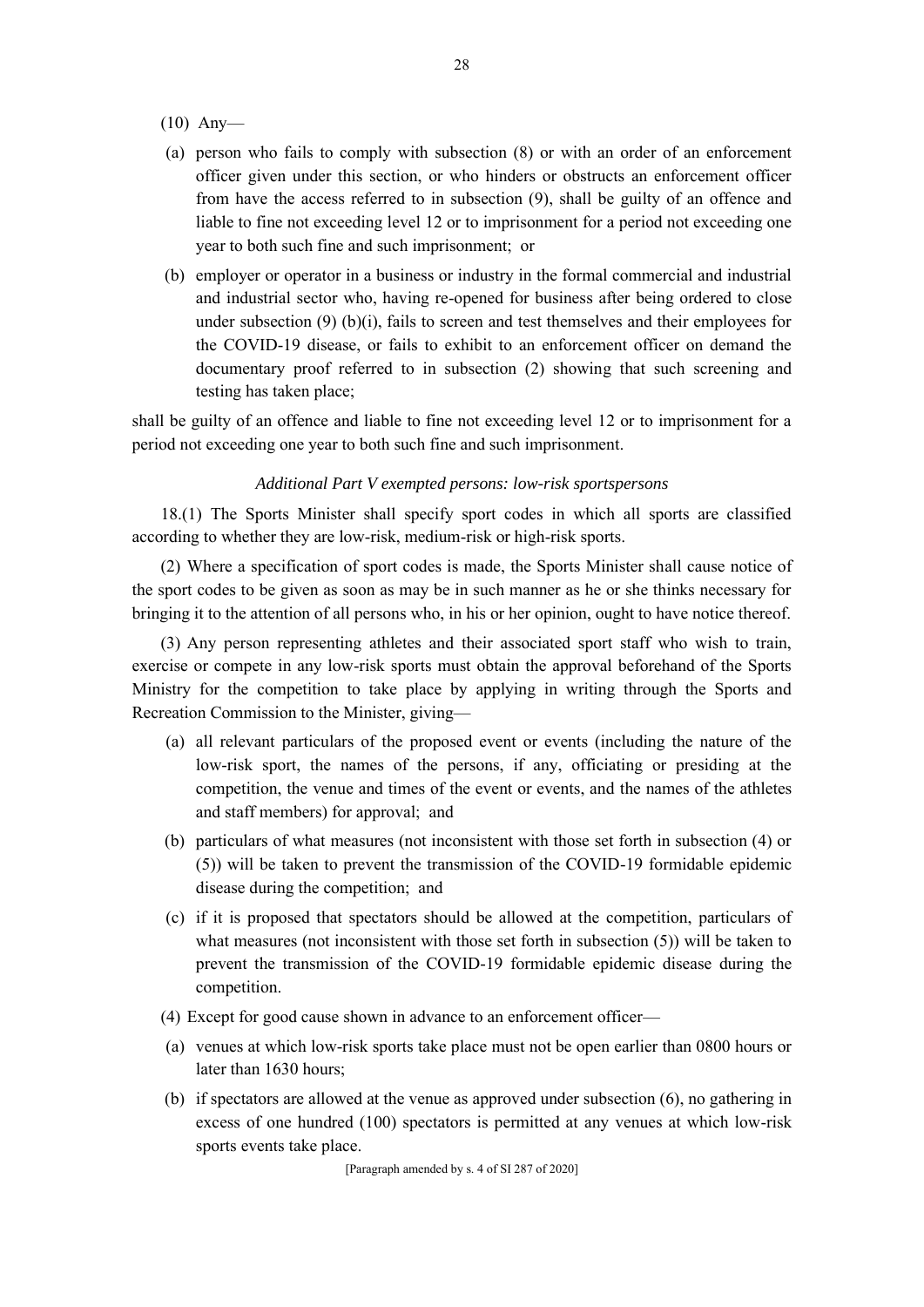(5) The Sports Ministry shall give the approval applied for under subsection (3)(a) and (b) if it is satisfied that, at any venue where the low-risk sport event is to take place—

- (a) every athlete and member of the associated sport staff must, before training, exercising or competing, submit to temperature checks and, before, after and between competitions, sanitise their hands;
- (b) every athlete and member of the associated sport staff and spectator observe the social distancing rule and (in the case of spectators) wear face masks;
- (c) the following items must not be shared among or between athletes and members of the associated sport staff—
	- (i) personal and sports equipment and apparel, towels and other laundry;
	- (ii) consumables and receptacles thereof, such as water bottles and cups;
	- (iii) PPEs in the form of face masks, tissues or wipes;
- (d) PPEs in the form of face masks, tissues, wipes and alcohol-based sanitiser must be available for distribution to athletes and members of the associated sport staff;
- (e) PPEs for distribution to athletes and members of the associated sport staff must be safely stored before use in closed containers and disposed of safely after use;
- (f) gloves must be worn by every member of the handling sports equipment and apparel, towels and other laundry, and by every athlete if there is any risk of physical contact with other athletes or members of the associated sport staff;
- (g) no liquor shall be served or offered for sale;
- (h) food may be offered for sale but only on a take-away basis;
- (i) the responsible authority at the venue shall keep a logbook of all athletes and associated sport staff entering and exiting the venue and keep such logbook for inspections by enforcement officers at any time within 30 days from the date the event to which it relates took place.

(6) The Sports Ministry shall give the approval applied for under subsection  $(3)(c)$  if it is satisfied that, at any venue where the low-risk sport event is to take place—

- (a) spectators will observe the social distancing rule, wear face masks, submit to temperature checks on entry to the venue and on such entry have their hands sanitised, and be afforded the facility of sanitising their hands at any location in the venue designated for that purpose; and
- (b) no liquor shall be served or offered for sale; and
- (c) food is offered for sale but only on a take-away basis.

(7) Persons training, exercising or competing in a venue where low-risk sports take place, or who are members of the associated sport staff at that venue, shall comply with any direction of an enforcement officer—

- (a) to submit to screening and testing for the COVID-19 disease;
- (b) at all times to observe the applicable provisions of this section;
- (c) to disperse and return home where the applicable provisions of this section are not being observed.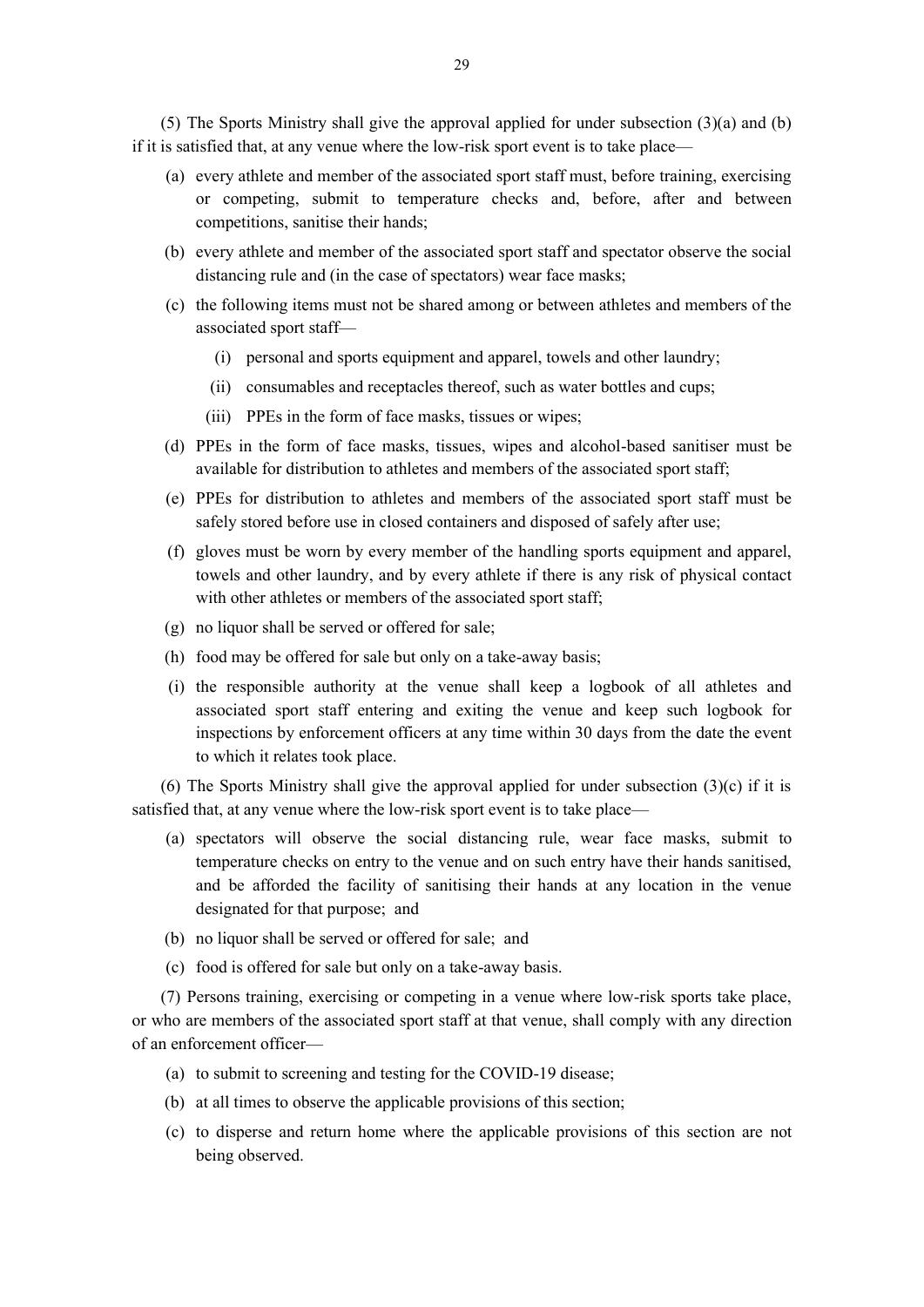(7a) With effect from the 20th September, 2020, the operator of any gymnasium falling within the definition of "business in the formal commercial and industrial sector" in section 16 is permitted to open for business at any time between 0630 hours and 1830 hours, and the patrons thereof shall comply with subsection (6) as if they were spectators at low risk sports events.

### [Subsection inserted by s. 6 of SI 223/2020]

(8) An enforcement officer shall in the course of any low-risk sports event have free and unhindered access to the venue where it is taking place to ensure that the appropriate provisions of this Order are being complied with.

(9) Any person who fails to comply with an order given under this section, or who hinders or obstructs an enforcement officer from having the access referred to in subsection (5), or who fails to keep or to provide for inspection by an enforcement officer the logbook referred to in subsection  $(5)(i)$ , shall be guilty of an offence and liable to a fine not exceeding level 12 or to imprisonment for a period not exceeding one year or to both such fine and such imprisonment.

### *Certain informal traders deemed to be Part V exempted persons*

- 19.(1) Every informal trader who—
- (a) is registered with a local authority for the purpose of paying presumptive tax in terms of the Twenty-Sixth Schedule to the Income Tax Act [*Chapter 23:06*]; or
- (b) in accordance with the Twenty-Sixth Schedule to the Income Tax Act [*Chapter 23:06*], notifies a lessor to whom or to which he or she pays rent that he or she carries on his or her trade as such from the rented premises;

shall, subject to this section, be deemed to be a person operating or employed in a business or industry in the formal commercial and industrial sector.

(2) A person shall be presumed to be a Part V exempted informal trader if he or she produces to an enforcement officer on demand proof of registration or notification as an informal trader in terms of subsection  $(1)(a)$  or  $(b)$ .

(3) Section  $17(3)$ ,  $(5)$ ,  $(6)$  and  $(7)$  applies to Part V exempted informal traders.

# *Additional Part V exempted persons: restaurants, hotels other tourism services and liquor licensees*

19A. Subject to this section and section 17, with effect from the 10th September, 2020, persons operating or employed in a business or industry referred to in sections 19B and 19C shall be regarded as persons employed in an essential service for the purposes of section  $4(1)(a)(iii)$  and section  $5(1)(g)$ .

[Section inserted by s. 6 of SI 216 of 2020]

*Special provisions for restaurants, hotels and the tourism sector*

19B.(1) In this section—

"commercial waterborne vessel" has the meaning given to it in Part IVF of the 26th Schedule to the Income Tax Act [*Chapter 23:06*];<sup>15</sup>

 $15$  The definition in the 26th Schedule to the Income Tax Act covers fishing rigs as well as ships, boats, canoes and other vessels employed for the carriage of passengers for profit on inland waters.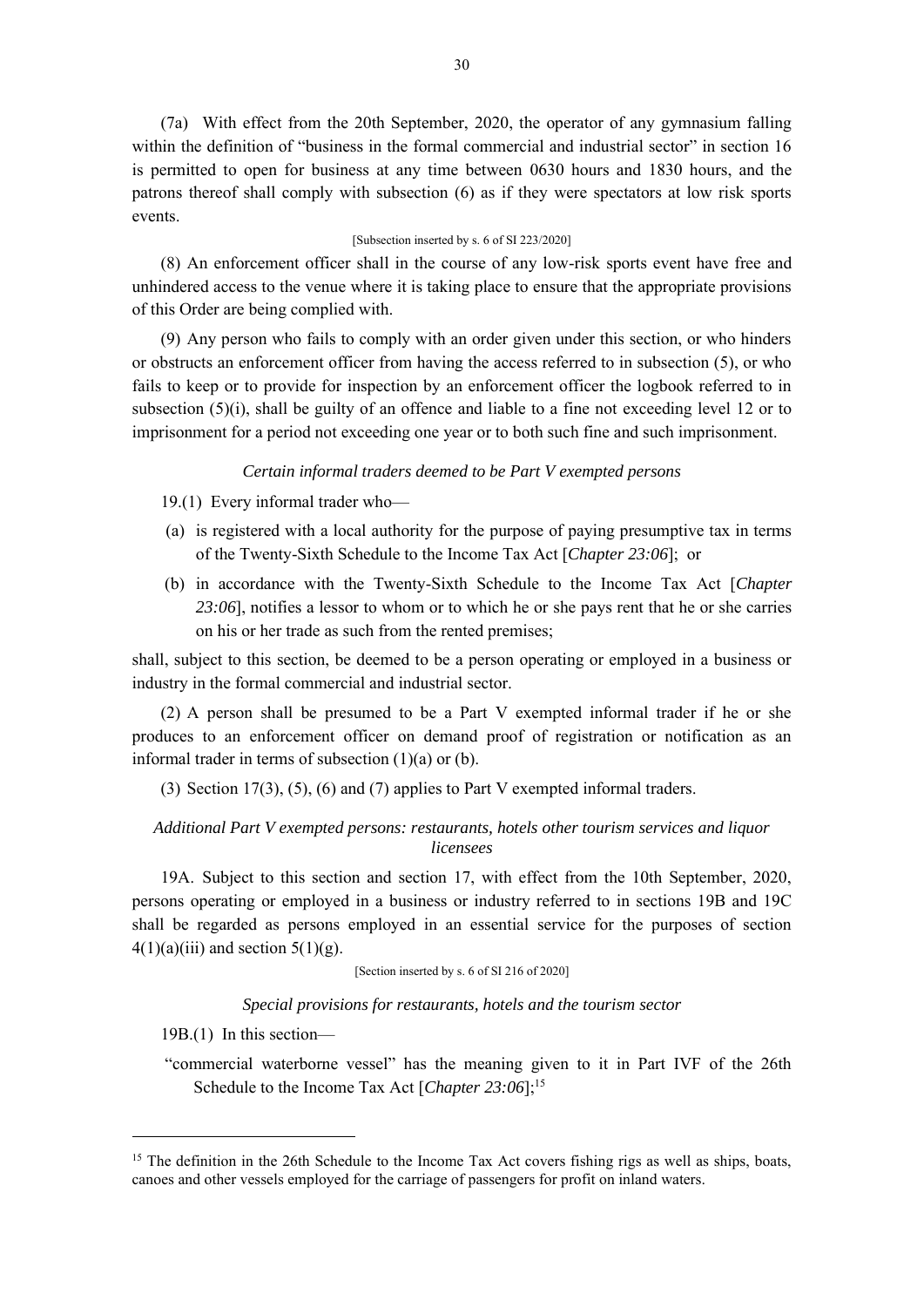- "hunting safari" includes a photographic or viewing safari conducted by a hunting safari operator, whether or not in conjunction with a hunting safari;
- "hunting safari operator" means a person who, for reward, conducts any other person on a hunting safari;
- "foreign client", in relation to a hunting safari operator, means a person not ordinarily resident in Zimbabwe who contracts directly or indirectly with the operator to go on a hunting safari conducted by the operator;
- "parks and wild life land" means land which—
	- (a) is Parks and Wild Life Estate in terms of the Parks and Wild Life Act [Chapter 20:14] (s. 2(1) Regional, Town and Country Planning Act)<sup>16</sup>; and
	- (b) is open to visitors and tourists under conditions prescribed by or under that Act;
- "Parks and Wild Life Management Authority" means the Parks and Wild Life Management Authority established under the Parks and Wild Life Act [*Chapter 20:14*];
- "professional hunter "means a person licensed as such in terms of the Parks and Wild Life (General) Regulations,1990, published in Statutory Instrument 362 of 1990;
- "restaurant" means any place where food or drink is served to members of the public for payment, and, for the purposes of this section, includes a restaurant attached to a hotel serving the residents thereof.
- (2) Subject to this section—
- (a) restaurants may serve customers for sit-in meals during licensed hours, and, subject to section 19C, may sell liquor to customers for consumption on the premises:

Provided that, for the duration of the national lockdown or unless earlier prescribed otherwise, the operation of this paragraph is subject to the condition that restaurants may only provide food for consumption on the premises to the extent of not more than fifty *per centum* of the seating capacity of the restaurant at any time; and [Proviso inserted by s. 4 of SI 62/2021 and substituted by s. 2 of SI 81/2021]

- (b) national parks and other amenities and facilities operated by or on behalf of the Parks and Wild Life Management Authority may be opened and operated for the benefit of tourists and visitors, including foreign tourists, visitors or clients already in the country at the date of promulgation of the Public Health (COVID-19 Prevention, Containment and Treatment) (National Lockdown) (Amendment) Order, 2020 (No. 13) (the 3rd July, 2020), and who are not in quarantine or isolation in terms of the principal regulations or this order; and
- (c) hunting safari operators may provide services for professional hunters and other customers of their services and facilities who are not foreign clients or foreign tourists (except those already in the country at the date of promulgation of the Public Health (COVID-19 Prevention, Containment and Treatment) (National Lockdown) (Amendment) Order, 2020 (No. 13), (the 3rd July, 2020), and who are not in quarantine or isolation in terms of the principal regulations or this order);

<sup>&</sup>lt;sup>16</sup> The words in brackets seem to have been inserted in error.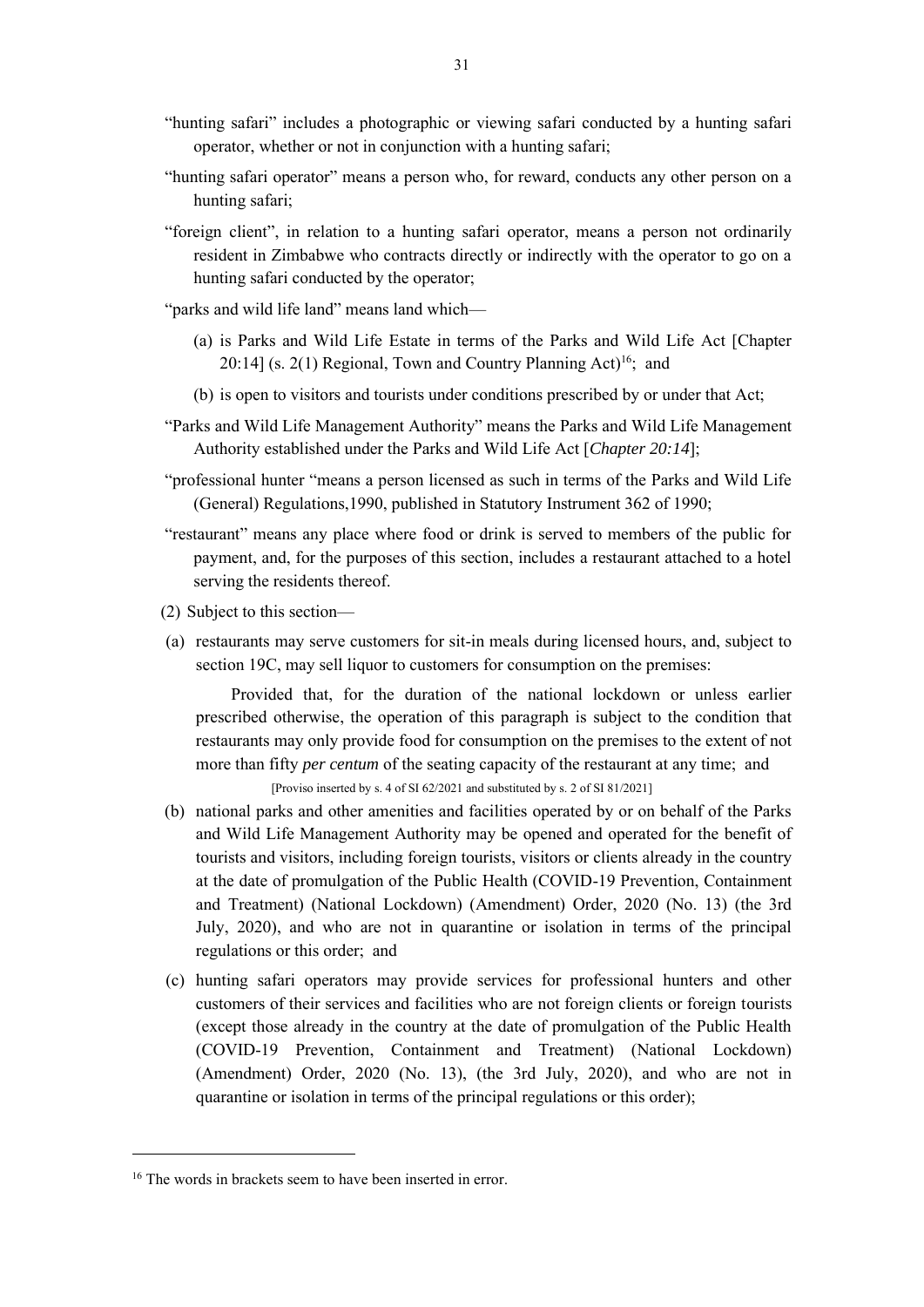- (d) operators of commercial waterborne vessels may provide services to visitors, tourists, excursionists or passengers generally;
- (e) the Trustees of the National Museums and Monuments established under the National Museums and Monuments Act [*Chapter 25:11*] may open the monuments, museums and other facilities for which they are responsible to members of the public.

[Paragraph inserted by s. 7 of SI 223/2020]

(3) In addition to the restrictions imposed on restaurants by this order and to the extent that restaurants are by this order permitted to operate, every owner or operator of a restaurant must see to it that—

- (a) only such chairs and tables are set out as will enable the restaurant to operate at not more than half its full capacity, and that customers at sit-in meals must observe the social distancing rule in relation to each other and cover their mouths and noses with a face mask when not consuming food or drink;
- (b) disinfect all counters and any tables and chairs in use in the restaurant or hotel, before and after the opening of the premises for business;
- (c) every member of the staff of the restaurant—
	- (i) has a COVID-19-free certificate issued within the previous fourteen working days, and be tested for the presence of the COVID-19 disease on or before the expiry of such certificate; and
	- (ii) wears a face mask and gloves while at work at the restaurant; and
	- (iii) on removal for any reason of his or her gloves, and in any event at intervals not exceeding three hours at a time, washes and sanitises his or her hands.

(4) Every customer of the restaurant must—

- (i) wear a face mask while at the restaurant and observe the social distancing rule; and
- (ii) submit to having his or her hands sanitised on entry into and on exit from the restaurant.

(5) Subsections (3) and (4) shall apply to facilities of a like nature to restaurants operated by the Parks and Wild Life Management Authority and operators of commercial waterborne vessels.

(6) Every hotel shall dedicate a room in the premises of the hotel for isolating any patron or resident of the hotel is found to exhibit symptoms of the COVID-19 disease, until such time as an enforcement officer may remove the patron or resident to a hospital or place of isolation or quarantine for testing and, if necessary temporary detention.

(7) In addition to the restrictions imposed by this order, the Parks and Wild Life Management Authority and every hunting safari operator and operator of a commercial waterborne vessel must see to it that—

- (a) where appropriate in any gathering of more than two persons each person wears a face mask and observes the social distancing rule;
- (b) disinfect all premises, vehicles, vessels, tables and chairs in use in connection with the facility operated by the Parks and Wild Life Management Authority, operator of a commercial waterborne vessel and hunting safari operator concerned, before and after the opening of the facility for business;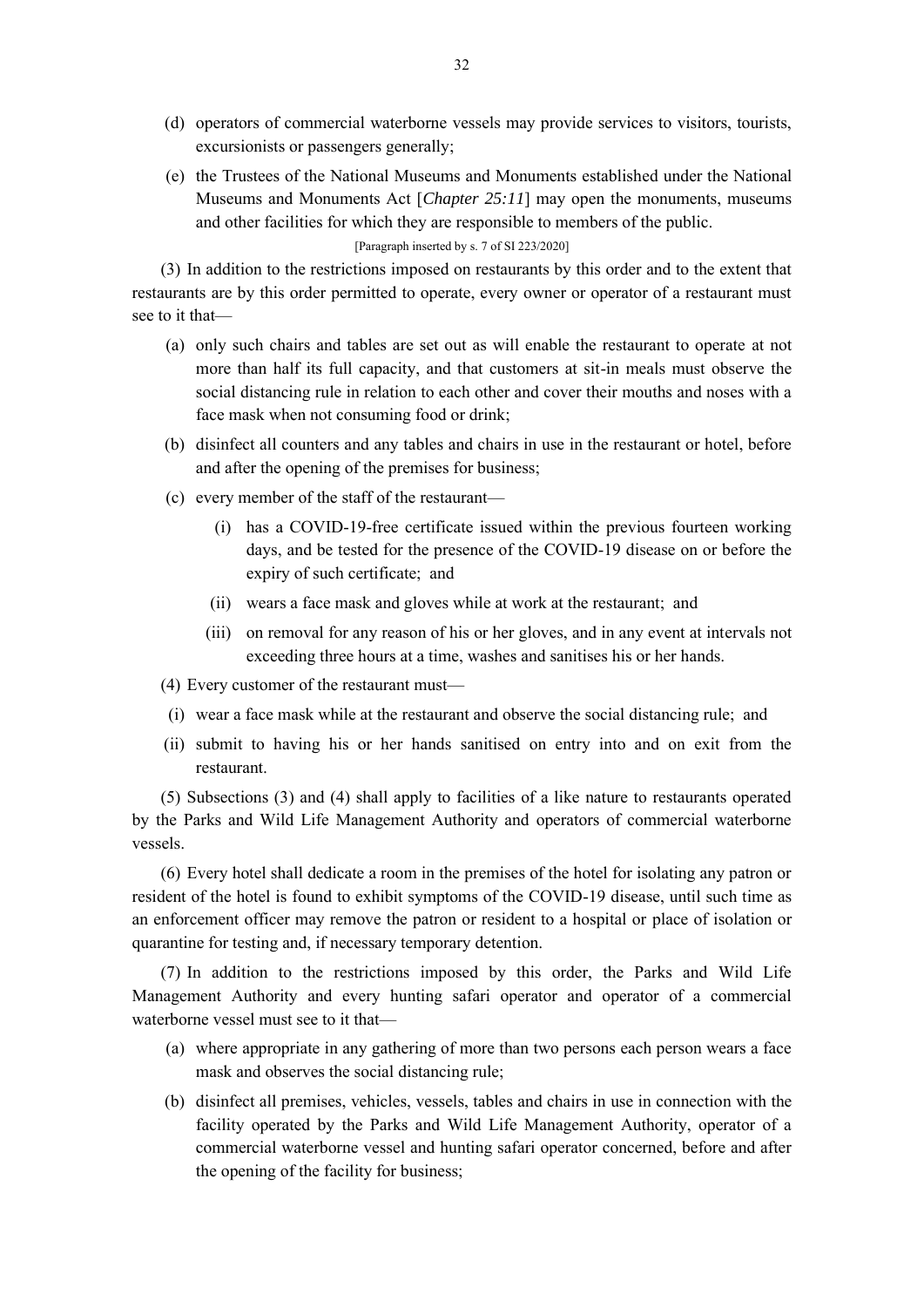- (c) every member of the staff of the Parks and Wild Life Management Authority, operator of a commercial waterborne vessel and hunting safari operator concerned—
	- (i) has a COVID-19-free certificate issued within the previous fourteen working days, and be tested for the presence of the COVID-19 disease on or before the expiry of such certificate; and
	- (ii) wears a face mask and gloves while at work; and
	- (iii) on removal for any reason of his or her gloves, and in any event at intervals not exceeding three hours at a time, washes and sanitises his or her hands.

(7a) Subsection (7) shall apply to the employees of and facilities managed by the Trustees of the National Museums and Monuments as they apply to the Parks and Wild Life Management.

### [Subsection inserted by s. 7 of SI 223/2020]

(8) Any order of an enforcement officer issued for the purposes of this section to the owner or operator of a restaurant or hotel, or to a responsible person at a facility operated by the Parks and Wild Life Management Authority or a hunting safari operator, or to a patron or resident of an hotel for the purposes of subsection (5), shall have the same force and be subject to the same penalties for non-compliance therewith as are specified in section 6 of the principal regulations.

[Section inserted by s. 6 of SI 216 of 2020]

# *Special provisions for liquor licensees*

19C.(1) In this section—

- "liquor licensee" means the holder under the Liquor Act [*Chapter 14:12*], of any one or more of the following licences—
	- (a) a wholesale liquor licence;
	- (b) a wine producer's liquor licence;
	- (c) a bottle liquor licence;
	- (d) an agent's liquor licence;
	- (e) an airport bottle liquor licence;
	- (f) a club liquor licence;
	- (g) a restaurant (ordinary) liquor licence;
	- (h) a restaurant (special) liquor licence;
	- (i) a special bottle liquor licence for rural areas;
	- (j) a passenger vessel liquor licence;
	- (k) a park area liquor licence;
	- (l) a camp and caravan park liquor licence;
	- (m)hotel liquor licence;
	- (n) hotel (private) liquor licence;

but does not, for the purpose of this section, include the holder under the Liquor Act [*Chapter 14:12*] of any one or more of following licences—

(o) a bar liquor licence (other than one granted to an hotel);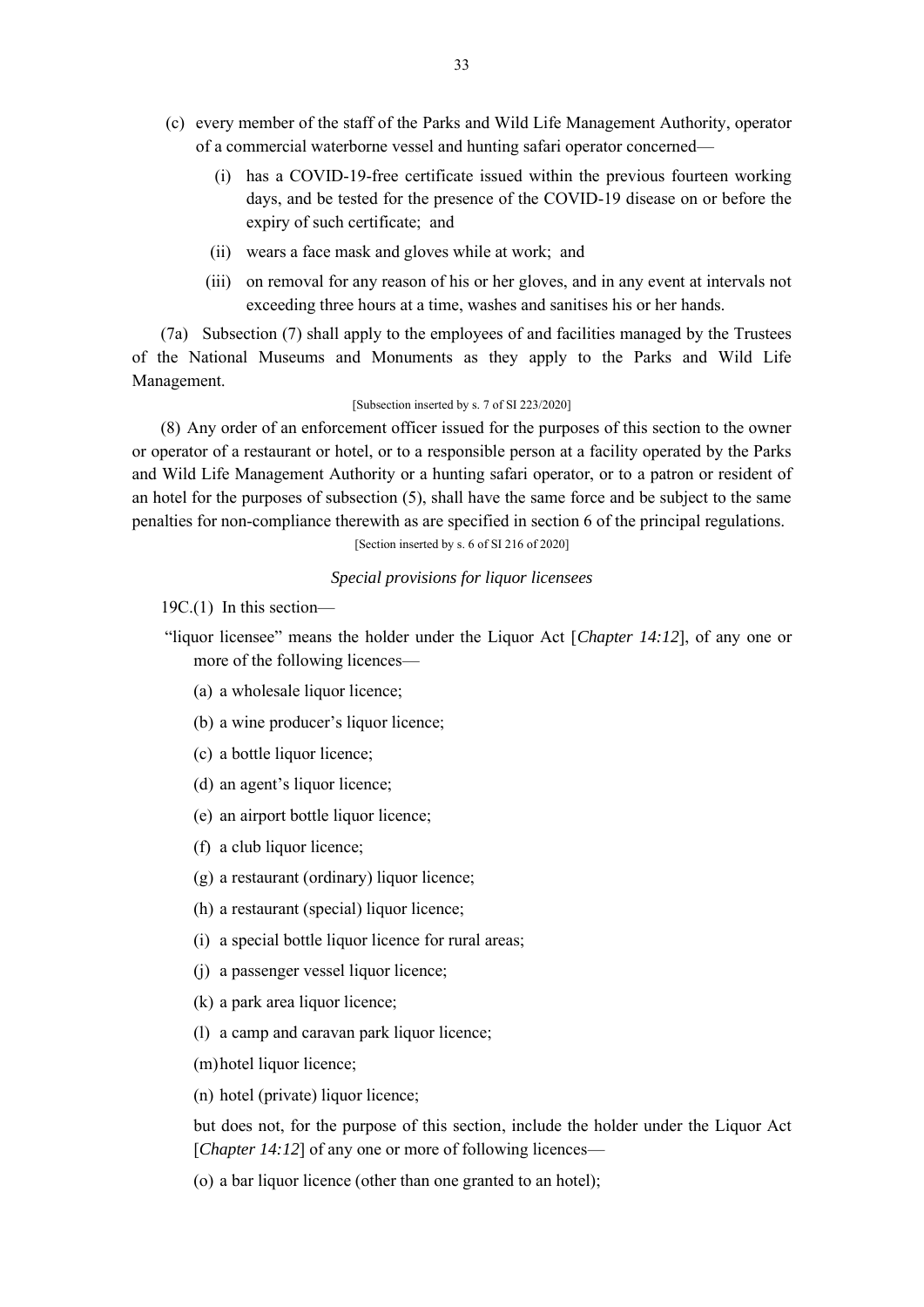- (p) a beerhall liquor licence;
- (q) a casino liquor licence;
- (r) a nightclub liquor licence;
- (s) a theatre liquor licence;
- (t) a theatre club liquor licence.
- (2) Subject to this section—
- (a) liquor licensees referred to in paragraphs (a) to (e) of the definition of "liquor licensee" may sell liquor to customers for consumption off the premises during licensed hours or no earlier than 0800 hours and no later 1630 hours (whichever is the more restrictive time period);
- (b) liquor licensees referred to in paragraphs (f) to (l) of the definition of "liquor licensee" may sell liquor to customers for consumption on the premises during licensed hours or no earlier than 0800 hours and no later 1630 hours (whichever is the more restrictive time period); $17$
- (c) liquor licensees referred to in paragraphs (m) and (n) of the definition of "liquor licensee" may sell liquor to customers for consumption on the premises during licensed hours.

(3) Section 19B(3)(a), (b) and (c) and (4) shall apply to liquor licensees as they apply to hotels and restaurants.]

(4) Notwithstanding subsection (2)(b), for the duration of the national lockdown or unless earlier prescribed otherwise, the liquor licensees there mentioned may not sell liquor for consumption on the premises, and in particular the licensees referred to in paragraphs (c) and (e) of the definition of "licensee" may only sell liquor for consumption off the premises:

Provided that hotel liquor licensees and hotel (private) liquor licensees may sell liquor to customers for consumption on the premises during licensed hours.

> [Subsection inserted by s. 5 of SI 61/2021 and substituted by s. 5 of SI 62/2021] [Section inserted by s. 6 of SI 216 of 2020 and substituted by s. 4 of SI 217 of 2020.]

# PART VI

#### GENERAL

### *Prohibition of hoarding of medical supplies needed to combat COVID-19 and other offences*

20.(1) No person shall, at his or her home or in any other premises or location, hoard medical supplies needed to combat COVID-19.

(2) No person shall, at his or her home or in any other premises or location, hoard food in excess of what is needed to be stored for himself or herself and his or her family during the period of the national lockdown.

(3) No person shall export or attempt to export from Zimbabwe medical supplies needed to combat COVID-19 unless the exporter or other person in charge of the consignment for export of such supplies produces to a revenue, customs or enforcement officer a certificate issued by or

 $17$  See also subsection (4).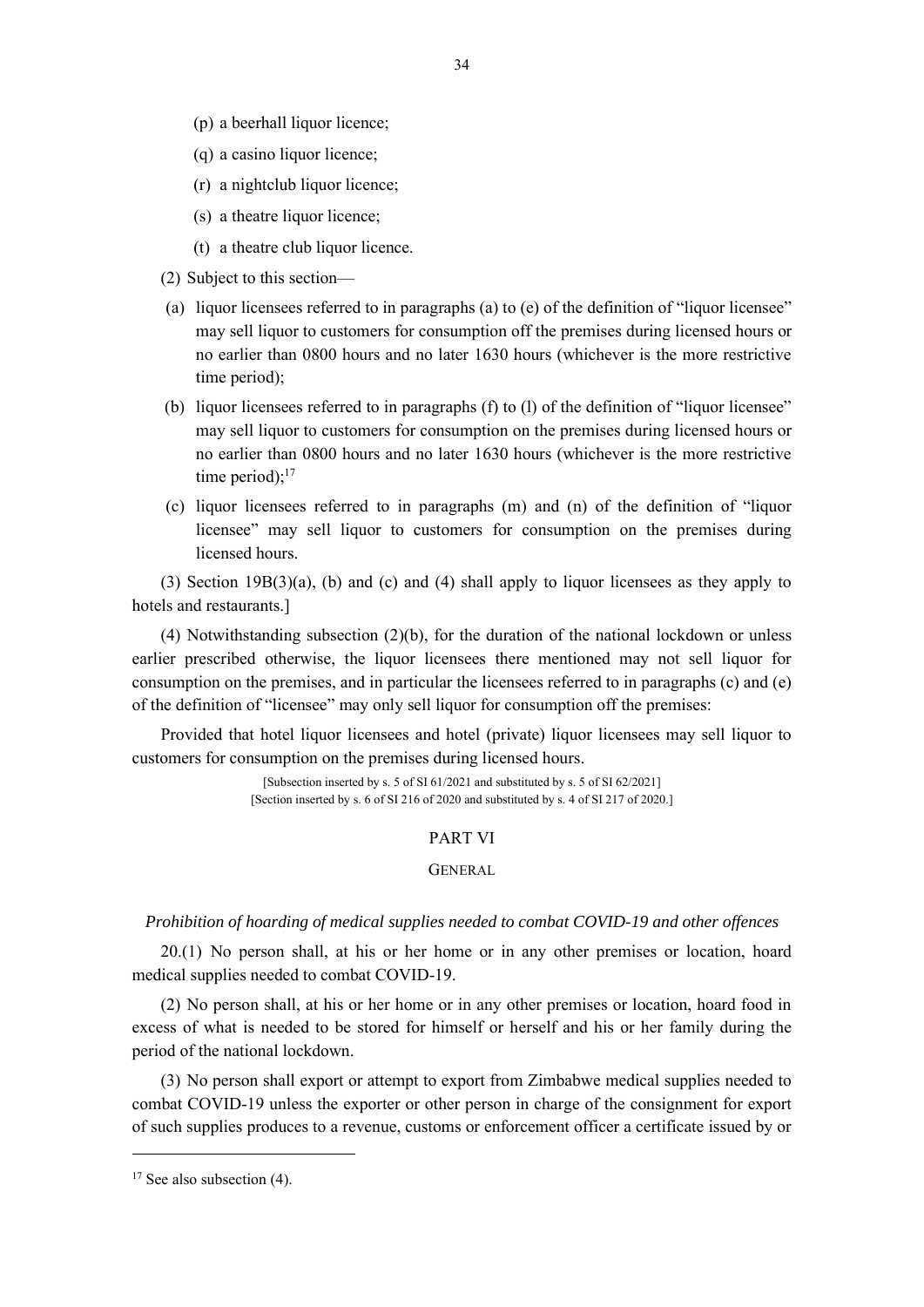under the authority of the Minister to the effect that such supplies are in excess of what is required in Zimbabwe to combat the disease.

(4) Any person who contravenes subsection (1), (2) or (3) shall be guilty of an offence and liable to fine not exceeding level 12 or to imprisonment for a period not exceeding one year to both such fine and such imprisonment.

(5) If there is a reasonable suspicion that any person is hoarding medical supplies needed to combat COVID-19, or food, whether at his or her home or in any other premises or location, an enforcement officer may, upon a warrant obtained from a magistrate or justice of the peace authorising such search and seizure, search such home, premises or location and seize any property suspected to be medical supplies needed to combat COVID-19, or any excess food as contemplated by subsection (2).

(6) A magistrate or justice of the peace may issue a warrant contemplated in subsection (4) if it appears to him or her on oath or affirmation by an enforcement officer that any person is reasonably suspected of hoarding medical supplies needed to combat COVID-19.

(7) Any person taking advantage of the national lockdown to profiteer, or raise prices of goods or services or rents, shall be subject to the penalties prescribed by law for contravention of the appropriate statutory provisions.

### *Local authorities to make land or premises available for isolation and quarantine*

21. By written order addressed to any local authority the Minister may require such local authority to set aside and make available during the period of national lockdown any land or premises adequate for the quarantine or isolations of more than fifty (50) persons at a time who are infected with or suspected of being infected with COVID-19, and to comply with the directions of any specified enforcement officer for the management of such land or premises.

### *False reporting during national lockdown*

22. For the avoidance of doubt any person who publishes or communicates false news about any public officer, official or enforcement officer involved with enforcing or implementing the national lockdown in his or her capacity as such, or about any private individual that has the effect of prejudicing the State's enforcement of the national lockdown, shall be liable for prosecution under section 31 of the Criminal Law Code ("Publishing or communicating false statements prejudicial to the State") and liable to the penalty there provided, that is to say a fine up to or exceeding level 14 or imprisonment for a period not exceeding twenty years or both.

*Special provisions for restaurants, hotels and the tourism sector*

23. …

[Section repealed by s. 7 of SI 216 of 2020]<sup>18</sup>

# *Deferment of expiry of certain documents issued under Cap. 12:11*

24.(1) In this section—

"defensive driving certificate" means a defensive driving certificate issued in terms of section 4 of the Road Traffic (Public Service Vehicle Drivers) Regulations, 2006, published in Statutory Instrument 168 of 2006;

<sup>&</sup>lt;sup>18</sup> The section is re-enacted as section 19B.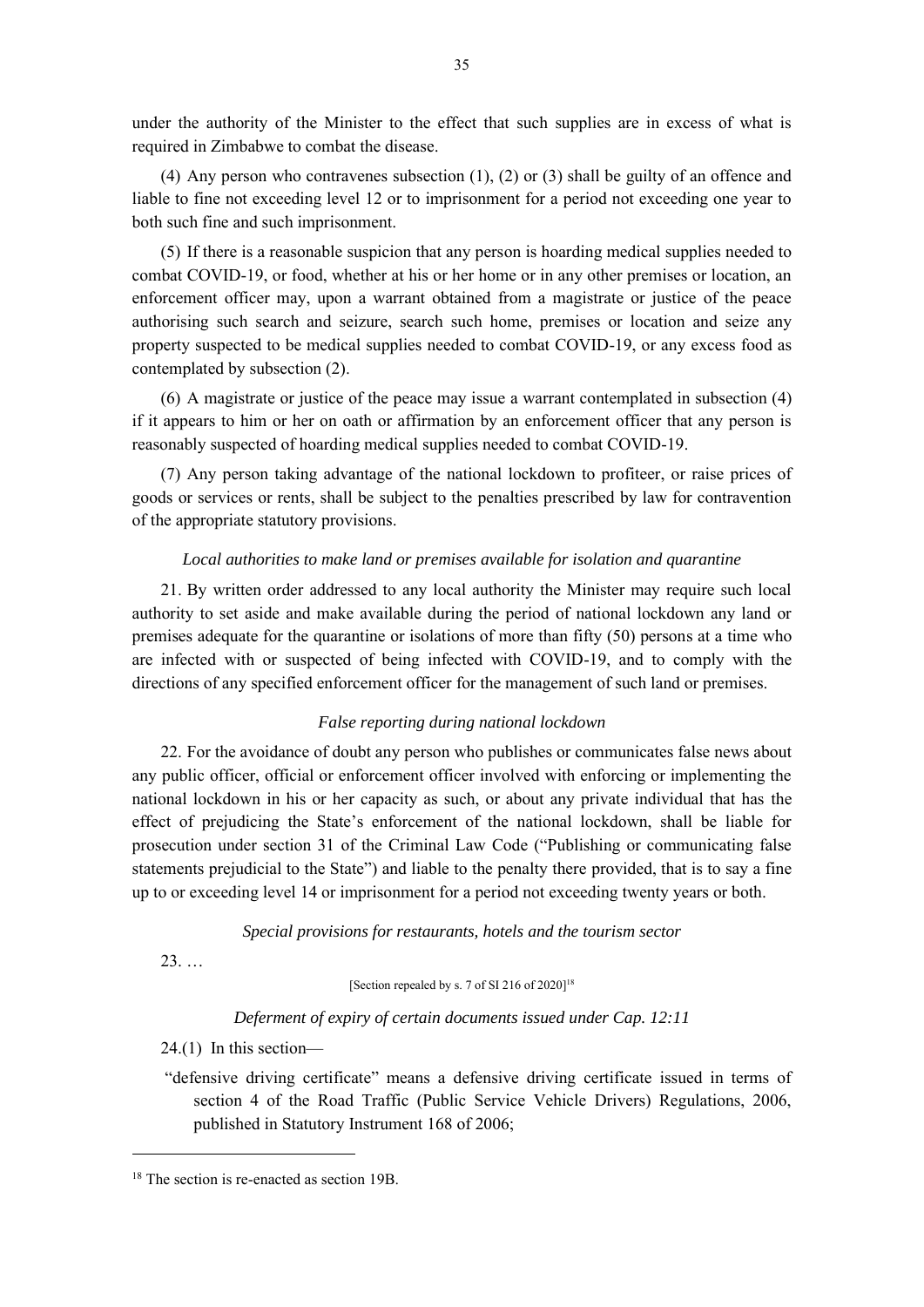- "learner's license" means a learner's license issued in terms of the Road Traffic (Licensing of Drivers) Regulations, 1977, published in RGN 240 of 1977;
- "re-testing of a public service vehicle driver" means the re-testing referred to in section 5 of the Road Traffic (Public Service Vehicle Drivers) Regulations, 2006, published in Statutory Instrument 168 of 2006.

(2) If the period of validity of a learner's licence expires after the 30th March, 2020, its validity shall be automatically extended from the date of expiry to a date ending 180 days thereafter, or to the date when the national lockdown ends, whichever is the earlier date.

(3) If the period of validity stated on a defensive driving certificate expires after the 30th March, 2020, its validity shall be automatically extended from the date of expiry to a date ending 180 days thereafter, or to the date when the national lockdown ends, whichever is the earlier date.

(4) If the date on which a public service vehicle driver must be re-tested falls due at any time between the 30th March, 2020, and the date when national lockdown ends, the driver shall be re-tested on a date or dates to be notified by the Minister of Transport and Infrastructural Development by General Notice in the *Gazette*, and until such date or dates the public service vehicle drivers concerned are deemed to have been duly and successfully re-tested.

(5) Notwithstanding this section, the period of extended validity under subsection (2) of a learner's licence, or under subsection (3) of a defensive driving certificate, or the extension of the period before which a public service vehicle driver must again be tested under subsection (4), is terminated with effect from the seventh day after the date of promulgation of the Public Health (COVID-19 Prevention, Containment and Treatment) (National Lockdown) (No. 2) (Amendment) Order, 2020 (No. 4),<sup>19</sup> unless the Minister of Transport and Infrastructural Development by General Notice in the *Gazette* specifies a later date or dates for such termination.

### [Subsection inserted by s. 8 of SI 223/2020]

*Curfew; limitation of business hours and other measures affecting businesses*

25.(1) In this section—

"curfew" means the restriction on the movement of persons imposed by subsection (3);

"non-essential business", for the purpose of this section, means—

- (a) the business of a manufacturer as defined in Part IV ("Phased Relaxation of National Lockdown");
- (b) a business referred to in Part V ("Level 2 Phased relaxation of National Lockdown");
- (c) a business referred to in section 23 ("Special provisions for restaurants, hotels and the tourist sector"), other than a restaurant attached to a hotel serving the residents thereof;

"non-essential personnel", for the purpose of this section, means—

(a) persons employed in any service that is not an "essential service" as defined in this section; and

<sup>&</sup>lt;sup>19</sup> The seventh day after the Order was published was Wednesday 30th September, 2020.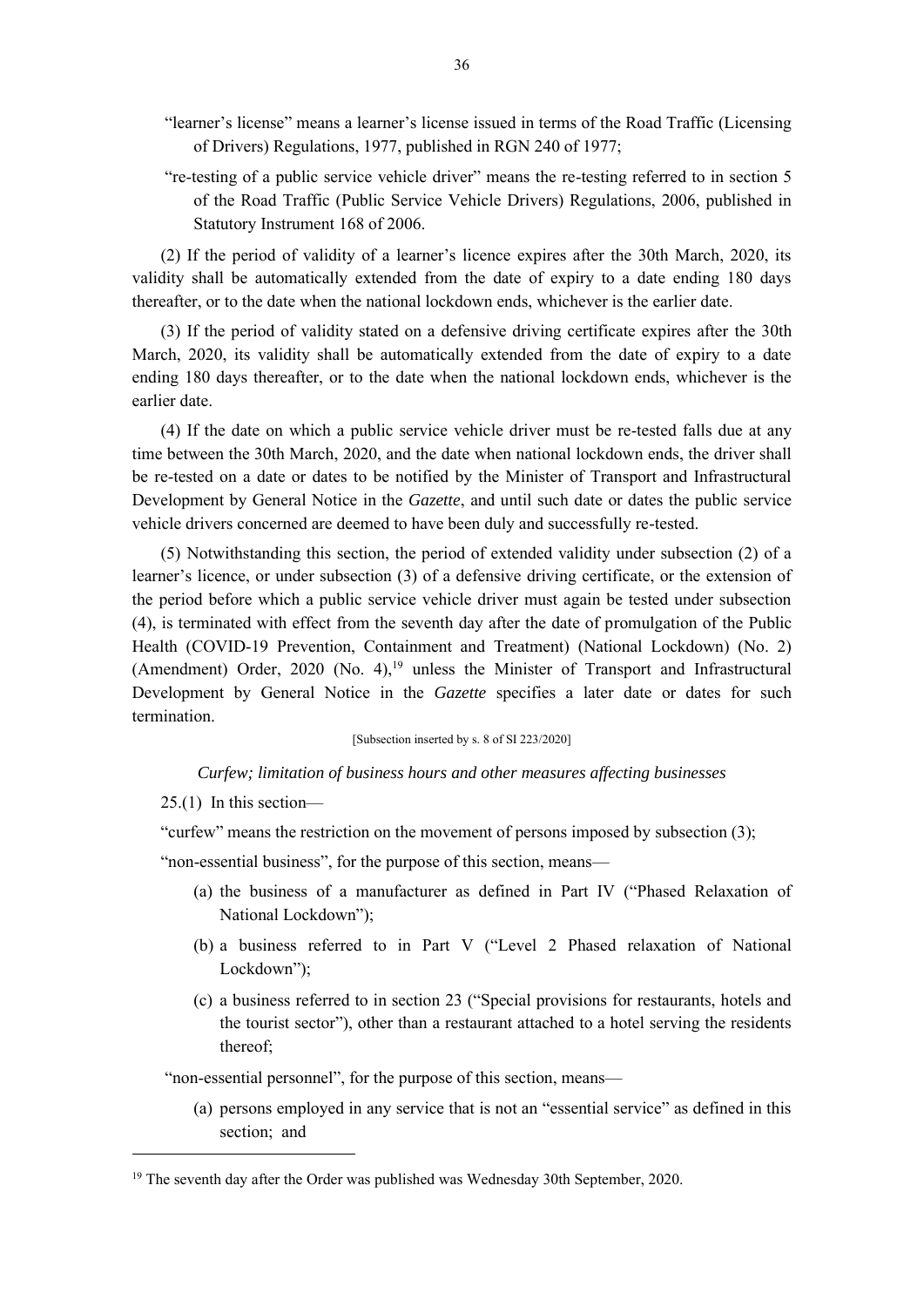(b) persons employed in a non-essential business;

"essential service", for the purpose of this section, means—

- (a) any service that is defined as such in section 2 other than a service referred to in the following paragraphs of the definition of "essential service" in section 2—
	- (i) paragraph (f) (the production, supply, delivery and distribution of food, fuel and coal is permitted during a curfew but not the operation of supermarkets and food retail stores during the curfew); or
	- (ii) paragraph (g) (except such operations as are necessary for the after-hours security of banking institutions, bureaux de changes and money transfer services during a curfew); or
	- (iii) paragraphs (m) and (u);

and

(b) mining operations and the operations of a designated tobacco auction floor as defined in Part IV ("Phased Relaxation of National Lockdown").

(2) There shall be in force a curfew beginning at 2200 hours every day and ending at 0530 hours on the following day.

[Subsection substituted by s. 3 of SI 10/2021, s. 2 of SI 42/2021 and s. 6 of SI 61/2021]

 $(3)$  ...

[Subsection substituted by s. 3 of SI 282/2020 and repealed by s. 3 of SI 10/2021]

(4) The effect of the curfew is that the vehicular and non-vehicular movement of nonessential personnel outside of their homes is prohibited and subject to the penalties and measures specified in section 4(3), (4) and (5), unless any person can satisfy an enforcement officer that their movement is justified on any ground specified in section  $4(a)(ii)$ ,  $(iii)$ ,  $(iv)$ ,  $(v)$ , or (vi), or on exceptional or humanitarian grounds, the burden of showing which shall rest on the person invoking any such grounds.

(5) Notwithstanding anything in this order before its amendment by the Public Health (COVID-19 Prevention, Containment and Treatment) (National Lockdown) (Amendment) Order, 2020 (No. 14)—

(a) every supermarket, food retail store, fuel outlet, hunting safari operator, professional hunter and non-essential business shall open not earlier than 0800 and close no later than 1900 hours on every business day; and

[Paragraph substituted by s. 3 of SI 217 of 2020, by s. 5 of SI 287 of 2020 and by s. 6 of SI 61/2021]<sup>20</sup>

(a1) every restaurant shall (to the extent it is permitted to operate by this order) open not earlier than 0800 and close no later than 1900 hours on every business day;

[Paragraph inserted by s. 5 of SI 287 of 2020 and substituted by s. 6 of SI 61/2021]

- (b) no low-risk sports event referred to in section 18 may take place earlier than 0800 hours or later than 1630 hours on any day; and
- (c) no gathering otherwise permitted by section 5(1) shall be permitted to take place earlier than 0800 hours or later than 1630 hours on any day, except for a gathering referred to in section  $5(1)(a)$ , (c), (e), (f) or (g).

<sup>&</sup>lt;sup>20</sup> Both section 3 of SI 217 of 2020 and sec 5 of SI 287 of 2020 purported to amend section 25(6)(a) of the Order, but section 25(5)(a) was obviously intended.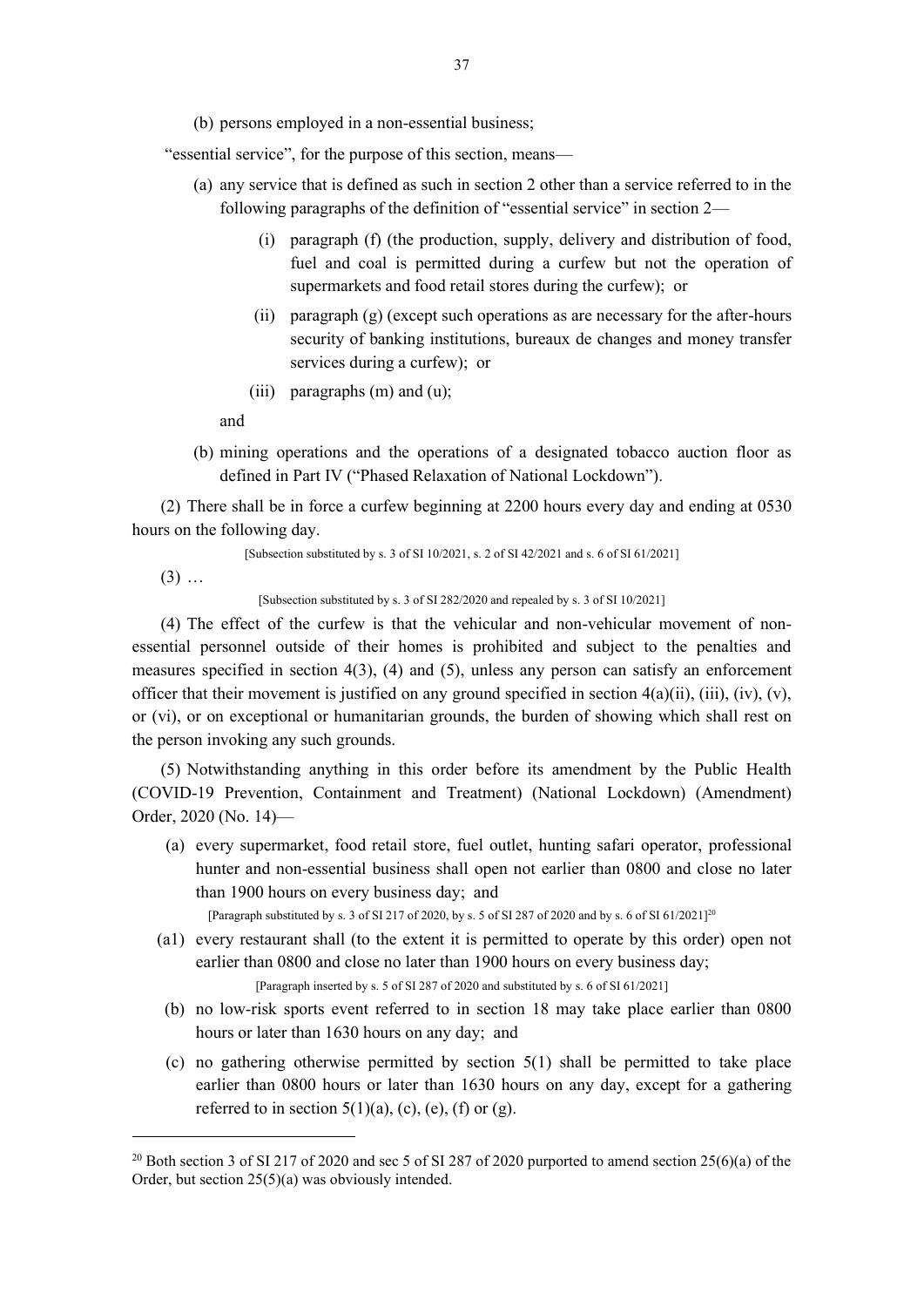(6) In addition to the restrictions and measures imposed by this order on supermarkets, food retail stores, fuel outlets, restaurants, hunting safari operators and professional hunters and nonessential businesses, every owner or operator of such an undertaking or establishment must see to it that, as soon as any employee of the undertaking or establishment tests positive for the presence of the COVID-19 disease, or is confirmed to have died or been hospitalised or isolated or quarantined because of it, the owner or operator shall—

- (a) close the premises of the undertaking or establishment and disinfect it and all furnishings in it before and after the opening of the premises for business; and
- (b) immediately before opening the premises for business ensure that every employee who had or may have had contact with the infected employee is tested for the presence of the COVID-19 disease.

(7) Any order of an enforcement officer issued for the purposes of subsections (5) and (6) shall have the same force and be subject to the same penalties for non-compliance therewith as are specified in section 6 of the principal regulations.

# *Seizure of public transport vehicles used in contravention of lockdown; dedicated lanes for public transport vehicles*

26.(1) Where any public transport vehicle or other vehicle used for the transport of passengers for gain, is used in connection with any offence under this order (prohibiting the operation of such transport) an enforcement officer, if such vehicle is used again after the driver or owner thereof has been warned or charged for such offence, shall have the power to seize such vehicle as an exhibit in connection with the prosecution of such owner or driver for such offence in accordance with the relevant provisions of the Criminal Procedure and Evidence Act [*Chapter 9:07*].

(2) Wherever possible, enforcement officers manning a roadblock shall keep open a separate lane through the road block for the quick passing through of public transport vehicles operated in compliance with this order.

[Section substituted by s. 8 of SI 216 of 2020]

### *Proof of certain matters*

26A. Wherever in this order any person bears the burden of proving to the satisfaction of an enforcement officer that he or she is lawfully outside his or her home by reason of being covered by any exception prescribed by this order, such person may, in the absence of proof in the form of a letter from an employer or other appropriate letter, discharge his or her burden by any other means satisfactory to the enforcement officer.

[Section inserted by s. 7 of SI 61/2021]

### *Medium or high risk sports*

26B. Notwithstanding anything in this order, sportspersons engaged in medium or high risk sports (as defined in Part I of the Schedule<sup>21</sup>) may, subject to—

 $21$  Since there is already a Schedule to the Order (containing repeals) this Schedule should be regarded as the Second Schedule. It is inserted below after the existing Schedule.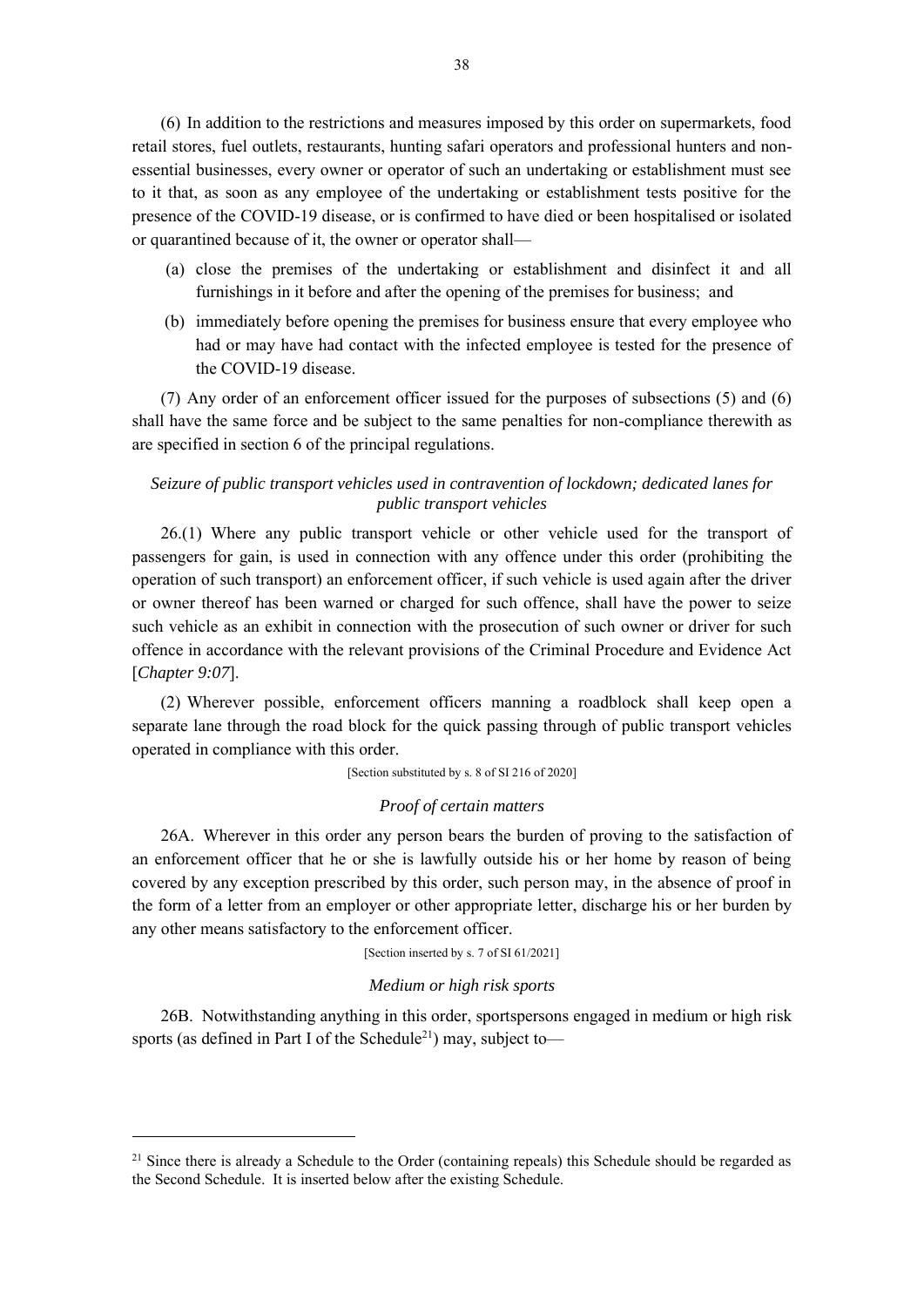- (a) the person representing athletes in question and their associated sport staff obtaining approval beforehand in terms of section 18 ("Additional Part V exempted persons: low-risk sportspersons"); and
- (b) the host or convener of the event complying with the measures contained in Part II of the Schedule<sup>22</sup>: and
- (c) any spectators physically present at the sports venue complying with any other limitations on and precautions around gatherings contained in this order;

resume sporting activities with effect from the date of promulgation of the Public Health (COVID-19 Prevention, Containment and Treatment) (National Lockdown) (No. 2) (Amendment) Order, 2021 (No. 18).

### [Section inserted by s. 3 of SI 81/2021]

## *Persons entering Zimbabwe from neighbouring and other countries*

26C.(1) In this section—

- "persons entering Zimbabwe" means travellers or tourists to Zimbabwe, but does not include the following who continue to be bound by the provisions of this order applicable to them—
	- (a) returning citizens or residents of Zimbabwe; and
	- (b) persons referred to in section  $8(1)(i)$ ; and
	- (c) a national or ordinary resident of a SADC country in transit through Zimbabwe to another SADC country.

(2) Notwithstanding anything to the contrary in this order, for an indefinite period from the promulgation of this section, all persons entering Zimbabwe must undergo a valid COVID-19 PCR test not more than 48 hours from the time of their departure for Zimbabwe.

(3) A person entering Zimbabwe referred to in subsection (1)—

- (a) who does not have a valid PCR test and a certificate to that effect shall be quarantined for 10 days at designated hotels at his or her own expense;
- (b) with proof of a valid PCR negative certificate shall self-quarantine or in a hotel at his or her own expense for a period of 10 days from date of arrival in Zimbabwe. [Section inserted by s. 2 of SI 87A/2021 and substituted by s. 3 of SI 108/2021]

# *Returning citizens or residents of Zimbabwe*

26D.(1) Notwithstanding anything to the contrary in this order, for an indefinite period from the promulgation of this section, returning citizens or residents of Zimbabwe must undergo a valid COVID-19 PCR test not more than 48 hours from the time of their departure for Zimbabwe.

- (2) A returning citizen or resident of Zimbabwe—
- (a) who does not have a valid PCR test and a certificate to that effect shall be quarantined for 10 days at a designated hotel or other designated place of quarantine at his or her

 $22$  Since there is already a Schedule to the Order (containing repeals) this Schedule should be regarded as the Second Schedule. It is inserted after the existing Schedule.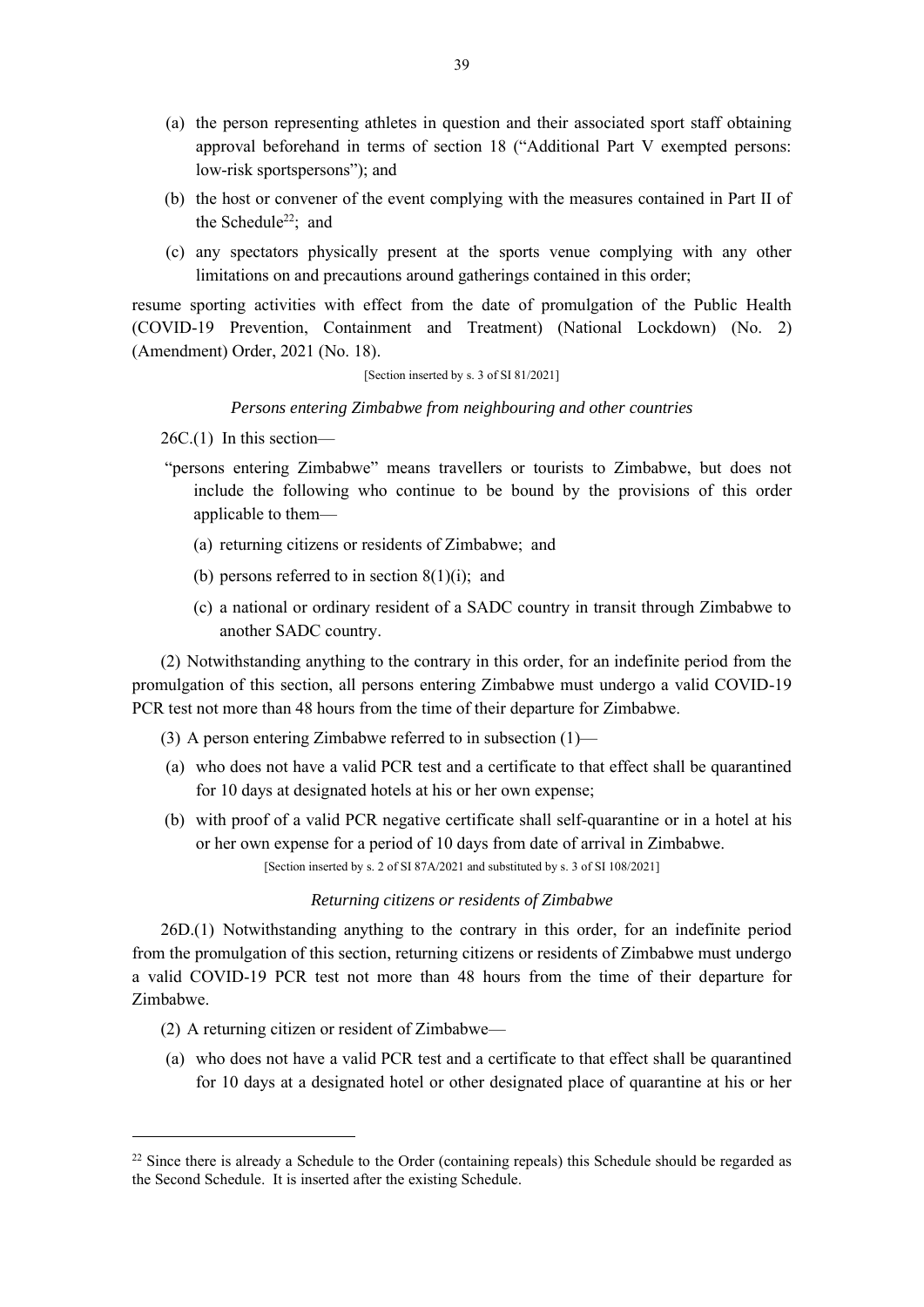own expense, after which he or she may be released from quarantine after being found to be negative for COVID-19 after retesting;

(b) with proof of a valid PCR negative certificate shall self-quarantine at home for a period of 10 days from date of arrival into the country.

[Section inserted by s. 2 of SI 87A/2021 and substituted by s. 3 of SI 108/2021]

#### *Tourists to be vaccinated at own cost*

26D. Tourists who volunteer to be vaccinated can access vaccination services available in Zimbabwe at their own expense.

[Section inserted by s. 2 of SI 87A/2021]

#### *Repeals*

27. The orders specified in the Schedule are repealed.

### *Partial Reversion to Level IV national lockdown*

27A. …

[*This section imposed a Level IV lock-down from the 3rd January until the 1st March, 2021. The lock-down was not renewed, so the section must be regarded as having expired.*]

### SCHEDULE (*Section 27*)

### REPEALS

| <i>Order</i>                                                                                                                       | <b>Statutory Instrument</b> |
|------------------------------------------------------------------------------------------------------------------------------------|-----------------------------|
| Public Health (COVID-19 Prevention, Containment and Treatment)                                                                     |                             |
| Public Health (COVID-19 Prevention, Containment and Treatment)                                                                     |                             |
| Public Health (COVID-19 Prevention, Containment and Treatment)                                                                     |                             |
| Public Health (COVID-19 Prevention, Containment and Treatment)                                                                     |                             |
| Public Health (COVID-19 Prevention, Containment and Treatment)<br>(National Lockdown) (Amendment) Order, 2020 (No. 4)  94 of 2020  |                             |
| Public Health (COVID-19 Prevention, Containment and Treatment)                                                                     |                             |
| Public Health (COVID-19 Prevention, Containment and Treatment)<br>(National Lockdown) (Amendment) Order, 2020 (No. 6)  101 of 2020 |                             |
| Public Health (COVID-19 Prevention, Containment and Treatment)<br>(National Lockdown) (Amendment) Order, 2020 (No. 7)  102 of 2020 |                             |
| Public Health (COVID-19 Prevention, Containment and Treatment)<br>(National Lockdown) (Amendment) Order, 2020 (No. 8)  110 of 2020 |                             |
| Public Health (COVID-19 Prevention, Containment and Treatment)<br>(National Lockdown) (Amendment) Order, 2020 (No. 9)  115 of 2020 |                             |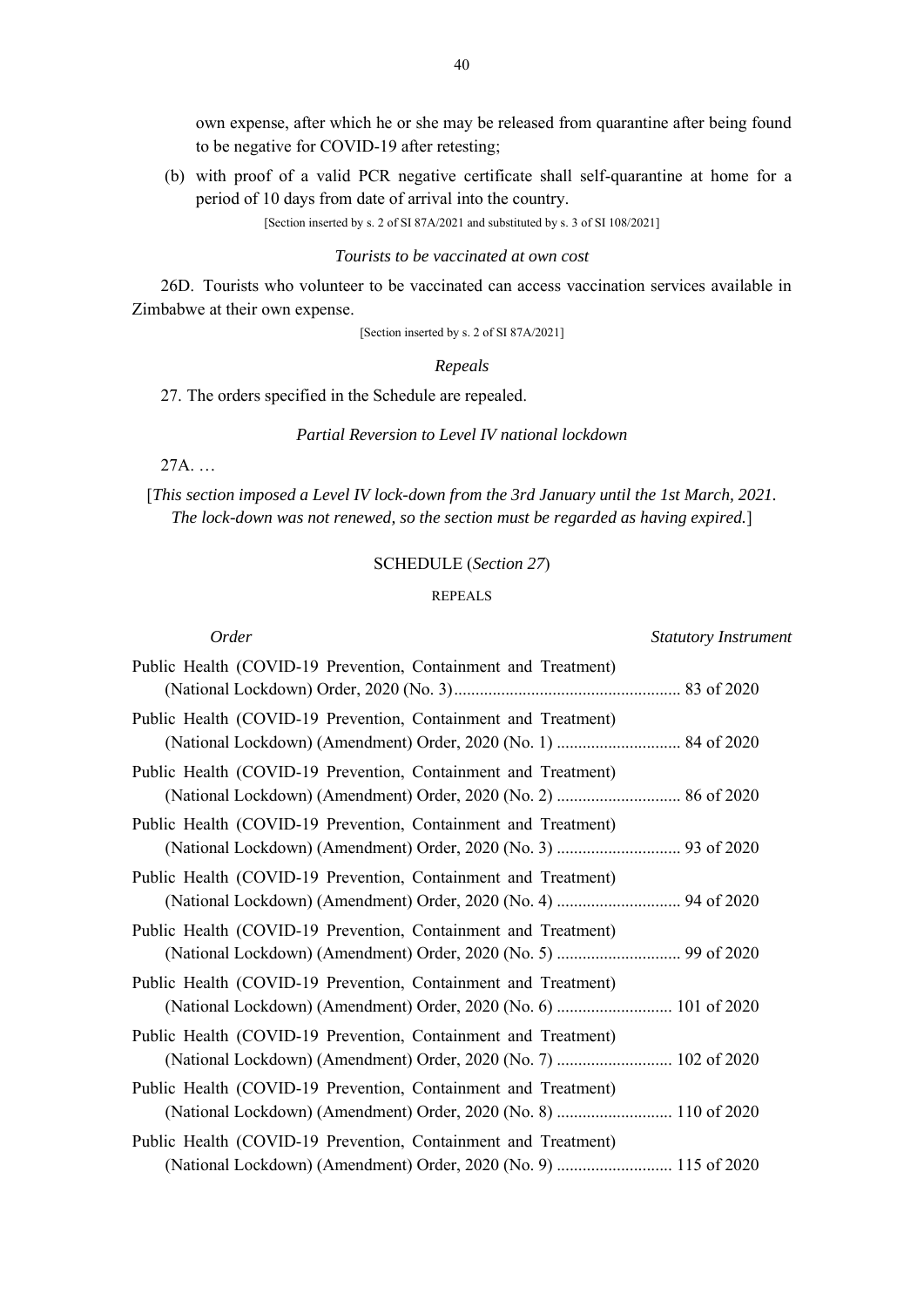| Public Health (COVID-19 Prevention, Containment and Treatment)<br>(National Lockdown) (Amendment) Order, 2020 (No. 10)  136 of 2020 |  |
|-------------------------------------------------------------------------------------------------------------------------------------|--|
| Public Health (COVID-19 Prevention, Containment and Treatment)                                                                      |  |
| Public Health (COVID-19 Prevention, Containment and Treatment)<br>(National Lockdown) (Amendment) Order, 2020 (No. 12)  153 of 2020 |  |
| Public Health (COVID-19 Prevention, Containment and Treatment)                                                                      |  |
| Public Health (COVID-19 Prevention, Containment and Treatment)                                                                      |  |
| Public Health (COVID-19 Prevention, Containment and Treatment)<br>(National Lockdown) (Amendment) Order, 2020 (No. 15)  186 of 2020 |  |

# SCHEDULE (*Section 26B*)

# PART I

# MEDIUM AND HIGH RISK SPORTS

| <b>Medium Risk Sports</b> | <b>High Risk Sports</b> |
|---------------------------|-------------------------|
| Softball                  | Football                |
| Weightlifting             | Wrestling               |
| Power lifting             | Boxing                  |
| Gymnastics                | Basketball              |
| Baseball                  | Volleyball              |
| Darts                     | Karate                  |
| Dodgeball                 | Taekwondo               |
| Korfball                  | Netball                 |
| Pool                      | Handball                |
| Sailing                   | Judo                    |
| Skateboarding             | Hockey                  |
| Gymnasiums <sup>23</sup>  | Rugby                   |
|                           | Bodybuilding            |
|                           | Squash                  |
|                           | Wushu                   |
|                           | Tug of War              |
|                           | Kickboxing              |